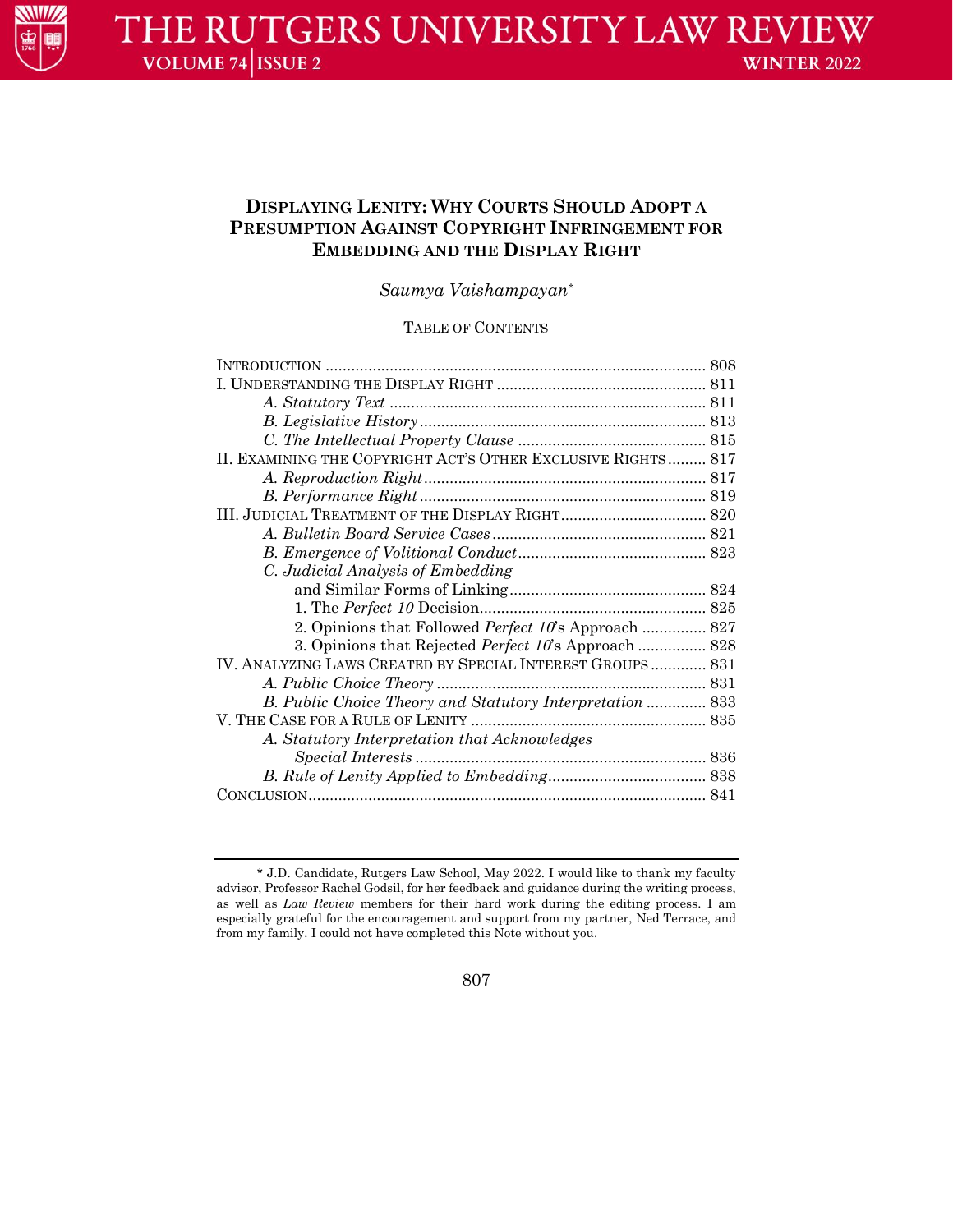### **INTRODUCTION**

In February 2021, a local television station in Oklahoma City published an article on its website about a severe winter storm gripping the state, adding updates throughout the day in response to changing weather conditions.<sup>1</sup> In its 2:30 PM update to the article, the station included a Twitter post from a highway patrol official that contained three photos of a storm-related car crash outside of the city.<sup>2</sup> The station added the Twitter post to its article using a type of hyperlink called an "embedded link."<sup>3</sup> A visitor to the station's website would see the article's headline, the article's text, and—thanks to the embedded link—the official's Twitter post containing photos of the crash.

Now imagine that the official did not take the photos. Instead, she posted them to Twitter without permission from the photographer. Can the photographer sue the station, as opposed to the official, for copyright infringement?

The Copyright Act of 1976 (the "Copyright Act") bestows six exclusive rights upon copyright owners.<sup>4</sup> Among these rights is the display right, which is the right "to display the copyrighted work publicly."<sup>5</sup> The question presented by this example is whether embedding violates a copyright owner's display right, and the answer requires courts to apply laws written in the 1970s to practices made possible by subsequent technological changes.<sup>6</sup>

Embedded links differ from other forms of hyperlinks in how they deliver the linked content to viewers of a webpage. "Surface links" refer the webpage viewer to the homepage of another website and require the viewer to take an action—click—to see the linked content.<sup>7</sup> "Deep links" refer the webpage viewer deeper into another website, connecting the

<sup>1.</sup> *See* KOCO Staff, *Frigid Wind Chills Expected Monday Following Day of Heavy Snowfall, Crashes*, KOCO-TV (Feb. 15, 2021, 5:00 AM), https://www.koco.com/ article/winter-storm-brings-heavy-snow-causing-hazardous-driving-conditions-acrossoklahoma/35500508 (showing a Twitter post from a highway patrol official with photos in the article's 2:30 PM update).

<sup>2.</sup> *See id.*

<sup>3.</sup> The process of adding an embedded link is also known as "embedding." *See infra*  note 10 and accompanying text. Twitter allows users to embed tweets through its platform. *How to Embed a Tweet on Your Website or Blog*, TWITTER: HELP CTR., https://help.twitter.com/en/using-twitter/how-to-embed-a-tweet (last visited Mar. 2, 2022).

<sup>4.</sup> 17 U.S.C. § 106.

<sup>5.</sup> 17 U.S.C. § 106(5).

<sup>6</sup>*. See* Kathryn Penick, Commentary, *The Life Cycle of Copyright Law: A Push for Copyright Reform*, 21 TUL. J. TECH. & INTELL. PROP. 71, 74, 77–78 (2019).

<sup>7.</sup> Alain Strowel & Nicolas Ide, *Liability with Regard to Hyperlinks*, 24 COLUM.-VLA J.L. & ARTS 403, 407–09 (2001).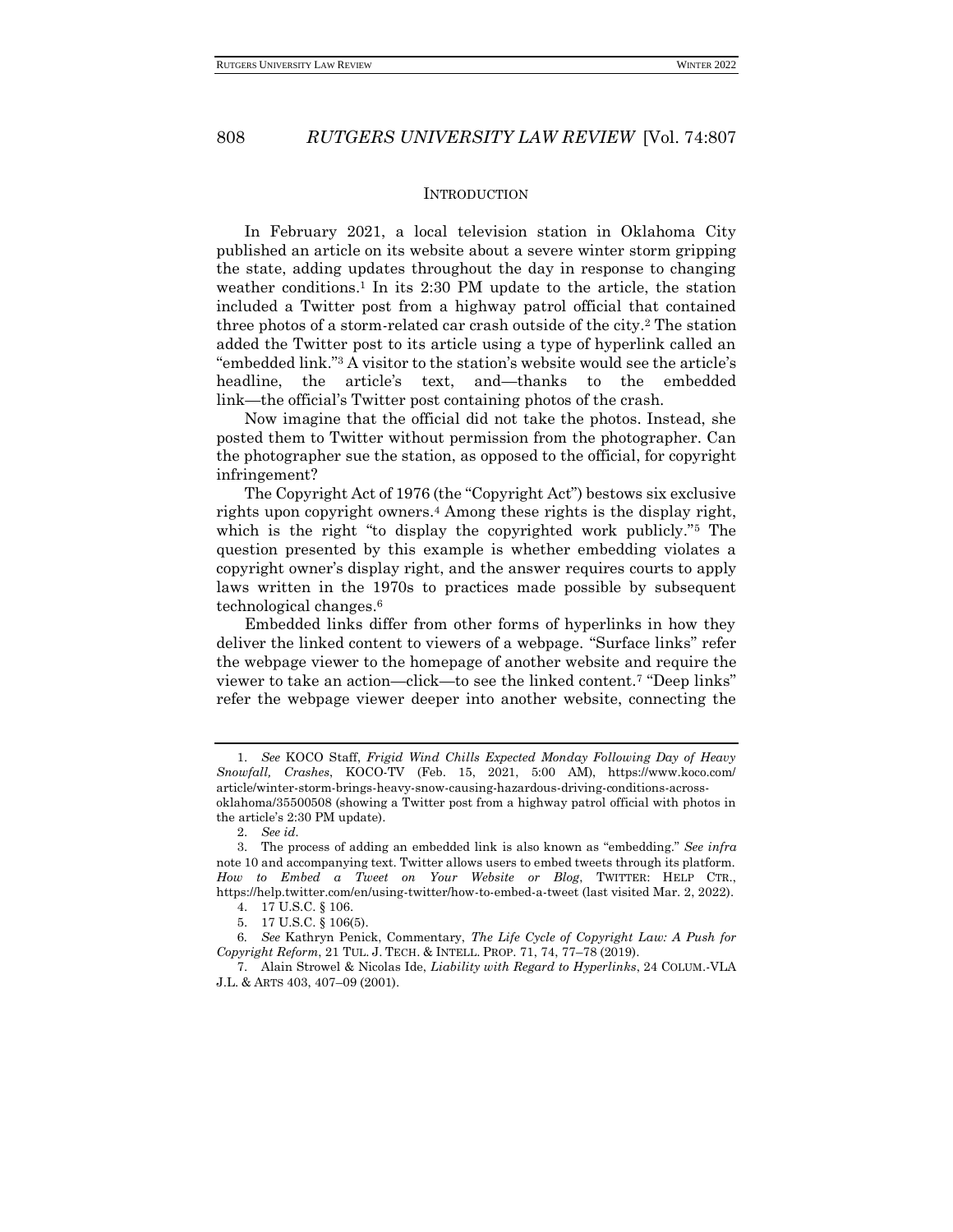viewer to another website's interior webpage; they also require the viewer to click to see the linked content.<sup>8</sup> Framing presents a webpage viewer with the content of a *second* webpage, framed by the logo and the company that operates the first webpage.<sup>9</sup> Finally, in-line linking, or embedding, presents a webpage viewer with elements from another webpage, like an image, without requiring the webpage viewer to click.<sup>10</sup>

Embedding presents a question of line-drawing: courts must determine whether the embedding party has done enough to satisfy the statutory standard for (1) displaying a copyrighted work and (2) doing so publicly.<sup>11</sup> Because embedding is so common, this unsettled area of copyright law has the potential to expose masses of internet users to liability.<sup>12</sup>

Two cases highlight why courts have reached opposite conclusions about whether embedding violates the display right: *Perfect 10, Inc. v. Amazon.com, Inc.* ("*Perfect 10*")<sup>13</sup> and *Goldman v. Breitbart News Network, LLC* ("*Goldman*").<sup>14</sup> In *Perfect 10*, the Ninth Circuit held that a legally cognizable display required a party to store a copy of the copyrighted image on its server.<sup>15</sup> Because a website that embedded or in-line linked to an image did not store the image on its server, it did not "display" the image for the purposes of the display right; this made further consideration of when a display is "public" unnecessary.<sup>16</sup> Roughly a decade later in *Goldman*, the Southern District of New York relied on legislative history to determine that embedding violated the display right.<sup>17</sup> Instead of focusing on the location of the copy in a server,

16. *Id.* at 1161 & n.7.

17. 302 F. Supp. 3d at 586, 589. The Southern District of New York considered whether embedding violated the display right for a second time in July 2021. Nicklen v. Sinclair Broad. Grp., Inc., No. 20-CV-10300, 2021 WL 3239510, at \*2–3 (S.D.N.Y. July 30, 2021).

<sup>8.</sup> *Id.* at 407. Like surface links, deep links require action on the part of the user. *Id.*  at 409.

<sup>9.</sup> *Id.* at 407–08.

<sup>10.</sup> *Id.* at 408–09; *see also* U.S. COPYRIGHT OFF., THE MAKING AVAILABLE RIGHT IN THE UNITED STATES: A REPORT OF THE REGISTER OF COPYRIGHTS 48 n.237 (2016) ("[I]nline linking, or embedding, displays digital content within the linking website by serving it up from the original server, giving the impression that the content belongs to the linking website.").

<sup>11.</sup> *See infra* Section I.A.

<sup>12.</sup> Jane C. Ginsburg & Luke Ali Budiardjo, *Embedding Content or Interring Copyright: Does the Internet Need the "Server Rule"?*, 42 COLUM. J.L. & ARTS 417, 422 n.22 (2019) (citing *The State of Social Embeds*, SAMDESK.IO (2016), https://perma.cc/N6KP-SX8Z) ("One recent study found that approximately one in four online news articles included an embedded link to a social media post.").

<sup>13.</sup> 508 F.3d 1146 (9th Cir. 2007).

<sup>14.</sup> 302 F. Supp. 3d 585 (S.D.N.Y. 2018).

<sup>15.</sup> *Perfect 10, Inc.*, 508 F.3d at 1160.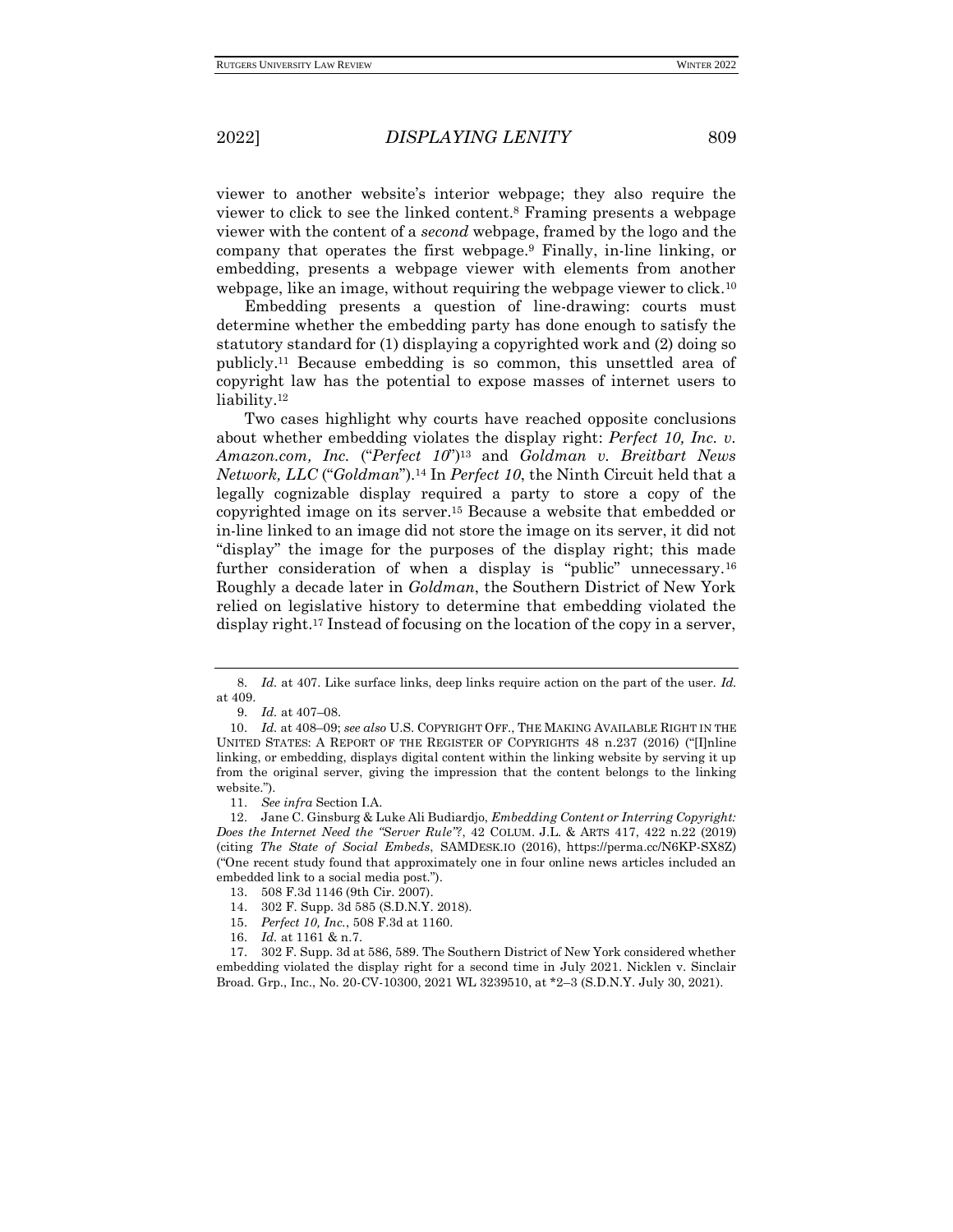the court emphasized that the Copyright Act's definitions of "display" and "publicly" involved processes and found that the process of embedding satisfied both definitions.<sup>18</sup>

This Note evaluates whether liability for copyright infringement should attach to embedding. The first section examines the statutory text, legislative history, and the Constitution's Intellectual Property Clause to develop a deeper understanding of the display right.<sup>19</sup> It underscores that the statutory text does not specify how to determine *who* displays the copyrighted work when multiple parties are involved.<sup>20</sup> The second section analyzes how courts have applied the Copyright Act's reproduction and performance rights to new technologies.<sup>21</sup>

The third section details the evolution of the display right in the internet context.<sup>22</sup> It examines a court-developed doctrine seeking to separate direct from secondary infringement liability and the judicial treatment of embedding over time.<sup>23</sup> The fourth section uses public choice theory to explain why economic forces incentivize special interest groups to influence copyright law, and highlights theories of interpreting copyright laws that account for this influence.<sup>24</sup>

Finally, the fifth section argues that courts should not defer to the Copyright Act's legislative history when construing ambiguous provisions of the display right.<sup>25</sup> By doing so, courts hand more power to the special interest groups that crafted the Copyright Act, to the detriment of members of the public who did not exert the same influence.<sup>26</sup> This section argues that courts should instead apply a rule of lenity that prevents them from finding that embedding infringes a copyright owner's display right.<sup>27</sup> Courts thus act as a counterweight to the interest groups that dominated the drafting process when the statutory text is unclear, while ultimately allowing Congress to respond legislatively and resolve the ambiguities.<sup>28</sup>

<sup>18.</sup> *Goldman*, 302 F. Supp. 3d at 588, 593–94. The crux of the court's analysis seems to collapse both the determinations of display and the public nature of said display into one: "[i]t is clear, therefore, that each and every defendant itself took active steps to put a process in place that resulted in a transmission of the photos so that they could be visibly shown." *Id.* at 594.

<sup>19</sup>*. See infra* Section I.

<sup>20.</sup> *See infra* Section I.A.

<sup>21</sup>*. See infra* Section II.

<sup>22</sup>*. See infra* Section III.

<sup>23.</sup> *See infra* Section III.

<sup>24.</sup> *See infra* Section IV.

<sup>25.</sup> *See infra* Section V.

<sup>26.</sup> *See infra* Section V*.*

<sup>27.</sup> *See infra* Section V.

<sup>28.</sup> *See infra* Section V.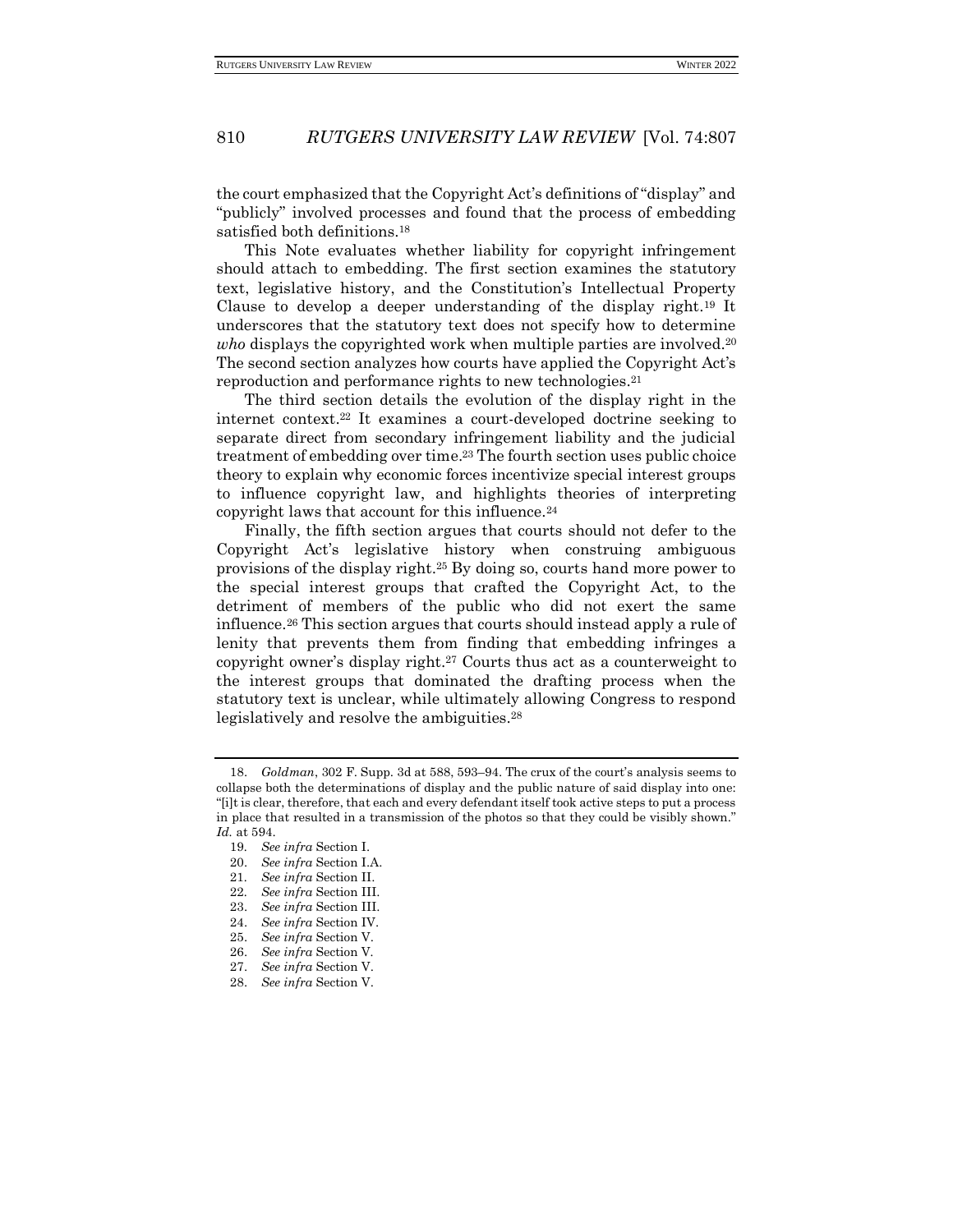#### I. UNDERSTANDING THE DISPLAY RIGHT

The Copyright Act grants copyright owners the exclusive right to "display the copyrighted work publicly."<sup>29</sup> The display right did not exist before 1976.<sup>30</sup> While unveiled by Congress as part of its effort to protect copyrighted works against technological innovations enabling infringement,<sup>31</sup> the boundaries of this right have remained relatively untested.<sup>32</sup> This section examines the statutory text, legislative history, and the Constitution's intellectual property clause to better understand what the right protects.

#### *A. Statutory Text*

The display right implicates two statutorily defined terms: "display" and "publicly." Starting with the first term, "[t]o 'display' a work means to show a copy of it, either directly or by means of . . . any other device or process . . . ."<sup>33</sup> While the Copyright Act does not define "copy," it defines the plural of the word: "'Copies' are material objects . . . in which a work is fixed by any method now known or later developed, and from which the work can be perceived, reproduced, or otherwise communicated, either directly or with the aid of a machine or device."<sup>34</sup> The definition of "copies" in turn triggers the requirement for fixation: "[a] work is 'fixed'

<sup>29.</sup> 17 U.S.C. § 106(5). The exclusive rights, including the display right, are subject to several limitations. *See, e.g.*, *id.* § 106 ("Subject to sections 107 through 122, the owner of copyright under this title has the exclusive rights to do and to authorize any of the following . . . ."); *id.* § 110 (providing that certain performances and displays do not infringe).

<sup>30</sup>*. See* H.R. REP. NO. 94-1476, at 63 (1976), *as reprinted in* 1976 U.S.C.C.A.N. 5659, 5676 (explaining that the 1976 Act offered the "first explicit statutory recognition in American copyright law" of an exclusive display right).

<sup>31.</sup> *See id.* at 47 (noting the "significant changes in technology" since the inception of U.S. copyright law that have led to new ways to violate copyright owners' exclusive rights, including those of reproduction and dissemination). Around the passage of the Copyright Act of 1976, the Register of Copyrights described it as making "fundamental changes" to U.S. copyright law that made the Act as "radical" as the first American copyright statute. Jessica D. Litman, *Copyright, Compromise, and Legislative History*, 72 CORNELL L. REV. 857, 858–59 (1987) (quoting Barbara Ringer, *First Thoughts on the Copyright Act of 1976*, 22 N.Y.L. SCH. L. REV. 477, 479 (1977)).

<sup>32</sup>*. See* R. Anthony Reese, *The Public Display Right: The Copyright Act's Neglected Solution to the Controversy over Ram "Copies*,*"* 2001 U. ILL. L. REV. 83, 84 (2001); *see also* Jie Lian, Note, *Twitters Beware: The Display and Performance Rights*, 21 YALE J.L. & TECH. 227, 245 (2019) ("[T]he display right issue has rarely been adjudicated."). In fact, based on a survey of Westlaw, the Supreme Court has yet to rule on the merits of a case focused on the violation of the public display right.

<sup>33.</sup> 17 U.S.C. § 101.

<sup>34</sup>*. Id.* Congress omitted "phonorecords"—material objects in which some sounds are fixed—from the fixed objects that constitute copies, but that is not relevant to the analysis of the display right. *Id.* A copy also includes the original work. *Id.*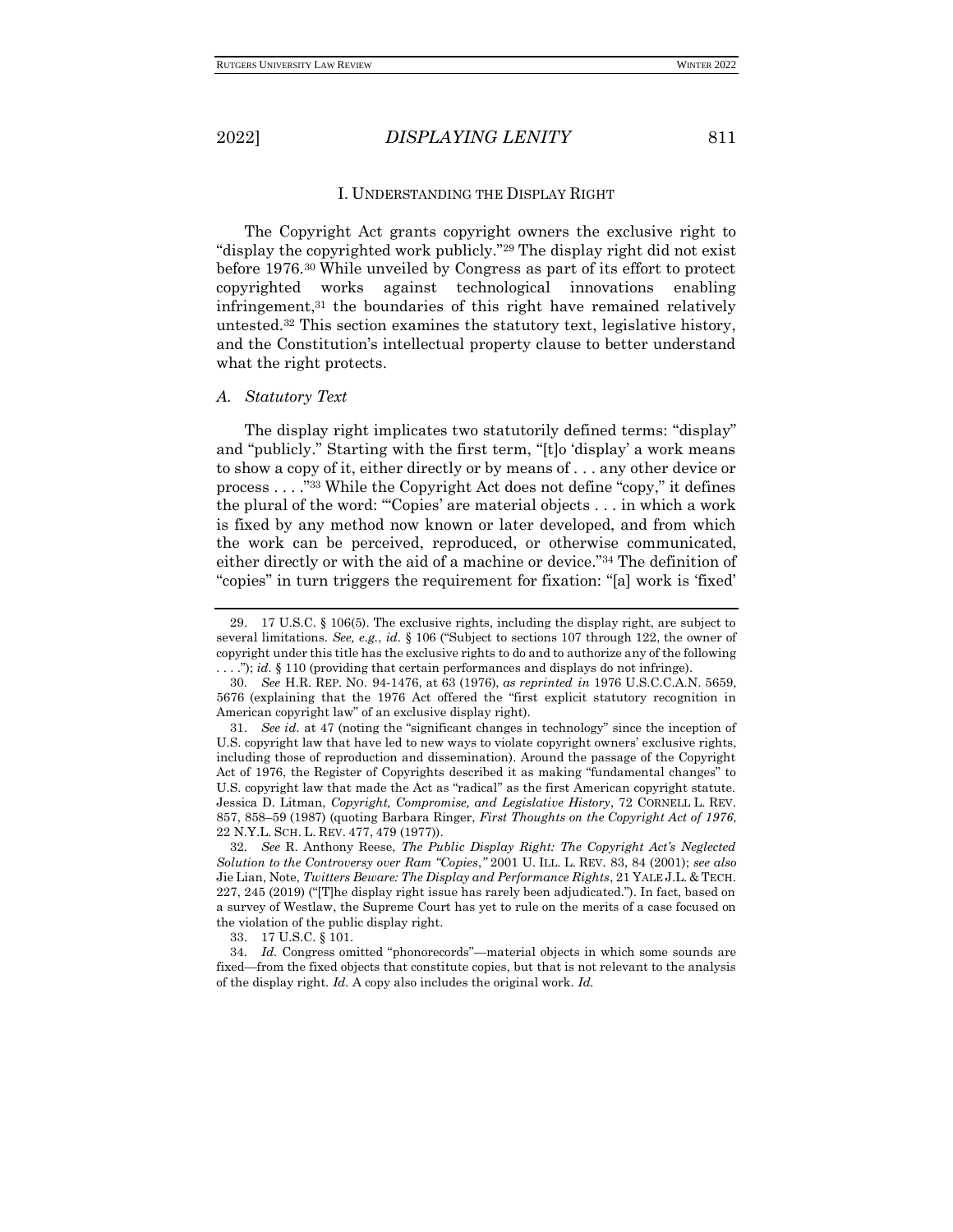in a tangible medium of expression when its embodiment in a copy . . . by or under the authority of the author, is sufficiently permanent or stable to permit it to be perceived, reproduced, or otherwise communicated for a period of more than transitory duration."<sup>35</sup> When connected, the above definitions overlap, sometimes in confusing ways: for example, a copy cannot exist without fixation, which cannot occur without a copy.<sup>36</sup>

While the statute declares that a party that shows a copy of a copyrighted work by means of a process sufficiently "displays" the work, 37 it leaves unclear how that applies to situations in which multiple parties utilize processes that ultimately show a work.<sup>38</sup> In the context of embedding, does the embedding process show the work as well as the process involved in posting the image online? That is, for the purposes of the Copyright Act, who is the legally cognizable displayer: the embedding party or the party that posted the photo to the internet?

A violation of the display right requires a *public* display.<sup>39</sup> The Copyright Act's definition of "publicly" applies to both performance and display rights and includes two clauses: one for the analog world and one for the digital world.<sup>40</sup> Under the first clause, to display a copyrighted work "publicly" means to "display it at a place open to the public or at any place where a substantial number of persons outside of a normal circle of a family and its social acquaintances is gathered."<sup>41</sup>

Courts have relied on the second definition, known as the "Transmit Clause," in cases involving the internet.<sup>42</sup> The Transmit Clause states

<sup>35</sup>*. Id.*

<sup>36</sup>*. See id.* (stating that "[c]opies" are material objects in which a work is "fixed," which requires an embodiment in a copy).

<sup>37</sup>*. See id.*

<sup>38.</sup> The Supreme Court grappled with this ambiguity in the context of the performance right. *See* Am. Broad. Cos. v. Aereo, Inc., 573 U.S. 431, 438–39 (2014) ("Considered alone, the language of the Act does not clearly indicate when an entity 'perform[s]' (or 'transmit[s]') and when it merely supplies equipment that allows others to do so.").

<sup>39.</sup> 17 U.S.C. § 106(5). Courts only reach this inquiry if a party has already satisfied the definition of "display." *Id.*

<sup>40</sup>*. See id.* § 101 (providing two definitions for the public nature of a performance of display, which appear to apply to in-person and digital scenarios, respectively). 41*. Id.*

<sup>42</sup>*. Compare* Am. Broad. Cos. v. Aereo, Inc., 573 U.S. 431, 435–36 (2014) (defining the Transmit Clause as the right to "transmit or otherwise communicate a performance . . . of the [copyrighted] work . . . to the public, by means of any device or process, whether the members of the public capable of receiving the performance . . . receive it in the same place or in separate places and at the same time or at different times."), *with* 17 U.S.C. § 101 (defining "publicly" in two ways, the second of which is "to transmit or otherwise communicate a performance or display of the work . . . to the public, by means of any device or process, whether the members of the public capable of receiving the performance or display receive it in the same place or in separate places and at the same time or at different times.").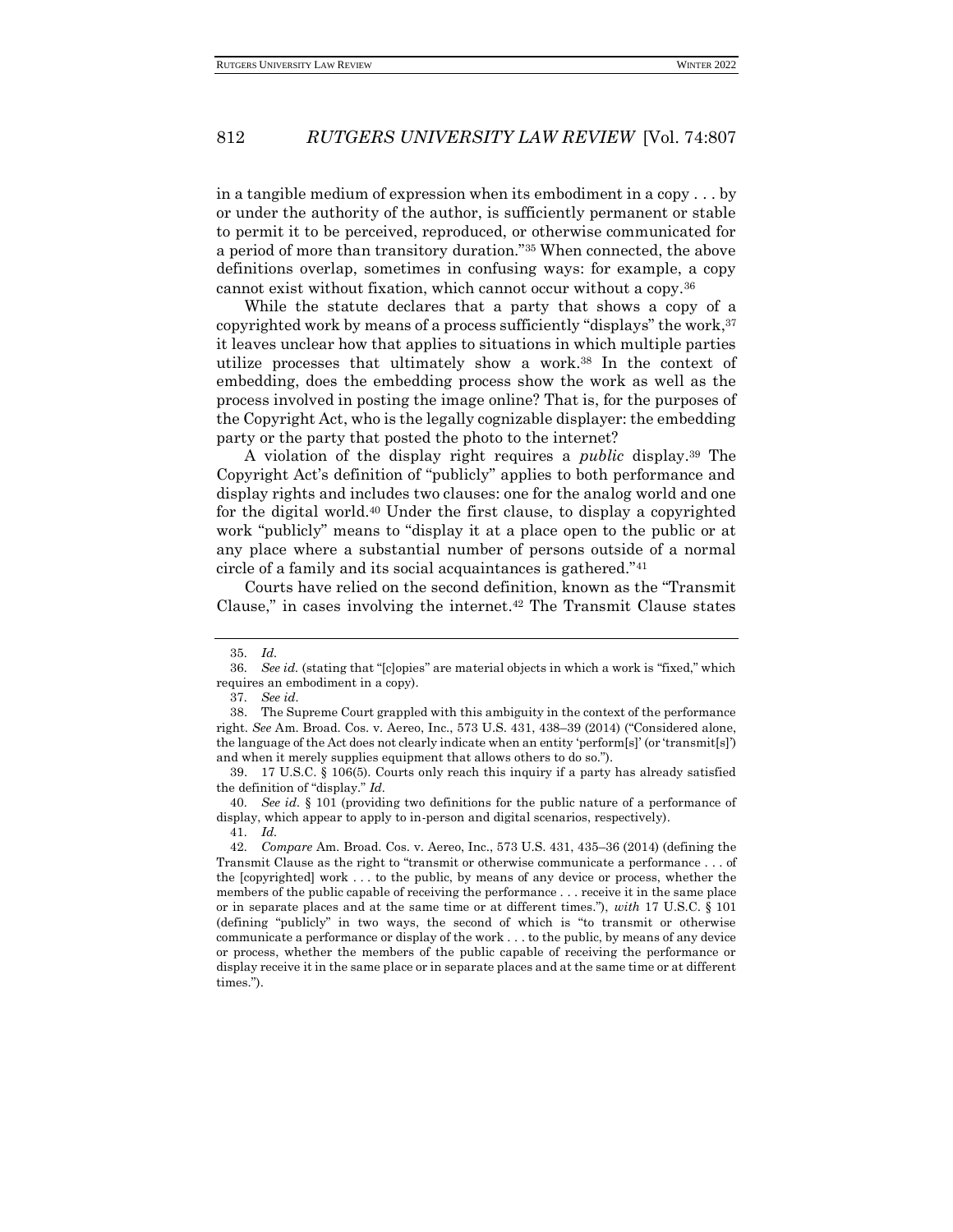"[t]o perform or display a work 'publicly' means . . . to transmit or otherwise communicate a performance or display of the work . . . to the public, by means of any device or process . . . ."43Congress further defined "transmit" as "communicat[ing a display] by any device or process whereby images or sounds are received beyond the place from which they are sent."<sup>44</sup> Putting the two definitions together, the Transmit Clause captures a party that uses two devices or processes to ultimately deliver the display to the public.<sup>45</sup> While the Transmit Clause sweeps broadly, it is limited by the definition of "display."<sup>46</sup> Many activities may fall within the scope of the Transmit Clause, but only those that first satisfy the definition of "display" infringe the display right.<sup>47</sup>

### *B. Legislative History*

The Copyright Act is noteworthy because its lengthy legislative history<sup>48</sup> reveals that Congress itself did not draft much of the statutory language, as Professor Jessica Litman detailed in a seminal 1987 article.<sup>49</sup> Instead, Congress designed, funded, and supervised a series of negotiations between special interest groups—third parties with economic interests in copyright—to draft the statutory language, all of which the legislative history documented.<sup>50</sup> This was by no means a simple delegation of lawmaking by members of Congress to interest groups; during the 21 years it took to enact a new copyright law, they "encouraged, cajoled, bullied, and threatened the parties through continuing negotiations," helped the parties reach "[v]iable compromises," and ultimately rejected amendments they felt would ruin the compromises.<sup>51</sup> Congress codified word-for-word several of the

<sup>43.</sup> 17 U.S.C. § 101.

<sup>44</sup>*. Id.*

<sup>45.</sup> For example, a version of the Transmit Clause that incorporates the definition of "transmit" provides that to perform or display a copyrighted work "publicly" means to communicate a display of the work by any device or process whereby images or sounds are received beyond the place from which they are sent to the public, by means of any device or process. *See id.*

<sup>46</sup>*. See id.*

<sup>47</sup>*. See id.*

<sup>48.</sup> *See* Litman, *supra* note 31, at 865 ("The official legislative history is long, comprising more than 30 studies, three reports issued by the Register of Copyrights, four panel discussions issued as committee prints, six series of subcommittee hearings, 18 committee reports, and the introduction of at least 19 general revision bills over a period of more than 20 years."

<sup>49.</sup> *Id.* at 860–61.

<sup>50.</sup> *Id.* at 861–62, 862 n.38.

<sup>51.</sup> *Id.* at 871, 878.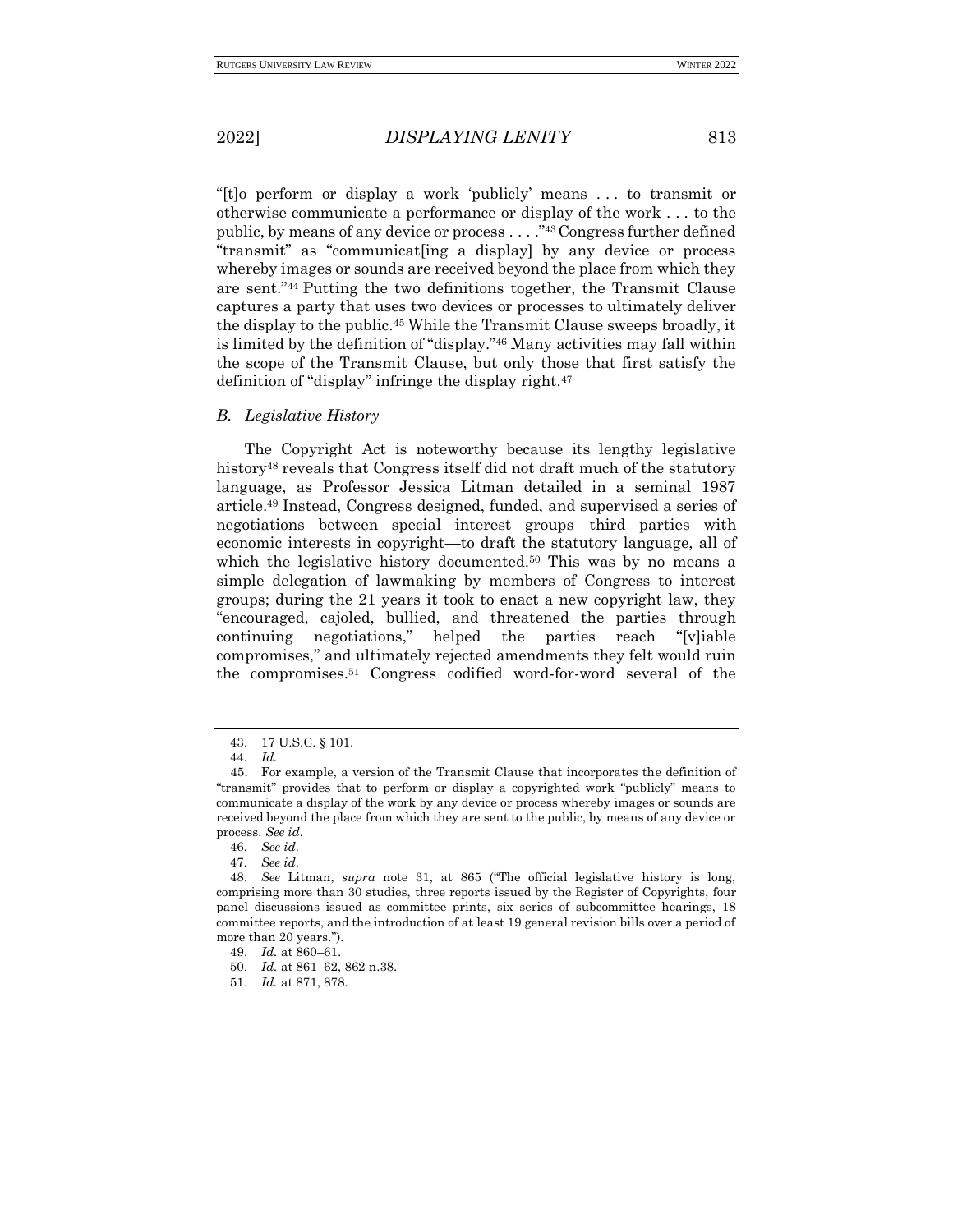compromises between special interest groups.<sup>52</sup> Sometimes, the only explanation from Congress about the merits of the proffered provision was that it emerged from the compromise.<sup>53</sup> This makes relying on legislative history to interpret unclear provisions of the Act difficult because of the lack of a key assumption in such analyses: that the legislative history evinces the intent of members of Congress.<sup>54</sup>

Nonetheless, courts have continued to rely on legislative history in interpreting the display right, and so a brief overview is helpful.<sup>55</sup> Legislative history indicates the drafters of the Copyright Act were concerned with public digital transmissions.<sup>56</sup> On the display side, in granting copyright owners an additional right, a 1976 House report described it as recognizing the "exclusive right to show a copyrighted work, or an image of it, to the public."<sup>57</sup> The drafters elaborated that a display would include "the projection of an image on a screen or other surface by any method" or "the transmission of an image by electronic or other means."<sup>58</sup> Of note, while the statutory definition of "display" does not explicitly include transmissions—something presumably within the drafters' power given their decision to use the term "transmit" in the definition of "publicly"—legislative history explaining "display" appears to cover transmissions.<sup>59</sup>

On the public nature of the display, the 1976 House report emphasized that the concept of transmissions captured radio and television broadcasts, but was not limited to those forms of

54. *Id.* at 864–65.

<sup>52.</sup> *Id.* at 869, 877.

<sup>53.</sup> *Id.* at 878–79. Fair use provides an example. The statutory language is a "verbatim" translation of the compromise struck by the interest groups involved. *Id.* at 877. However, while the interest groups agreed on the compromise's language, they did not agree on the compromise's meaning. *Id.* That the interest groups agreed not to agree on the meaning of the language is striking, given how fair use represents one of just two ways for "interests that lacked the bargaining power to negotiate a specific exemption" to escape copyright liability. *Id.* at 886.

<sup>55.</sup> Goldman v. Breitbart News Network, LLC, 302 F. Supp. 3d 585, 589 (S.D.N.Y. 2018) (showing how the court turns to legislative history after laying out the statutory definitions). Professor Litman suggests that courts comb through legislative history to unearth the meaning of the compromises struck by interest groups in seeking guidance on what provisions mean. *See* Litman, *supra* note 31, at 903–04.

<sup>56.</sup> *See* Reese, *supra* note 32, at 92. Since the definition of "publicly" invokes the term "transmit," the legislative history appears to emphasize the term "publicly" in the display right. *See* 17 U.S.C. § 101.

<sup>57.</sup> H.R. REP. NO. 94-1476, at 63 (1976), *as reprinted in* 1976 U.S.C.C.A.N. 5659, 5676. However, when Congress committed the right to text, it substituted the word "image" for one with statutory meaning, "copy." *See* 17 U.S.C. § 101 (defining the term "display").

<sup>58.</sup> H.R. REP. NO. 94-1476, at 64.

<sup>59</sup>*. Compare id.*, *with* 17 U.S.C. § 101.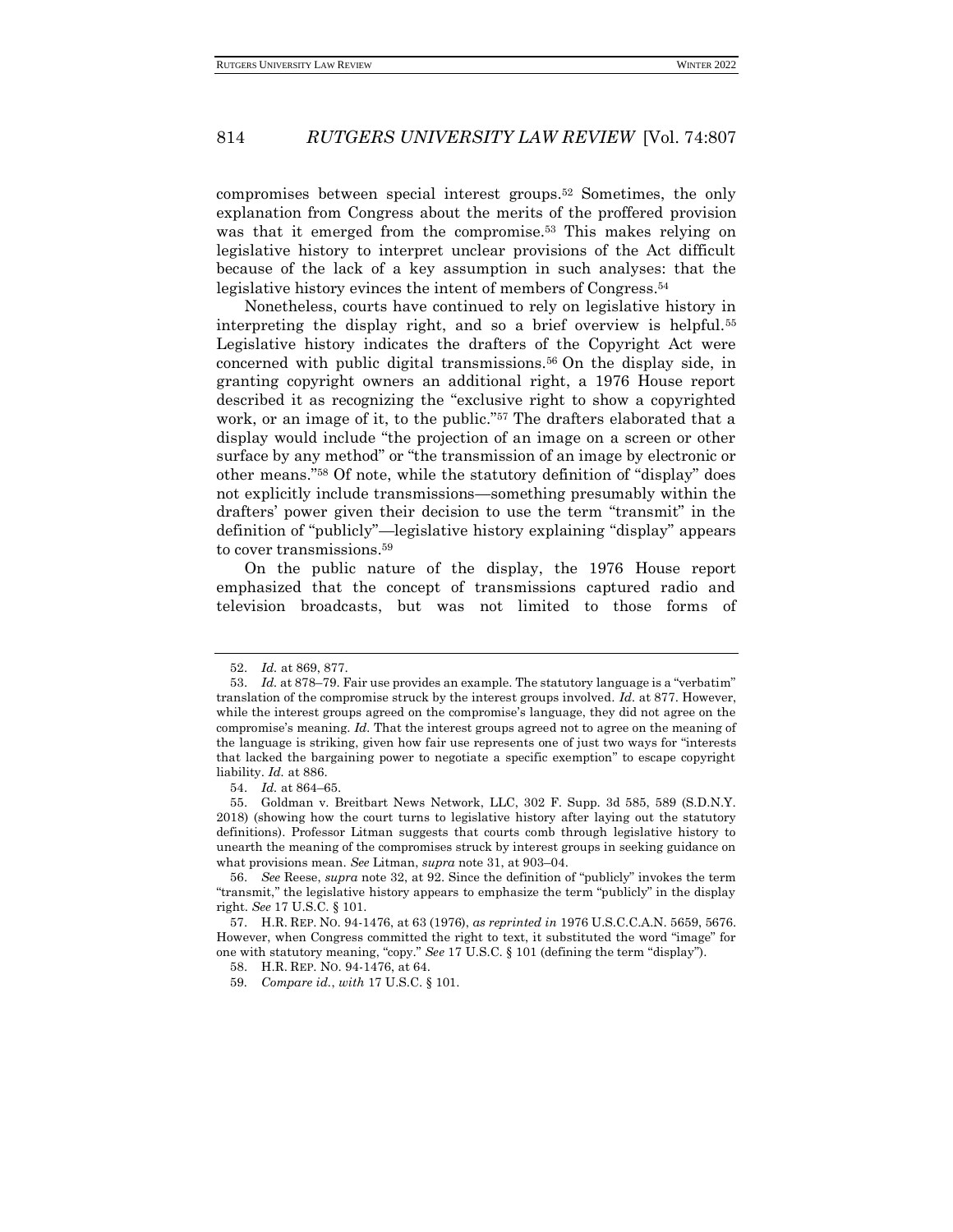communications media.<sup>60</sup> The drafters appeared to envision a far-reaching right that would allow the copyright owner to sue any party that subsequently transmitted its legally cognizable display to the public for infringement.<sup>61</sup> However, the drafters acknowledged their limited ability to forecast how this new exclusive right would develop, noting that "[t]he existence or extent of this right under the present statute is uncertain and subject to challenge."<sup>62</sup>

# *C. The Intellectual Property Clause*

Congress derives its ability to create copyright law from the Intellectual Property Clause ("IP Clause") of the Constitution, which reads: "[t]he Congress shall have Power . . . To promote the Progress of Science and useful Arts, by securing for limited Times to Authors and Inventors the exclusive Right to their respective Writings and Discoveries.<sup>"63</sup> This is a limited grant of power.<sup>64</sup> The IP Clause gives Congress the power to create copyright laws giving owners exclusive rights only insofar as those rights promote the progress of science.<sup>65</sup>

61. H.R. REP. NO. 94-1476, at 63 ("[T]he concepts of public performance and public display cover not only the initial rendition or showing, but also any further act by which that rendition or showing is transmitted or communicated to the public."). Professor Kimberlianne Podlas characterized the logic in the House report as circular, noting that the drafters effectively used the definition of "publicly" to define the term "display." *See*  Kimberlianne Podlas, *Linking to Liability: When Linking to Leaked Movies, Scripts, and Television Shows Is Copyright Infringement*, 6 HARV. J. SPORTS & ENT. L. 41, 55 (2015) ("Essentially, the Transmit Clause provides that one can perform or display by transmitting, or circularly, a transmission of a copyrighted work constitutes a performance or display of it.").

62. H.R. REP. NO. 94-1476, at 63.

63. U.S. CONST. art. I, § 8, cl. 8; Allen v. Cooper, 140 S. Ct. 994, 1001 (2020) (calling clause 8 the Intellectual Property Clause).

64. *See* W. Michael Schuster, *Public Choice Theory, the Constitution, and Public Understanding of the Copyright System*, 51 U.C. DAVIS L. REV. 2247, 2256–57 (2018). The IP Clause is the only such grant of power thus limited by "a specific statement of legislative purpose." *Id.* at 2256.

65. *See* Graham v. John Deere Co., 383 U.S. 1, 5 (1966) (explaining that the Framers of the Constitution thus bestowed upon Congress a "qualified authority" to create patent laws

<sup>60.</sup> H.R. REP. NO. 94-1476, at 64 ("Each and every method by which the images or sounds comprising a performance or display are picked up and conveyed is a 'transmission.'"). The various reports and hearings that make up the Copyright Act's legislative history repeatedly use the term "image" instead of "copy" when describing the display right. For example, in a 1965 hearing, the Register of Copyrights stated: "[u]nder the bill this would be an infringement only if the image of the work is transmitted beyond the location of the computer in which the copy is stored." Reese, *supra* note 32, at 100. The Second Circuit, however, has questioned the relevance of legislative materials from the 1960s given the years that lapsed before the 1976 Act passed. *See* Cartoon Network L.P. v. C.S.C. Holdings, Inc., 536 F.3d 121, 135 (2d Cir. 2008) ("We question how much deference this report [from 1967] deserves.").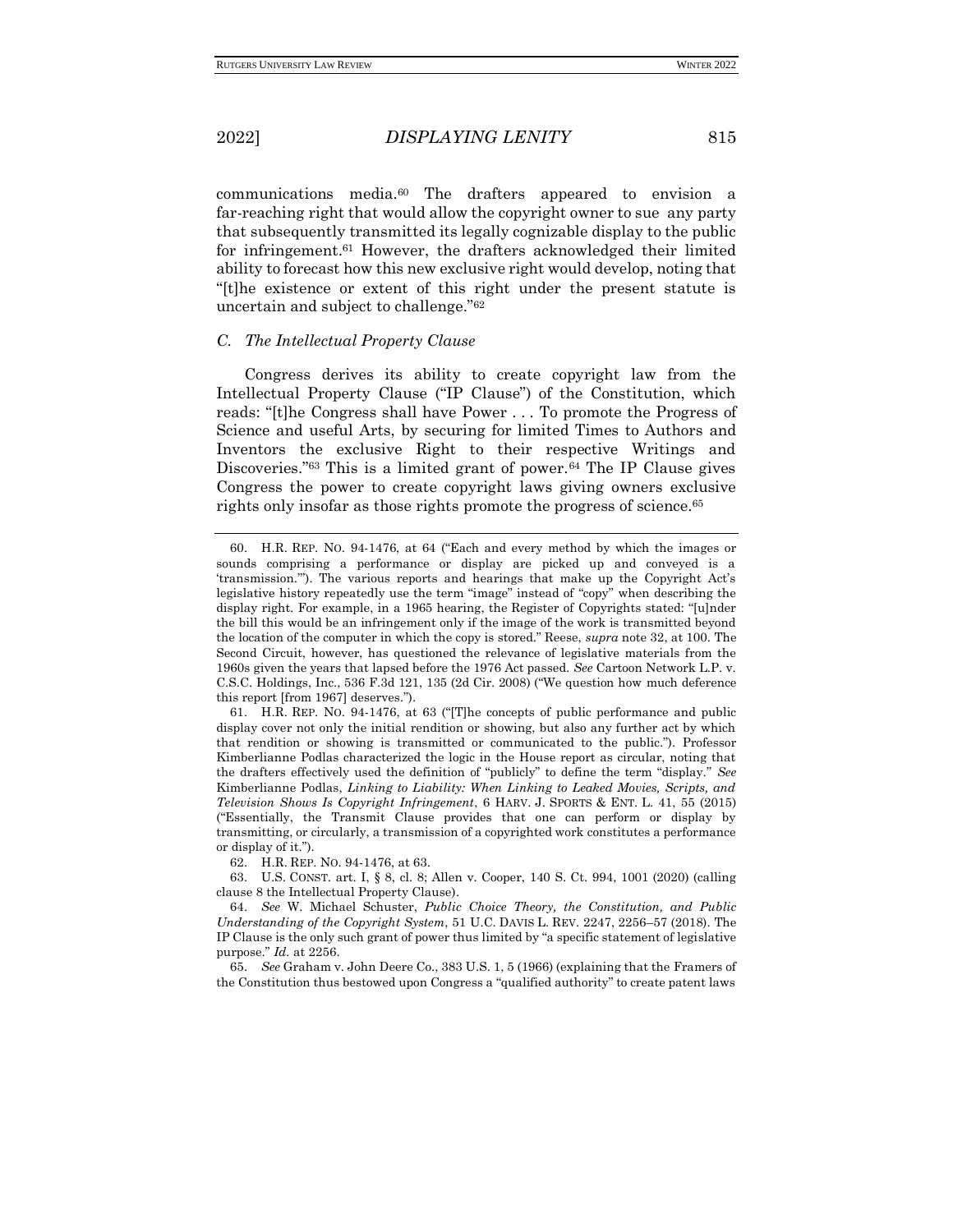The Copyright Act fulfills this constitutional imperative by balancing authors' need for economic incentives with the public's need to access copyrighted works.<sup>66</sup> Put differently, Congress rewards copyright owners for creative activity by giving them time-limited rights, which encourages them to continue working in ways that benefit the public.<sup>67</sup> But while economic incentives for authors are crucial in ultimately ensuring "the [p]rogress of [s]cience" through public consumption of copyrighted works, the incentives remain the means, not the ends, of copyright legislation.<sup>68</sup> This balancing underscores the American view that copyright is not a natural right that would grant the author absolute ownership of their copyrighted works, but rather a way to achieve a utilitarian goal of enriching the public by "permitting authors to reap the rewards of their creative efforts."<sup>69</sup> Indeed, the text of the Constitution eliminates the possibility that American copyright is a natural right: the Intellectual Property Clause states that the authors' exclusive right to their writings only exists if Congress enacts a statute saying so, and the exclusive right is limited by time.<sup>70</sup>

67. *See* Twentieth Century Music Corp. v. Aiken, 422 U.S. 151, 156 (1975) ("'The sole interest of the United States and the primary object in conferring the monopoly,' this Court has said, 'lie in the general benefits derived by the public from the labors of authors.'").

68*. See* Feist Publ'ns, Inc. v. Rural Tel. Serv. Co., 499 U.S. 340, 349 (1991) ("The primary objective of copyright is not to reward the labor of authors, but 'to promote the Progress of Science and useful Arts.'").

70. *See* Leval, *supra* note 69, at 1108.

only in the furtherance of promoting the progress of the useful arts). When translated to copyright laws, that means the Constitution only permits Congress to create laws to promote the progress of science, because the constitutional text "Progress of Science" refers to Congress's copyright authority. *See* Schuster, *supra* note 64, at 2258; Golan v. Holder, 565 U.S. 302, 324 (2012) ("Perhaps counterintuitively for the contemporary reader, Congress' copyright authority is tied to the progress of science; its patent authority, to the progress of the useful arts.").

<sup>66.</sup> *See* R. Anthony Reese, *The First Sale Doctrine in the Era of Digital Networks*, 44 B.C. L. REV. 577, 577 (2003) ("Copyright law is often viewed as a balance of providing authors with sufficient incentives to create their works and maximizing public access to those works."). The Supreme Court in 2012 determined that incentivizing the creation of works is not the only way for Congress to satisfy its constitutional mandate to promote the progress of science; incentivizing the dissemination also suffices. *Golan*, 565 U.S. at 326– 27.

<sup>69.</sup> Pierre N. Leval, *Toward a Fair Use Standard*, 103 HARV. L. REV. 1105, 1107 (1990). Europe has a different approach to copyright law than the United States—one that is more focused on natural rights and thus more protective of intellectual property rights. *See*  Christina Bohannan, *Reclaiming Copyright*, 23 CARDOZO ARTS & ENT. L.J. 567, 574 & n.27 (2006). This fundamental mismatch complicates attempts to harmonize American and European copyright laws, which drove the congressional act in *Eldred v. Ashcroft*. *See id.* at 573–74; Eldred v. Ashcroft, 537 U.S. 186, 188 (2003); *see also infra* notes 189–94 and accompanying text.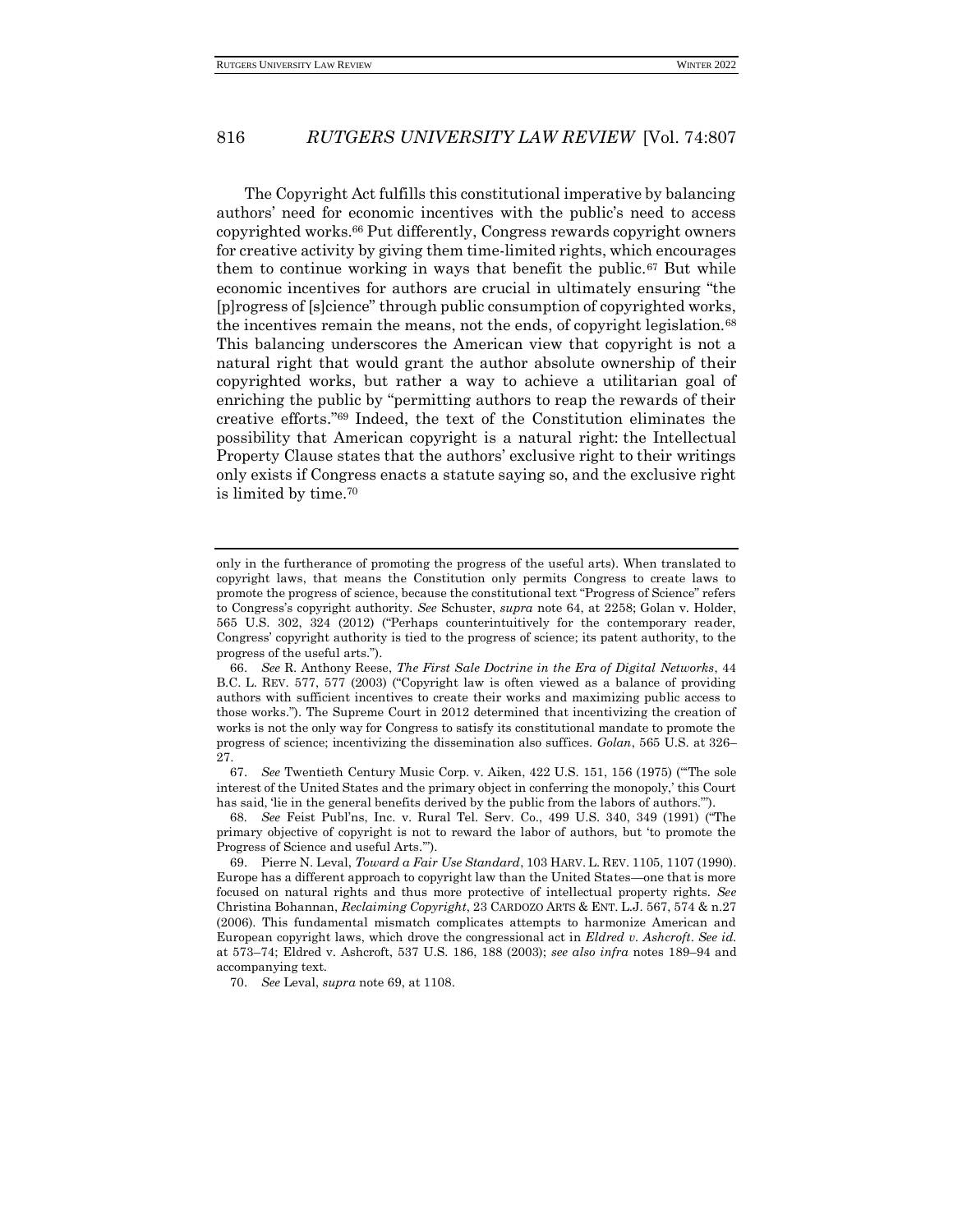#### II. EXAMINING THE COPYRIGHT ACT'S OTHER EXCLUSIVE RIGHTS

The display right invokes two subsequently defined terms: "display" and "publicly." <sup>71</sup> The statutory term "display" involves copies, and the centrality of copies to potential infringement links the reproduction and display rights.<sup>72</sup> The statutory term "publicly" appears in both the performance and display rights, linking the two through jurisprudence on the Transmit Clause.<sup>73</sup> This section helps define the contours of the display right by exploring the statutory connections between the display right and the reproduction and performance rights.

#### *A. Reproduction Right*

The reproduction right grants the copyright owner the exclusive right "to reproduce the copyrighted work in copies or phonorecords."<sup>74</sup> While Congress did not define the verb "reproduce," the definitions of "copies" and "phonorecords" reveal the right's dependance on fixation: embodiment in a material object in a way that permits others to see it.<sup>75</sup> Simply put, the reproduction right prevents the copying at the heart of copyright law.<sup>76</sup>

Courts have translated the reproduction right to the digital context.<sup>77</sup> They have assessed the reproduction right's applicability to technological services that were new at the time, like file sharing services in the music industry and digital systems that record television shows.<sup>78</sup> Courts have also determined that downloading or uploading an image to a computer's server creates a copy of it, violating the reproduction right.<sup>79</sup> When a

<sup>71.</sup> *See supra* Section I.A.

<sup>72.</sup> *See* 17 U.S.C. § 101. Both the reproduction right and display right invoke copies. *See id.* §§ 101, 106(5). The reproduction right requires copies in the text of the right itself, *see id.* § 106(1), while the display right requires copies as a second-order condition: in the definition of the term "display." *See id.*. §§ 101, 106(5); *see also* Reese, *supra* note 32, at 102.

<sup>73.</sup> *See* Podlas, *supra* note 61, at 54.

<sup>74.</sup> 17 U.S.C. § 106(1).

<sup>75.</sup> *See id.* § 101; *see also* Capitol Recs., LLC v. ReDigi Inc., 934 F. Supp. 2d 640, 648 (S.D.N.Y. 2013), *aff'd*, 910 F.3d 649 (2d Cir. 2018) ("Thus, the plain text of the Copyright Act makes clear that reproduction occurs when a copyrighted work is fixed in a new material object.").

<sup>76.</sup> In that sense, the reproduction right is "the most fundamental of the copyright rights available to a copyright holder." Healthcare Advocs., Inc. v. Harding, Earley, Follmer & Frailey, 497 F. Supp. 2d 627, 636 (E.D. Pa. 2007). Indeed, it leads the Copyright Act's list of the six exclusive rights. *See* 17 U.S.C. § 106(1).

<sup>77</sup>*. See, e.g.*, *Capitol Recs.*, 934 F. Supp. 2d at 648.

<sup>78.</sup> *See, e.g.*, *id.* at 648 (music file sharing); Cartoon Network LP v. CSC Holdings, Inc., 536 F.3d 121, 123 (2d Cir. 2008) (DVRs).

<sup>79.</sup> APL Microscopic, LLC v. United States, 144 Fed. Cl. 489, 495 (2019). "By uploading the photograph onto its server, NASA created a 'copy' of the Work, which was then 'fixed'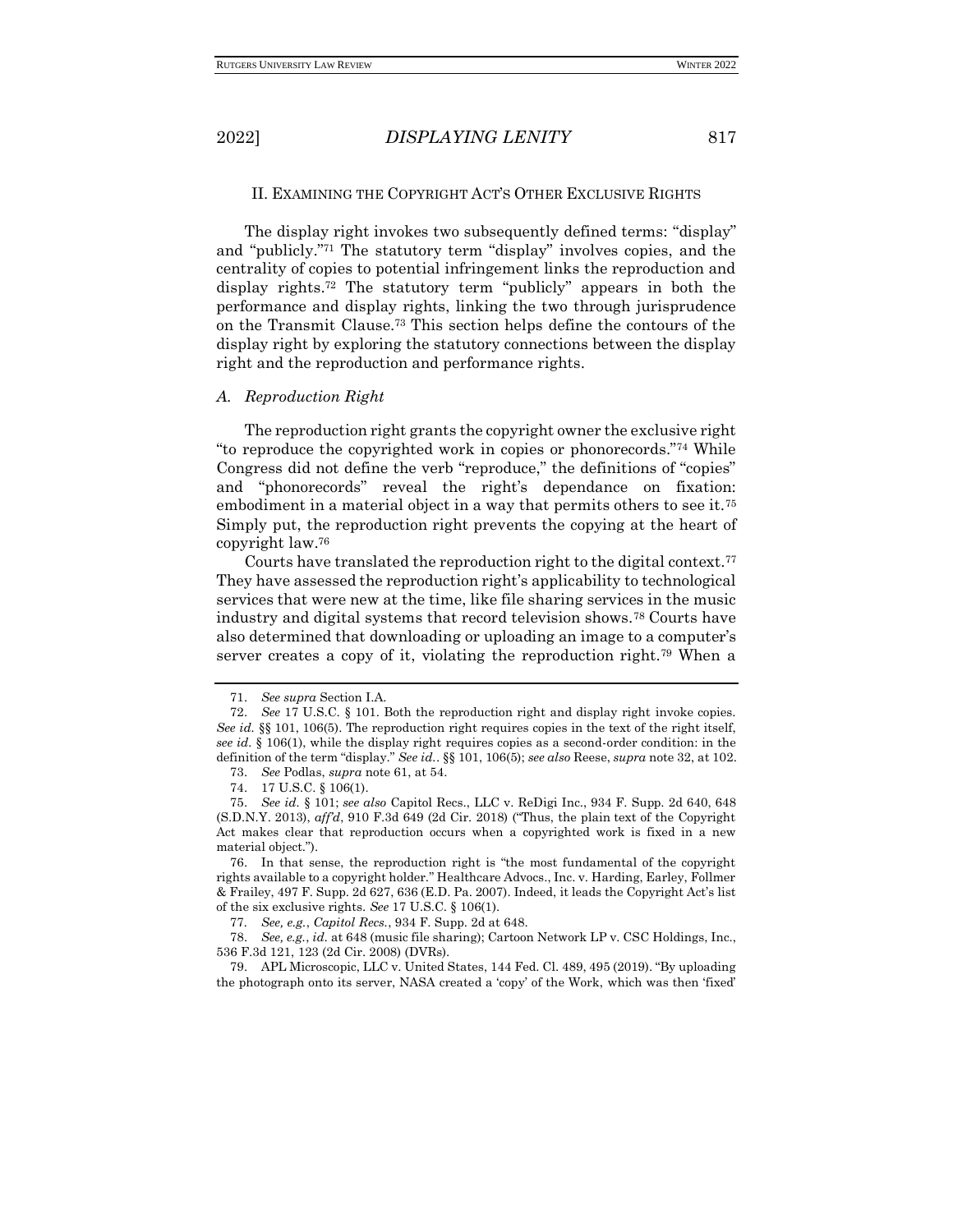party subsequently displays an unlawfully made copy, the plaintiff may sue under both the reproduction and display rights.<sup>80</sup> For example, if Twitter User B posts to her public account a photo she downloaded from Photographer A's website without permission, she might face liability for both reproducing the photo when she downloaded it to her computer and displaying the photo publicly when she posted it to Twitter.<sup>81</sup>

Courts have even gone so far as to hold that *temporary* copies, like those made in random access memory ("RAM"), constitute copies for the purposes of the Copyright Act,<sup>82</sup> though some scholars have criticized this conclusion.<sup>83</sup> In *MAI Systems Corp. v. Peak Computer, Inc.*, the Ninth Circuit analyzed whether the defendant computer service company violated the plaintiff's copyrighted software by loading a disk of the plaintiff's software into a computer, which created a copy within the computer's RAM.<sup>84</sup> The defendant argued that the copy was not actionable because it was not fixed—because the copy was temporary—an argument the Ninth Circuit rejected.<sup>85</sup> While the "generally accepted" proposition that loading software into a computer created a copy for the purposes of the Copyright Act did not specify that it applied to all storage facilities within the computer, the Ninth Circuit held it could fairly extend the proposition to RAM.<sup>86</sup>

Professor Reese argued that the RAM copy doctrine contradicted the text of the law, which stated a copy exists only if fixed "for a period of more than transitory duration."<sup>87</sup> Fixation did not exist in RAM, he continued, because the period of storage in RAM was brief.<sup>88</sup> The material stored was "often quickly replaced" and "volatile" because RAM temporarily stored, in order to process, all data necessary for the

in NASA's server and capable of being 'perceived, reproduced, or otherwise communicated,'" thus infringing the reproduction right*. Id.*; *see also* MAI Sys. Corp. v. Peak Comput., Inc., 991 F.2d 511, 517–18 (9th Cir. 1993).

<sup>80.</sup> Reese, *supra* note 32, at 107. Professor Reese argues that because of the overlap of the reproduction and display rights in instances involving unlawfully made copies, the display right is more useful to copyright owners when dealing with lawfully made copies. *See id.* (describing the display right in relation to lawfully made copies as presenting copyright owners the "only opportunity to control the displaying party's activity").

<sup>81</sup>*. Id.*

<sup>82.</sup> *MAI Sys.*, 991 F.2d at 519 (holding that "the loading of software into the RAM creates a copy under the Copyright Act").

<sup>83.</sup> *See* Reese, *supra* note 32, at 84; Jessica Litman, *Fetishizing Copies*, *in* COPYRIGHT LAW IN AN AGE OF LIMITATIONS AND EXPECTATIONS 107, 113–14 (Ruth L. Okediji ed., 2017).

<sup>84.</sup> *MAI Sys.*, 991 F.2d at 518–19.

<sup>85.</sup> *Id.* at 518.

<sup>86.</sup> *Id.* at 519.

<sup>87.</sup> Reese, *supra* note 32, at 139–40.

<sup>88.</sup> *Id.*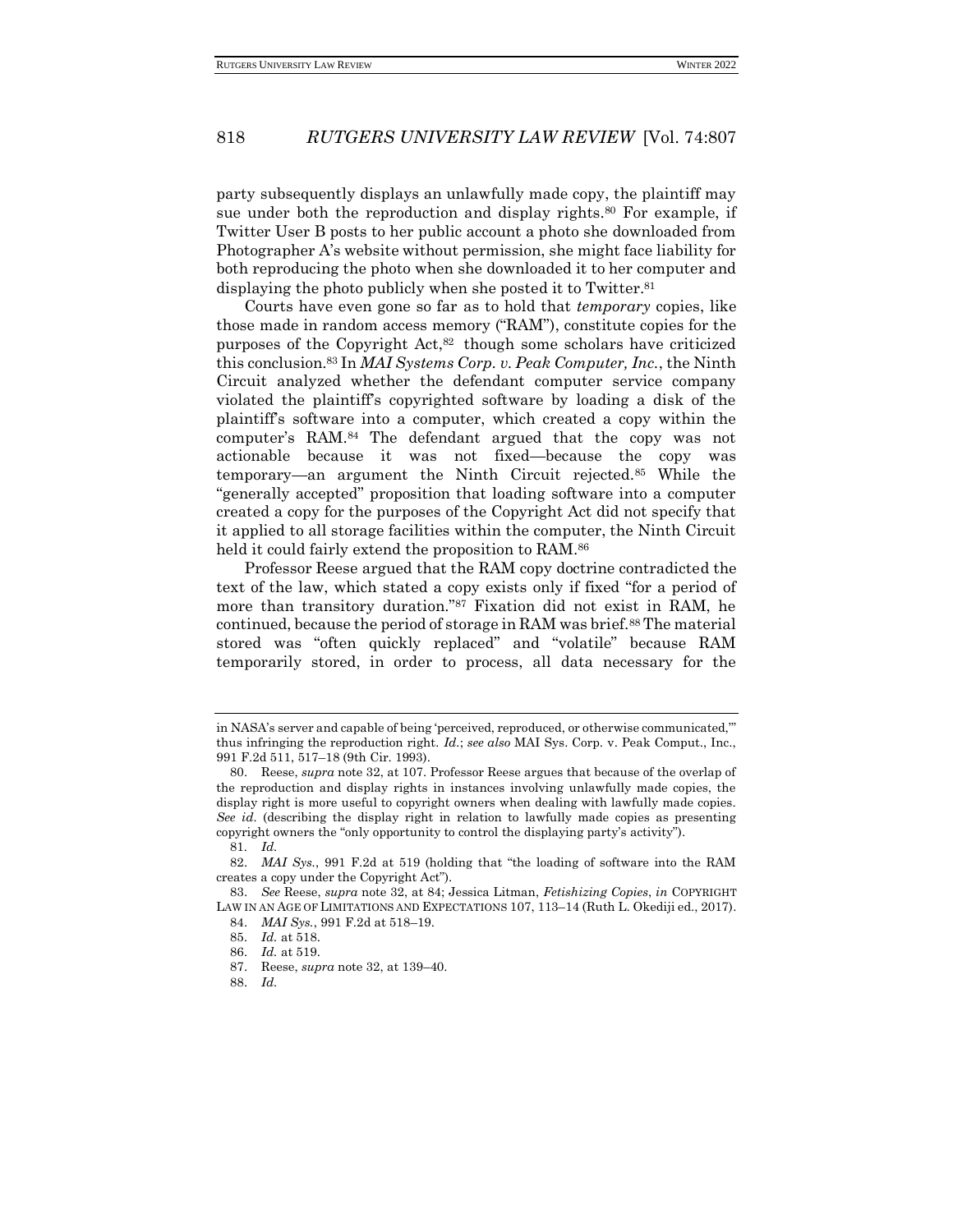operation of a computer.<sup>89</sup> Further, Professor Litman argued that courts' embrace of the RAM copy doctrine turned the reproduction right into "an all-purpose use right" that would effectively attach liability to *private* performances or displays—acts that the text of the Copyright Act did not bring within infringing activities—and significantly reduced the rights of the public.<sup>90</sup>

### *B. Performance Right*

Congress amended the performance right and created the Transmit Clause in 1976 to reject two Supreme Court decisions that excused cable companies from infringement liability for delivering local television broadcasts to their subscribers.<sup>91</sup> The performance right gives a copyright owner the exclusive right to "perform the copyrighted work publicly."<sup>92</sup> Like the display right, this reduces to two subsequently defined terms: "perform" and "publicly."<sup>93</sup> A party "perform[s]" a copyrighted movie or audiovisual work by "show[ing] its images in any sequence or . . . mak[ing] the sounds accompanying it audible."<sup>94</sup> Liability under the performance right only results from *public* performances, as defined by the Transmit Clause in the digital context.<sup>95</sup> However, a key difference exists between the performance and display rights: the performance right does not involve the use of copies.<sup>96</sup> Where the performance right proscribes showing an *image* of a copyrighted movie or audiovisual work, the display right proscribes showing a *copy* of a copyrighted work.<sup>97</sup>

In a case involving a streaming television service, *American Broadcasting Companies, Inc. v. Aereo, Inc.*, the Court applied the performance right to new technology.<sup>98</sup> Aereo enabled its customers to

<sup>89.</sup> *Id.* at 138–39.

<sup>90.</sup> *See* Litman, *supra* note 83, at 118.

<sup>91.</sup> *See* Am. Broad. Cos. v. Aereo, Inc., 573 U.S. 431, 439, 441–42 (2014) ("In 1976 Congress amended the Copyright Act in large part to reject the Court's holdings in *Fortnightly* and *Teleprompter*.").

<sup>92.</sup> 17 U.S.C. § 106(4).

<sup>93.</sup> *See supra* Section I.A.

<sup>94.</sup> 17 U.S.C. § 101 (defining "perform").

<sup>95.</sup> *Id.* (defining "publicly" in two clauses, the second of which is the Transmit Clause); *id.* § 106(4); *id.* § 501(b).

<sup>96.</sup> *See id.* § 101 (showing that the definition of "perform" lacks the term "copy").

<sup>97.</sup> *See id.* (comparing the definition of "perform" with that of "display"). Because the drafters chose to invoke the term *copy* in the display right rather the term *image* that they employ elsewhere, one theory of interpretation requires that courts give the choice meaning in interpreting the display right. *See* VALERIE C. BRANNON, CONG. RSCH. SERV., R45153, STATUTORY INTERPRETATION: THEORIES, TOOLS, AND TRENDS 28 (2018) (explaining the rule against surplusage).

<sup>98.</sup> Am. Broad. Cos. v. Aereo, Inc., 573 U.S. 431, 435–36 (2014).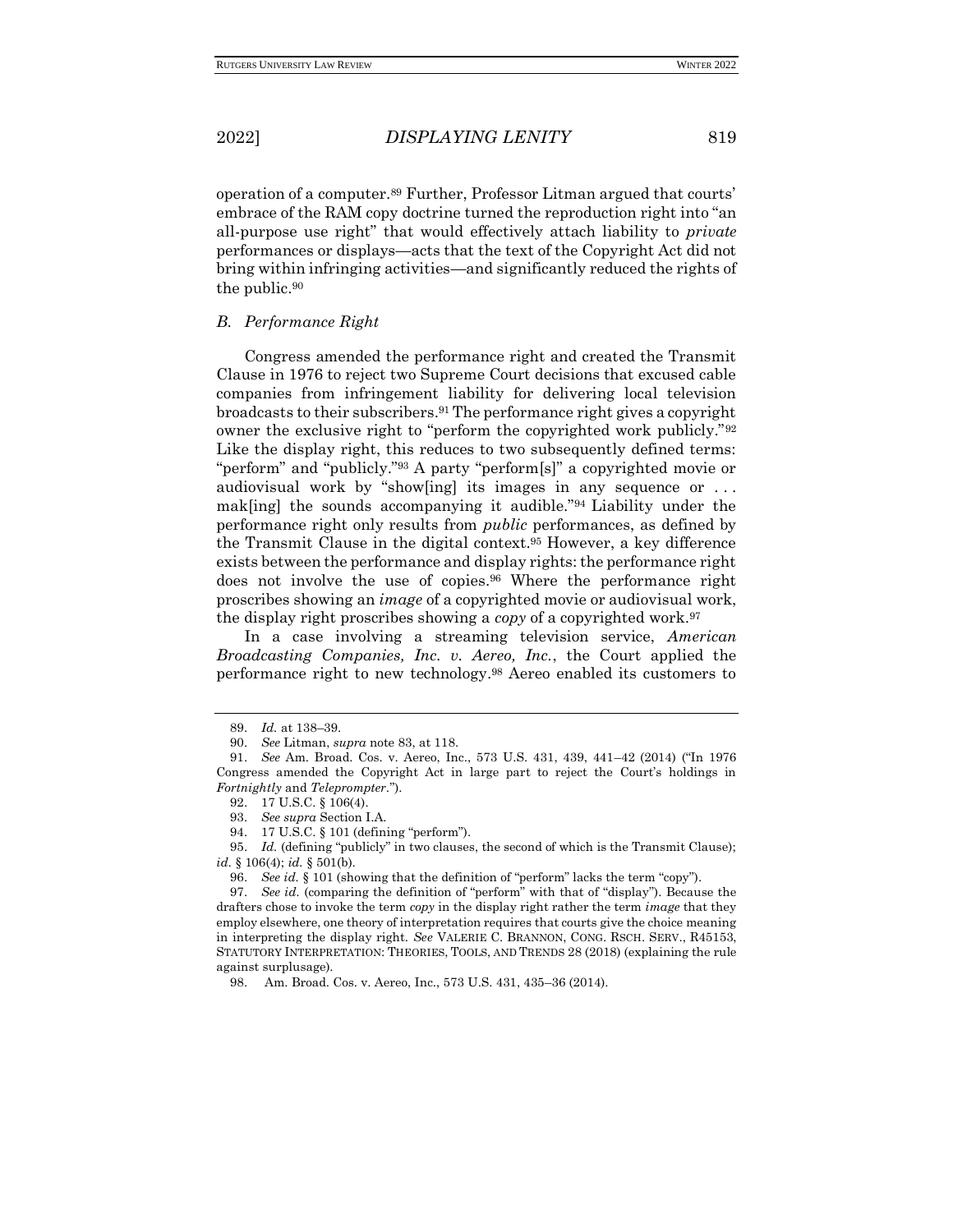watch television over the internet through a system of antennae that, at the request of customers, transmitted the broadcasts to their devices.<sup>99</sup> The Court relied on the reasons motivating Congress to expand the performance right in 1976—namely, to capture cable companies—to conclude that Aereo's technologically advanced service nonetheless resembled a cable company and also performed within the meaning of the Copyright Act.<sup>100</sup> Justice Scalia, in dissent, criticized this conclusion because of Aereo's lack of volitional conduct.<sup>101</sup>

The Court further concluded that Aereo's performance was public.<sup>102</sup> In doing so, it rejected Aereo's argument that any performance was private because of the way in which it transmitted the broadcast: it used an individual antenna for each subscriber's request to deliver the broadcast to the subscriber, in contrast with the single antenna employed by the older cable companies for all subscribers.<sup>103</sup> The Court once again deemphasized the technological differences separating Aereo's service from those of the cable companies that Congress specifically brought within the performance right's zone of infringement, arguing that technological differences should not matter "in terms of Congress' regulatory objectives."<sup>104</sup> However, it cautioned that while congressional intent justified a broad application of the performance right "to cable companies and their equivalents," courts should not apply its "limited holding" to other technologies.<sup>105</sup>

## III. JUDICIAL TREATMENT OF THE DISPLAY RIGHT

The ability to link to webpages is essential to the usefulness of the internet.<sup>106</sup> Linking by third parties, however, has made it more difficult to determine who has violated the display right: the embedding party or the party that posted the work online and serves the work directly to the viewer of the embedding party's website.<sup>107</sup> In early cases, determining what party displayed the copyrighted work was not difficult because

<sup>99.</sup> *See* Kevin W. Delaney, Aereo*, the Public Performance Right, and the Future of Broadcasting*, 42 RUTGERS COMPUT. & TECH. L.J. 19, 22–23 (2016).

<sup>100.</sup> *Am. Broad. Cos.*, 573 U.S. at 441, 443–44.

<sup>101.</sup> *See id.* at 456 (Scalia, J., dissenting); *see also infra* Section III.B.

<sup>102.</sup> *Am. Broad. Cos.*, 573 U.S. at 448–49.

<sup>103.</sup> *See id.* at 446.

<sup>104.</sup> *Id.*

<sup>105.</sup> *Id.* at 449–51.

<sup>106.</sup> Strowel & Ide, *supra* note 7, at 404 ("The practice of linking web pages to others helps users, by means of successive references, to find the information that they are seeking, thus overcoming the difficulty of the incredible dissemination of information available on the Web.").

<sup>107.</sup> *See infra* Section III.C.1.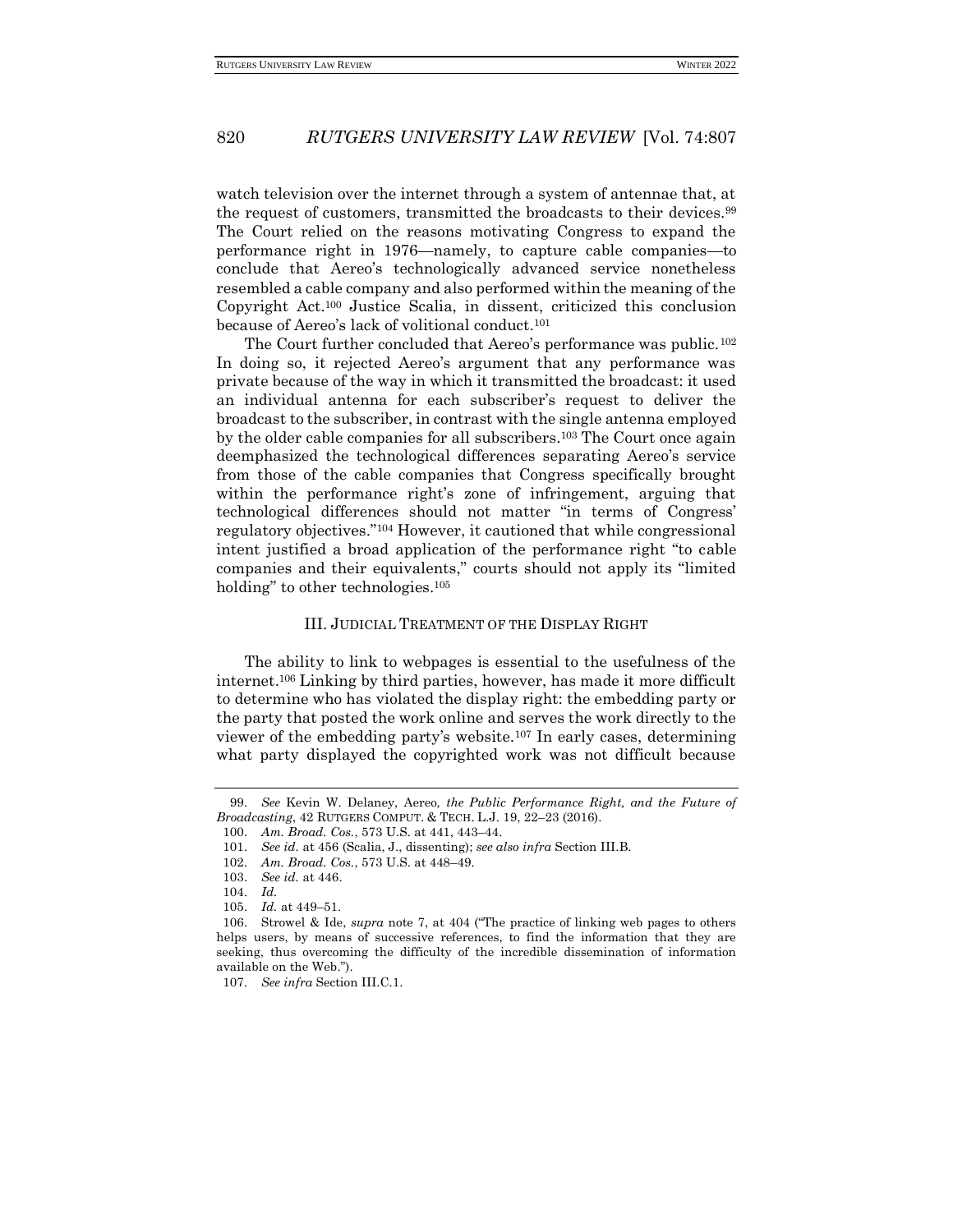many violations resulted from in-person displays, which likely alleviated the problem of determining who displayed.<sup>108</sup> For example, in the first reported case after the display right went into effect, a district court found that the defendant displayed the plaintiff's copyrighted wicker mirrors by exhibiting its versions of the wicker mirrors at a trade show. <sup>109</sup> The following section examines how judicial analysis of the display right has evolved online.

## *A. Bulletin Board Service Cases*

Some of the earliest display right cases regarding digital content involved the computer bulletin board system ("BBS"), which was a precursor to social networks on the internet like Facebook and Twitter.<sup>110</sup> These BBS cases have influenced recent opinions written by courts analyzing embedding.

Taking a broad view, the Middle District of Florida in 1993 indicated that any party that contributed to the public appearance of copyrighted works, even unknowingly, violated the display right.<sup>111</sup> In *Playboy Enterprises, Inc. v. Frena*, Playboy magazine sued the operator of a subscription computer BBS, defendant Frena, for displaying 170 unauthorized copies of Playboy's photos.<sup>112</sup> While Frena admitted that the photos appeared on his BBS, he argued that his subscribers, not he, uploaded the photos to the BBS113—an argument over *who* displayed the photos in question. But the court quickly determined that Frena displayed the copyrighted images, citing the Copyright Act's legislative history and noting that "[t]he concept of display is broad" enough to capture Frena's actions.<sup>114</sup>

<sup>108.</sup> *See* Reese, *supra* note 32, at 103–06.

<sup>109</sup>*. Id.* at 105 & n.88 (citing Burwood Prods. Co. v. Marsel Mirror & Glass Prods., Inc., 468 F. Supp. 1215, 1218 n.4 (N.D. Ill. 1979)).

<sup>110</sup>*. See* Kevin Driscoll, *Social Media's Dial-Up Ancestor: The Bulletin Board System*, IEEE SPECTRUM (Oct. 24, 2016, 3:00 PM), https://spectrum.ieee.org/techhistory/cyberspace/social-medias-dialup-ancestor-the-bulletin-board-system (comparing computer BBS to social media platforms). Commentators and courts also refer to the computer BBS as the computerized bulletin board system. *Id.*

<sup>111.</sup> Playboy Enters., Inc. v. Frena, 839 F. Supp. 1552, 1559 (M.D. Fla. 1993) ("Intent or knowledge is not an element of infringement, and thus even an innocent infringer is liable for infringement.").

<sup>112</sup>*. Id.* at 1554.

<sup>113.</sup> *Id.* 

<sup>114</sup>*. See id.* at 1556–57; 17 U.S.C. § 101. The court further determined that the defendant displayed the work publicly based on the first statutory definition of the term. *Playboy Enters., Inc.*, 839 F. Supp. at 1557. However, Congress rejected parts of this opinion when enacting the Digital Millennium Copyright Act. ALS Scan, Inc. v. RemarQ Cmtys., Inc., 239 F.3d 619, 622 (4th Cir. 2001) (quoting legislative history, stating it overruled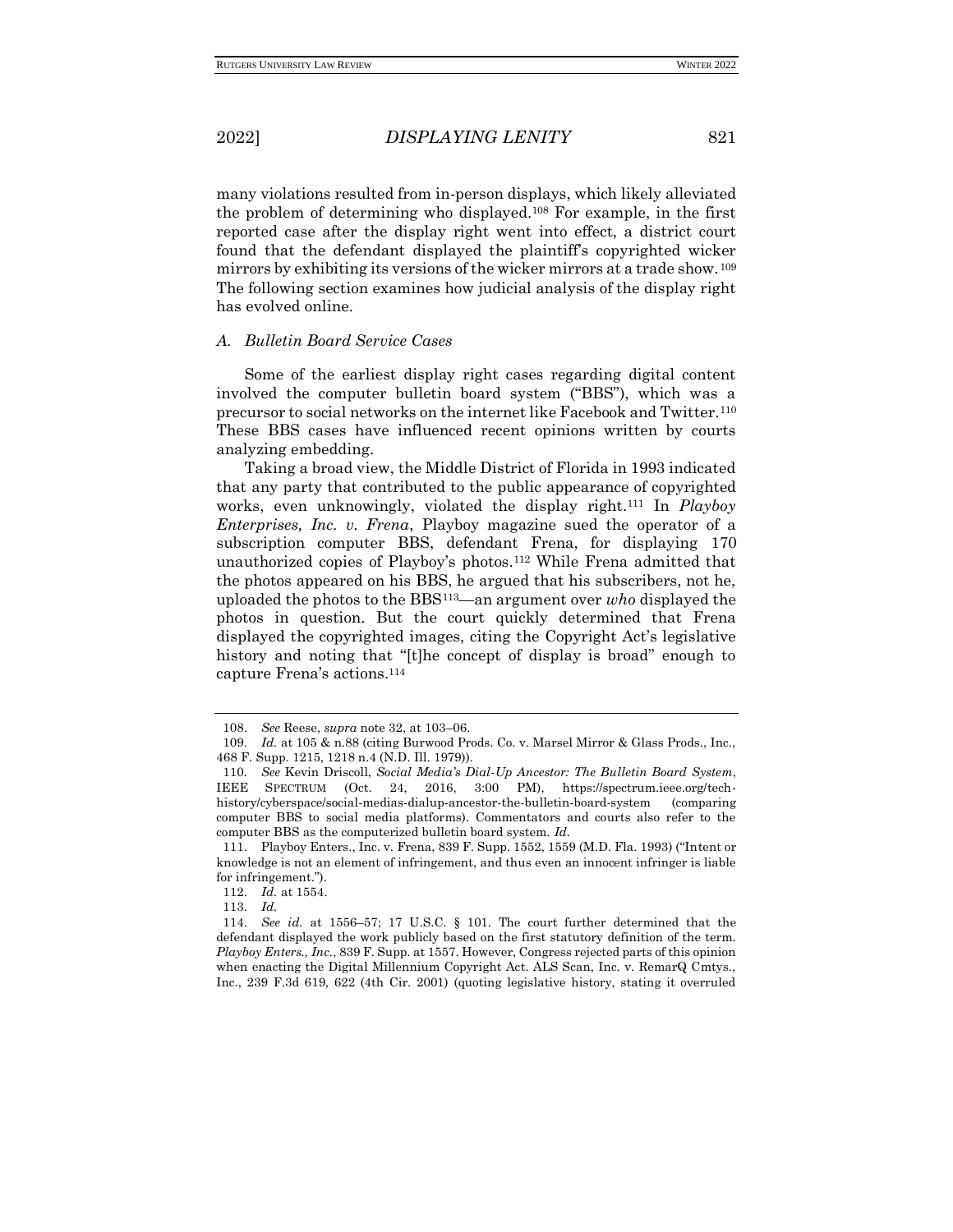Soon after, however, some courts began to reason that a display required purposeful action by the defendant. In *Religious Technology Center v. Netcom On-Line Communication Services, Inc.*, the Northern District of California focused on the passive roles of the defendant internet service provider and defendant computer BBS operator: acting as conduits for their subscribers' infringing activities.<sup>115</sup> The court determined copyright infringement requires "some element of volition or causation" that did not exist in the case at hand, where the defendants "merely" provided a system that allowed others to infringe.<sup>116</sup>The court's language helped create the volitional conduct requirement—a judicial doctrine developed to distinguish direct from secondary copyright infringement.<sup>117</sup> The court further determined that the BBS subscriber could have posted his infringing content through any other BBS operator and internet provider with the same result.<sup>118</sup> Thus, it made no sense to attach liability to this BBS operator and this internet provider for public display because of the lack of causation between their actions and the ultimate infringement.<sup>119</sup>

The Northern District of Ohio in *Playboy Enterprises, Inc. v. Russ Hardenburgh, Inc.* found that the defendants engaged in purposeful action by encouraging their subscribers to upload adult photographs and instituting a screening policy in which their employees curated the uploaded images.<sup>120</sup> Thus, the BBS had transformed from a passive entity into an "active participant[] in the process of copyright infringement."<sup>121</sup> The court held the defendant BBS operator liable for infringement of Playboy Magazine's display right.<sup>122</sup>

Similarly, the court in *Playboy Enterprises, Inc. v. Webbworld, Inc.*  found that the defendants engaged in purposeful action—becoming more

119. *Id.*

121. *Id.* at 513.

aspects of *Frena* that suggested "passive, automatic acts" by service providers constituted direct infringement).

<sup>115.</sup> 907 F. Supp. 1361, 1365–66, 1372, 1381–82 (N.D. Cal. 1995).

<sup>116</sup>*. Id.* at 1370 (explaining the analysis as applied to the reproduction right). The court later said the plaintiff's allegation of violation of the display right suffered from "the same problem of causation." *Id.* at 1372.

<sup>117.</sup> *See* Dallas T. Bullard, Note, *The Revolution Was Not Televised: Examining Copyright Doctrine After* Aereo, 30 BERKELEY TECH. L.J. 899, 906 (2015); *infra* Section III.B.

<sup>118.</sup> *Religious Tech. Ctr.*, 907 F. Supp. at 1372.

<sup>120.</sup> 982 F. Supp. 503, 512–13 (N.D. Ohio 1997).

<sup>122</sup>*. Id.* The defendants only appeared to dispute the public nature of the displays, arguing that those displays were private because subscribers could only view the images on their home computers with the help of software. *Id.* at 509. The court rejected this view, finding that the defendants displayed the images publicly based on the first definition of "publicly." *Id.* at 513.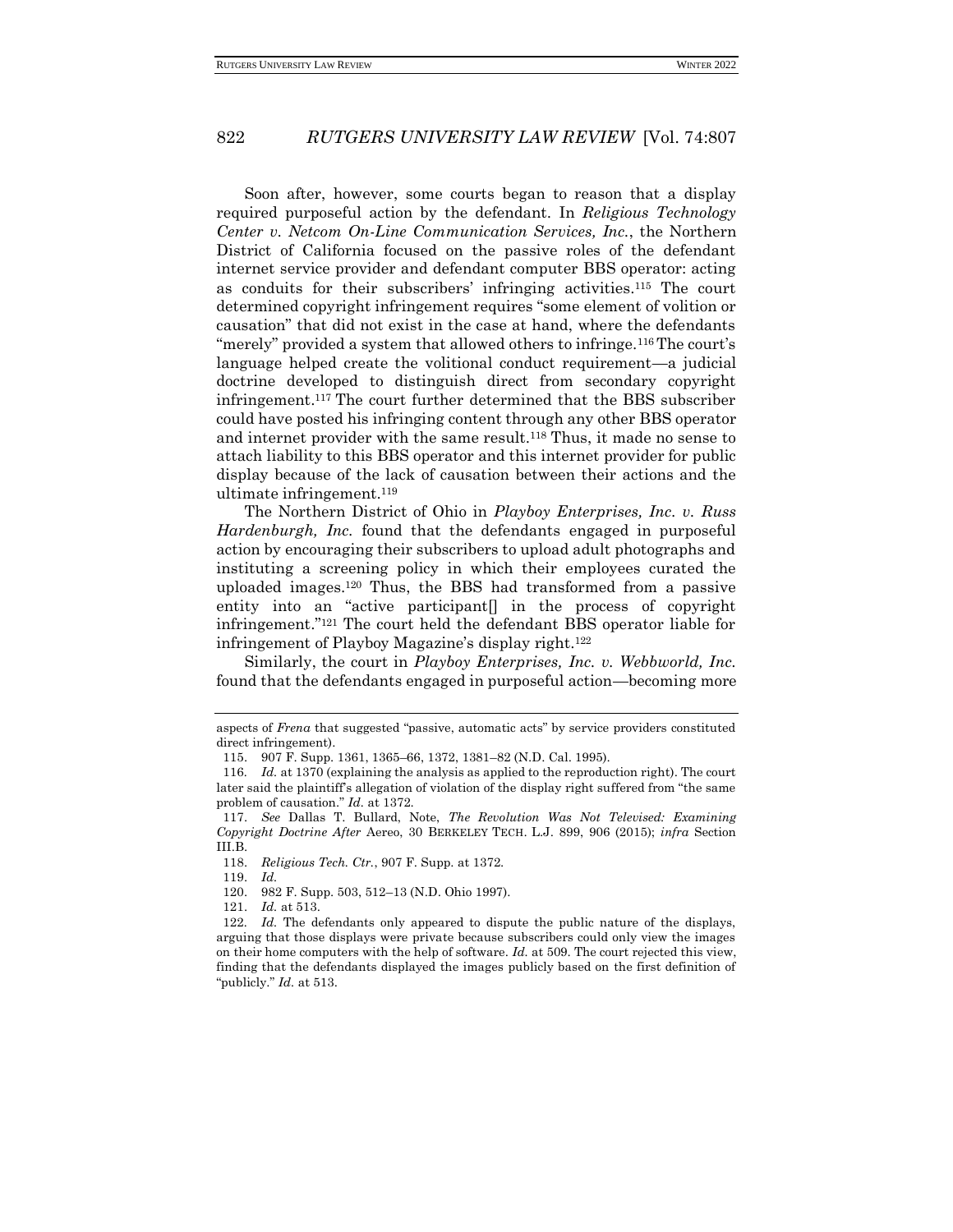than passive conduits—when they essentially created a store.<sup>123</sup> They operated a service that would download images from certain adultoriented internet forums to one of their servers, create thumbnail versions of the images, and allow subscribers to download both the thumbnail and full-size versions of the images for a monthly fee through a website called Netpics.<sup>124</sup> Furthermore, the defendants exercised control over the source of the images, directing their automated system to gather photos from internet forums likely to contain infringing content.<sup>125</sup>

### *B. Emergence of Volitional Conduct*

The last section illustrates how courts began to develop the theory of volitional conduct in the  $1990s$ ,  $126$  as they sought to distinguish direct from secondary infringers in connection with copyright infringement claims against entities with third-party users.<sup>127</sup> The difference between direct and secondary infringement depends on whether the party infringed itself or helped another party infringe.<sup>128</sup>

The Supreme Court has never directly discussed volitional conduct in a majority opinion.<sup>129</sup> The only direct invocation of the concept in a Supreme Court opinion appeared in Justice Scalia's dissent in *Aereo*. 130 Nevertheless, lower courts have pointed to language from the Court's

<sup>123.</sup> *See* Playboy Enters., Inc. v. Webbworld, Inc., 991 F. Supp. 543, 552 (N.D. Tex. 1997), *aff'd*, No. 98-10097, 1999 WL 25053, at \*1 (5th Cir. Jan. 8, 1999).

<sup>124</sup>*. Id.* at 549–50. Typically, the defendants "stored and displayed about 40,000 to 70,000 images at any given time." *Id.* at 550.

<sup>125.</sup> *Id.* at 552 ("The evidence unequivocally shows that Webbworld electronically reproduced, distributed, and displayed PEI's protected images.").

<sup>126.</sup> Religious Tech. Ctr. v. Netcom On-Line Commc'n Servs., Inc., 907 F. Supp. 1361, 1370 (N.D. Cal. 1995) (explaining that copyright infringement involves "some element of volition or causation").

<sup>127.</sup> *See* Delaney, *supra* note 99, at 49 (internet providers like Netcom); Bullard, *supra*  note 117, at 906 (automated systems); Robert C. Denicola, *Volition and Copyright Infringement*, 37 CARDOZO L. REV. 1259, 1272 (2016) (copying systems). Some courts now even state volitional conduct as a requirement for copyright infringement. *See* Perfect 10, Inc. v. Giganews, Inc., 847 F.3d 657, 666 (9th Cir. 2017).

<sup>128.</sup> Delaney, *supra* note 99, at 46.

<sup>129.</sup> *See* Denicola, *supra* note 127, at 1260.

<sup>130.</sup> *Id.* (citing Am. Broad. Cos. v. Aereo, Inc., 134 S. Ct. 2498, 2513 (2014) (Scalia, J., dissenting)). A Westlaw search of "'volition!' and 'copyright'" revealed no cases since *Aereo*. That the Court has not mentioned volitional conduct in a majority opinion has not stopped circuit courts from requiring it, and a 2017 decision in which the Fifth Circuit adopted the volitional conduct requirement noted that the judicial trend is towards adoption. *See* BWP Media USA, Inc. v. T&S Software Assocs., Inc., 852 F.3d 436, 439, 444 (5th Cir. 2017).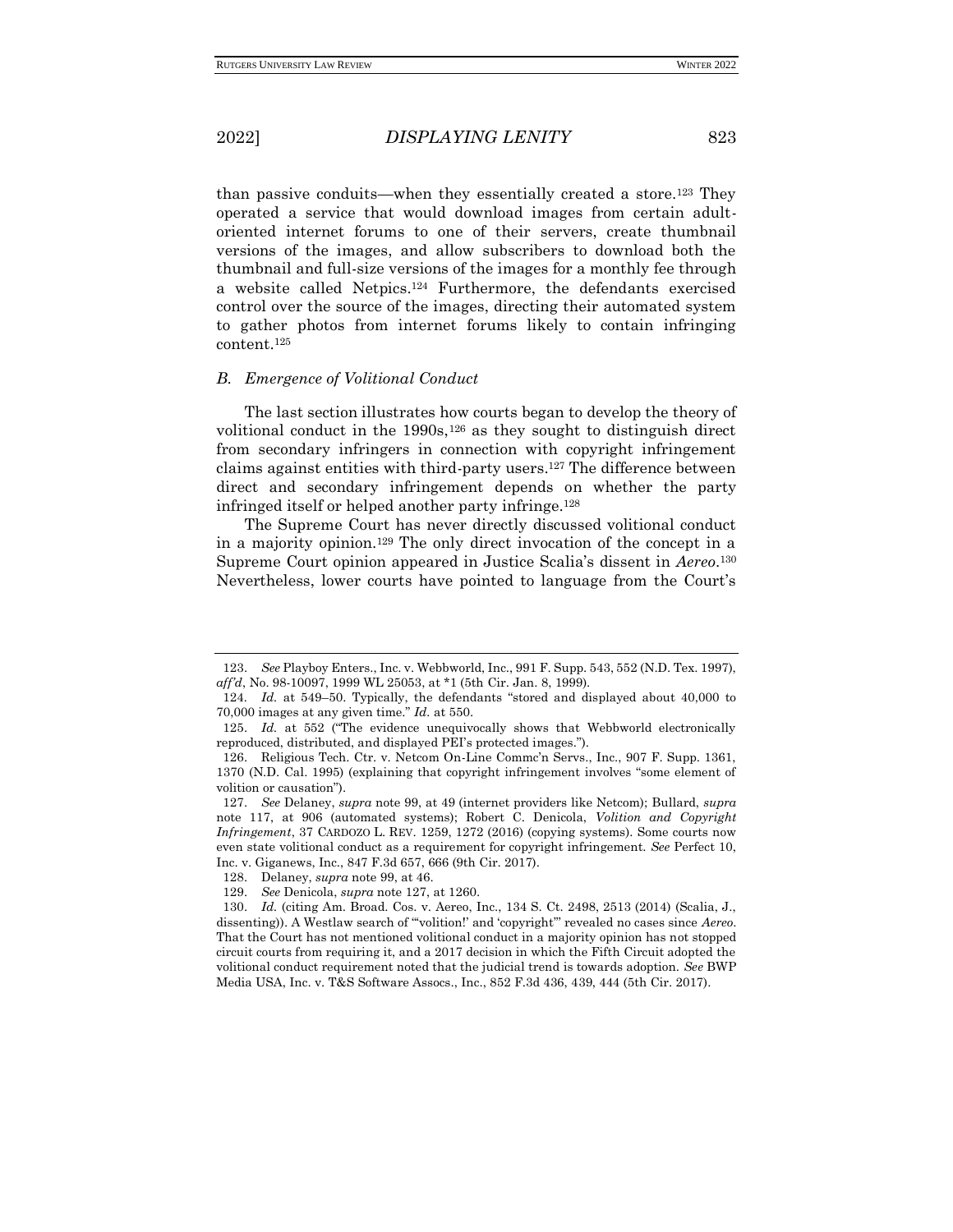1984 decision in *Sony v. Universal City Studios* when explaining the need for volitional conduct to establish direct liability.<sup>131</sup>

Courts have invoked the volitional conduct doctrine in different ways, making it hard to distill it into a general rule.<sup>132</sup> For example, neither the difference between human or automated decision-making nor the determination of what party selects the copyrighted work for reproduction or display consistently explains the doctrine.<sup>133</sup> Instead, Professor Robert Denicola argued that volitional conduct exists when the owner of a copying system can directly prevent the infringement from occurring without policing third parties.<sup>134</sup> In other words, volitional conduct required a "connection between the system owner and the copyrighted work that is sufficient to permit the owner to control infringements without the necessity of monitoring the behavior of third parties."<sup>135</sup>

## *C. Judicial Analysis of Embedding and Similar Forms of Linking*

The Ninth Circuit in *Perfect 10* was the first circuit court to directly consider whether actions like embedding violated the display right.<sup>136</sup> Several embedding lawsuits emerged within the Ninth Circuit,<sup>137</sup> where

<sup>131.</sup> *See, e.g.*, CoStar Grp., Inc. v. LoopNet, Inc., 373 F.3d 544, 549 (4th Cir. 2004) (citing *Sony* as support for the proposition that direct infringement "requires *conduct* by a person who causes in some meaningful way an infringement" as opposed to knowledge). The *Sony* case involved a copyright infringement claim against a manufacturer of home video recorders. Sony Corp. of Am. v. Universal City Studios, Inc., 464 U.S. 417, 419−20 (1984).

<sup>132.</sup> Denicola, *supra* note 127, at 1273–76.

<sup>133.</sup> *Id.*

<sup>134.</sup> *Id.* at 1276. This theory fits with dicta in the case that first invoked the idea of volitional conduct to excuse from infringement liability an internet provider that lacked the ability to control its subscribers' actions. *See* Religious Tech. Ctr. v. Netcom On-Line Commc'n Servs., Inc., 907 F. Supp. 1361, 1372 (N.D. Cal. 1995).

<sup>135.</sup> Denicola, *supra* note 127, at 1295.

<sup>136.</sup> Goldman v. Breitbart News Network, LLC, 302 F. Supp. 3d 585, 590–591 (S.D.N.Y. 2018) (explaining that only the Ninth Circuit and Seventh Circuit have discussed the issue, in that order). The Ninth Circuit had considered the issue a few years earlier in *Kelly v. Arriba Soft Corp.*, though it later withdrew the opinion. *See* Perfect 10 v. Google, Inc., 416 F. Supp. 2d 828, 841 (C.D. Cal. 2006), *aff'd in part, rev'd in part sub nom*. Perfect 10, Inc. v. Amazon.com, Inc., 508 F.3d 1146 (9th Cir. 2007); *see also* Kelly v. Arriba Soft Corp., 280 F.3d 934 (9th Cir. 2002), *amended by* 336 F.3d 811 (9th Cir. 2003).

<sup>137.</sup> Many lawsuits involved passive defendants that showed images via embedding or in-line linking in response to requests from users. *See, e.g.*, Perfect 10, Inc. v. Yandex N.V., No. C 12-01521 , 2013 WL 1899851, at \*1 (N.D. Cal. May 7, 2013) (applying the test to a search engine). In 2019, a California district court refused to apply the server test in response to a claim of infringement of the display right in the context of an editorial website that appeared to embed images stored on another website's servers, noting that courts inside and outside of the Ninth Circuit have not applied the server test in the context of a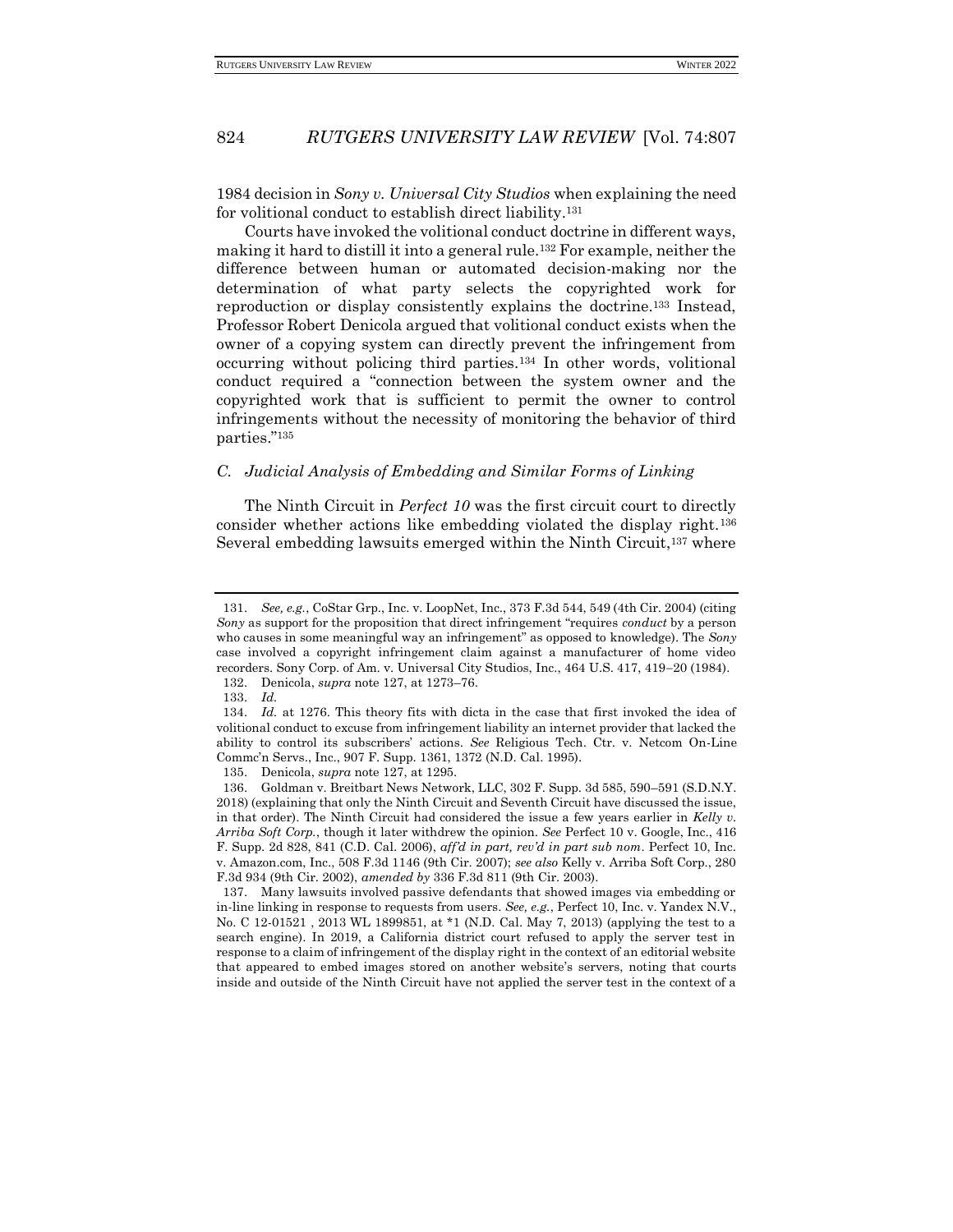*Perfect 10* governs violations of the display right.<sup>138</sup> Outside the Ninth Circuit, however, adoption of the Ninth Circuit's reasoning has been uneven. *Goldman v. Breitbart News Network* strongly criticized *Perfect 10* and declined to apply it to acts of embedding carried out by news organizations139—an approach that has since proved influential in the Southern District of New York.<sup>140</sup> The following subsection details the *Perfect* 10 decision, highlights the subsequent opinions that endorsed it, and analyzes why certain courts rejected it, including *Goldman.*

#### 1. The *Perfect 10* Decision

In *Perfect 10*, the plaintiff operated a website that allowed subscribers to view its copyrighted images of nude models.<sup>141</sup> Unfortunately, some websites republished Perfect 10's images without permission.<sup>142</sup> Perfect 10 alleged that defendant Google violated its display right when, in response to a user's query, Google presented the Perfect 10 images, hosted on the other websites, in its search results through a process called in-line linking, <sup>143</sup> which is essentially the same as embedding.<sup>144</sup>

The Ninth Circuit began with the statutory text.<sup>145</sup> As relevant here, the Copyright Act defines "display" as showing a copy of a copyrighted work by means of a device or process.<sup>146</sup> The court determined that a

146. *Id.*

news website. *See* Free Speech Sys., LLC v. Menzel, 390 F. Supp. 3d 1162, 1172 (N.D. Cal. 2019).

<sup>138.</sup> Perfect 10, Inc. v. Google, Inc., No. CV 04-9484 , 2010 WL 9479060, at \*6 (C.D. Cal. July 30, 2010) ("The server test is now binding Ninth Circuit precedent, and it is not within this Court's power to revise it.").

<sup>139.</sup> *Goldman*, 302 F. Supp. 3d at 596 ("In sum, the Court here does not apply [*Perfect 10*'s] Server Test. It is neither appropriate to the specific facts of this case, nor, this Court believes, adequately grounded in the text of the Copyright Act.").

<sup>140.</sup> While *Goldman* is a district court opinion (the Southern District of New York) and not binding elsewhere, its influence has already affected litigation in the copyright-heavy Second Circuit. Two cases in the Southern District of New York involving copyright claims over embedded photos did not discuss whether embedding constitutes infringement, instead focusing on defenses like licenses and fair use. *See* McGucken v. Newsweek LLC, 464 F. Supp. 3d 594, 603–04 (S.D.N.Y. 2020); Sinclair v. Ziff Davis, LLC, No. 18-CV-790 , 2020 WL 3450136, at \*1 (S.D.N.Y. June 24, 2020).

<sup>141</sup>*. Perfect 10, Inc.*, 508 F.3d at 1157.

<sup>142</sup>*. Id.*

<sup>143</sup>*. See id.*

<sup>144.</sup> Lawyers treat "in-line linking" and "embedding" interchangeably. *See* THE MAKING AVAILABLE RIGHT IN THE UNITED STATES, *supra* note 10, at 48 n.237 ("[I]nline linking, or embedding, displays digital content within the linking website by serving it up from the original server, giving the impression that the content belongs to the linking website.").

<sup>145</sup>*. See Perfect 10, Inc.*, 508 F.3d at 1160.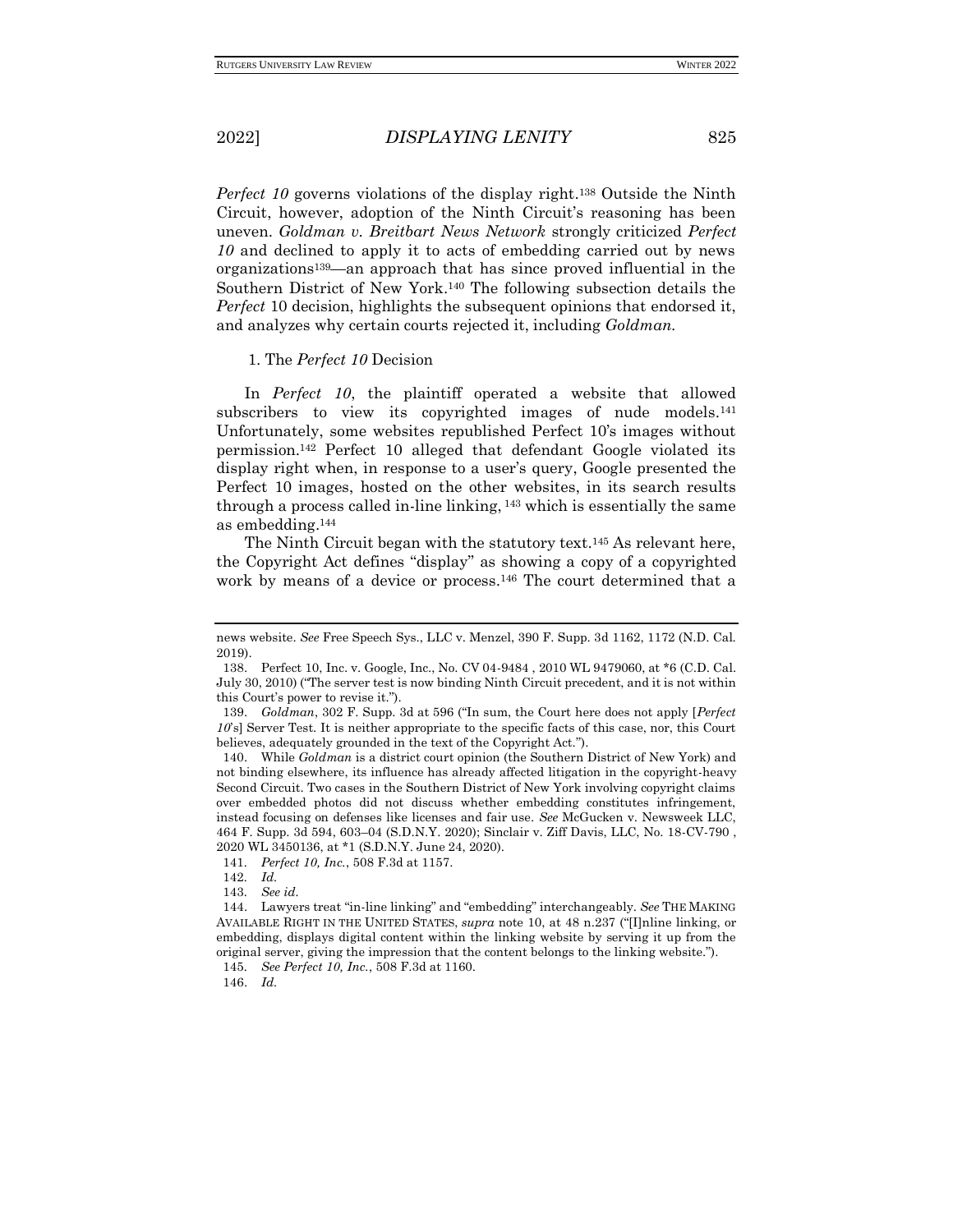legally cognizable display required the use of a copy and, based on existing case law, that a copy existed on a computer once saved or stored on the computer's server. <sup>147</sup> The court identified the owner of the computer containing a copy of the copyrighted work as the party that "displayed" it for the purposes of the Copyright Act.<sup>148</sup> In particular, "[t]he computer owner shows a copy 'by means of a . . . device or process' when the owner uses the computer to fill the computer screen with the photographic image stored on that computer, or by communicating the stored image electronically to another person's computer."<sup>149</sup> Because in-line linking did not involve storing an image on a server, the Ninth Circuit held that in-line linking, or embedding for the purposes of this Note, could not "display" within the meaning of the Copyright Act.<sup>150</sup> This became known as the server test.<sup>151</sup>

The Ninth Circuit distinguished between a display, which shows a copy of a copyrighted work through a device or process, and embedding, which directs a website viewer's browser to interact with the computer that stores a copy of a copyrighted work.<sup>152</sup> The latter, the court argued, cannot cause a display without the participation of the computer that stores the copyrighted work, exposing the party engaging in in-line linking to at most contributory liability.<sup>153</sup> Because the court resolved the question of copyright infringement based on the definition of "display,"<sup>154</sup> it did not go on to further analyze the Transmit Clause in the body of the opinion.<sup>155</sup> In a footnote, however, the Ninth Circuit dismissed the claim that embedding satisfied the definition of "publicly" because embedding

<sup>147.</sup> *See id.*; *see also* MAI Sys. Corp. v. Peak Comput., Inc., 991 F.2d 511, 517–19 (9th Cir. 1993). The reasoning in *MAI Systems*, which says a copy exists only if a copyrighted work is stored on a computer, has been widely adopted. *See* Grady v. Iacullo, No. 13-cv-00624, 2016 WL 1559134, at \*6 (D. Colo. April 18, 2016) (explaining that the reasoning "has been adopted by other Circuit Courts" and the court in the instant case saw "no reason" for holding otherwise). But this is a watered-down version of *MAI Systems*, which held that a copy exists even when stored *temporarily* in the computer's RAM—the RAM copy doctrine—as opposed to the subsequent gloss that it exists when stored in more stable forms of a computer's storage. *See* Litman, *supra* note 83, at 117 (footnote omitted) ("Some courts adopted the 9th Circuit's reasoning, although many decisions purporting to follow the decision applied it to indisputably fixed copies of software installed on computers and saved in durable computer storage.").

<sup>148</sup>*. Perfect 10, Inc.*, 508 F.3d at 1160.

<sup>149</sup>*. Id.* (quoting 17 U.S.C. § 101).

<sup>150</sup>*. See id.*

<sup>151.</sup> "[T]he owner of a computer that does not store and serve the electronic information to a user is not displaying that information, even if such owner in-line links to or frames the electronic information." *Id.* at 1159 (describing the test as the "server test").

<sup>152</sup>*. See id.* at 1160–61.

<sup>153</sup>*. See id.* at 1161.

<sup>154</sup>*. Id.* at 1160.

<sup>155</sup>*. See id.* at 1160–61.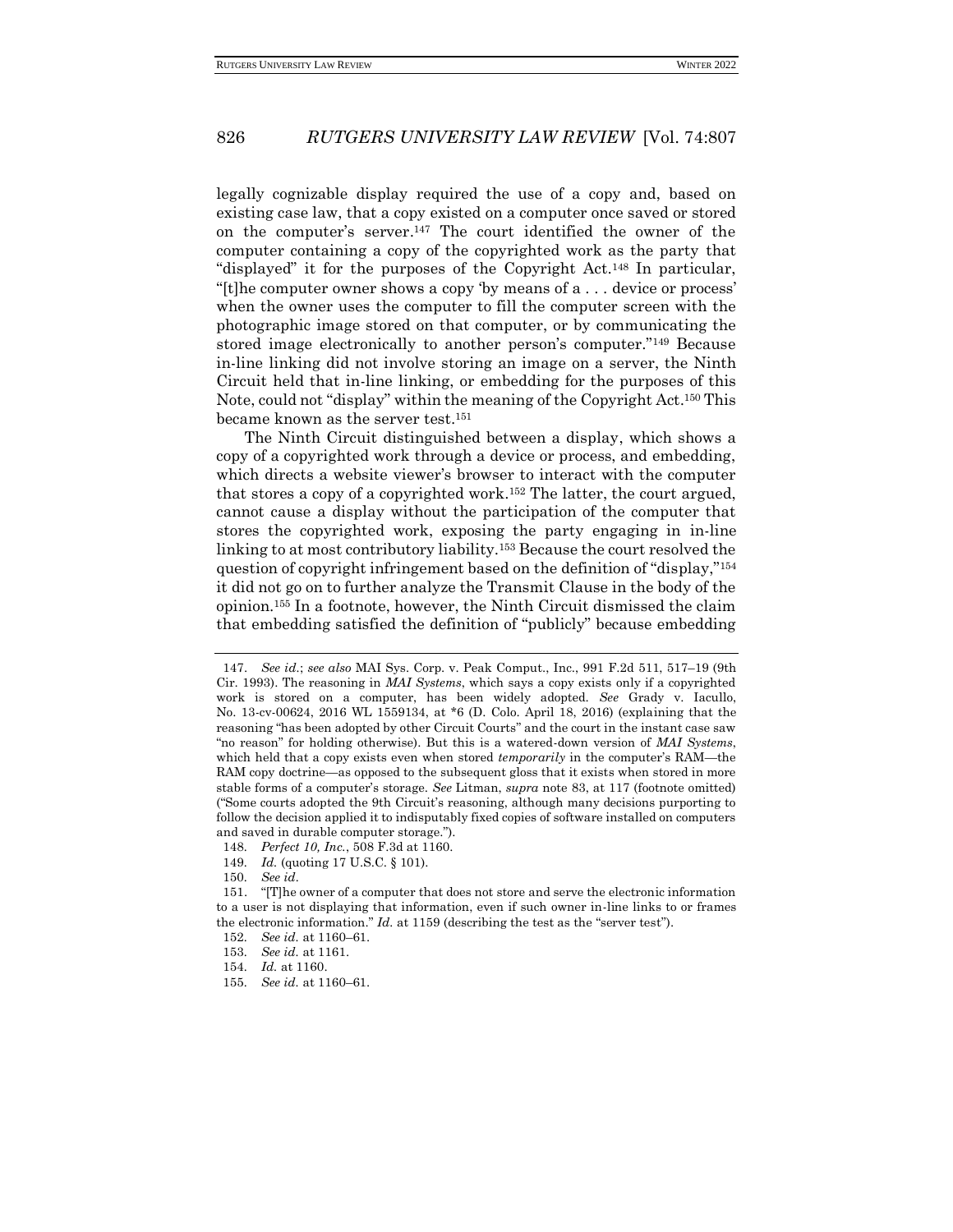transmitted an address, rather than a display of the work, as required by statute.<sup>156</sup>

2. Opinions that Followed *Perfect 10*'s Approach

Several courts outside of the Ninth Circuit have embraced *Perfect 10*'s logic.<sup>157</sup> The Seventh Circuit did so in *Flava Works v. Gunter*. 158 Writing for the court, Judge Posner cited *Perfect 10* while analyzing the public performance right and linking; in particular, he noted that linking to a video hosted by another website did not transmit or communicate the video because linking merely transmitted or communicated a web address.<sup>159</sup> The Northern District of Illinois in *Leveyfilm, Inc. v. Fox Sports Interactive Media* cited *Flava Works* and *Perfect 10* when considering whether the defendant's sports website violated the plaintiff's display right by linking to a third party website that contained the plaintiff's copyrighted photo.160The court held that, without evidence that the defendant saved the image to its servers, it could not find a violation of the display right.<sup>161</sup>

Similarly, in *MidlevelU, Inc. v. ACI Information Group*, the Southern District of Florida adopted the Ninth Circuit's server test.<sup>162</sup> The defendant allegedly embedded the plaintiff's articles, allowing visitors to the defendant's website to read the text of the plaintiff's articles.<sup>163</sup> Because the parties disputed whether the defendant stored the plaintiff's articles on its server, the court could not grant the defendant's motion for summary judgment—emphasizing that the existence of a copyrighted work on a party's server determined whether that party violated the display right.<sup>164</sup>

161. *Id.* at \*5.

<sup>156</sup>*. Id.* at 1161 n.7 ("Google's activities do not meet this definition [of "publicly"] because Google transmits or communicates only an address which directs a user's browser to the location where a copy of the full-size image is displayed.").

<sup>157.</sup> Ginsburg & Budiardjo, *supra* note 12, at 420.

<sup>158.</sup> *See* Flava Works, Inc. v. Gunter, 689 F.3d 754, 754 (7th Cir. 2012).

<sup>159</sup>*. See id.* at 761 ("[M]yVidster is giving web surfers addresses where they can find entertainment."). Judge Posner's language about transmitting and communicating comes from the definition of the term "publicly," which appears in both the performance and display rights. *See* 17 U.S.C. § 106(4)–(5).

<sup>160.</sup> Leveyfilm, Inc. v. Fox Sports Interactive Media, LLC, No. 13 C 4664, 2014 WL 3368893, at \*4–5 (N.D. Ill. July 8, 2014).

<sup>162.</sup> MidlevelU, Inc. v. ACI Info. Grp., No. 18-80843, 2019 WL 7371835, at \*1, \*3 (S.D. Fla. Sept. 10, 2019).

<sup>163.</sup> *Id.* Technically, the court analyzed in-line linking and framing rather than embedding, but as this Note discusses, the three forms of linking are similar. *See supra*  note 144 and accompanying text.

<sup>164.</sup> *MidlevelU*, 2019 WL 7371835, at \*4.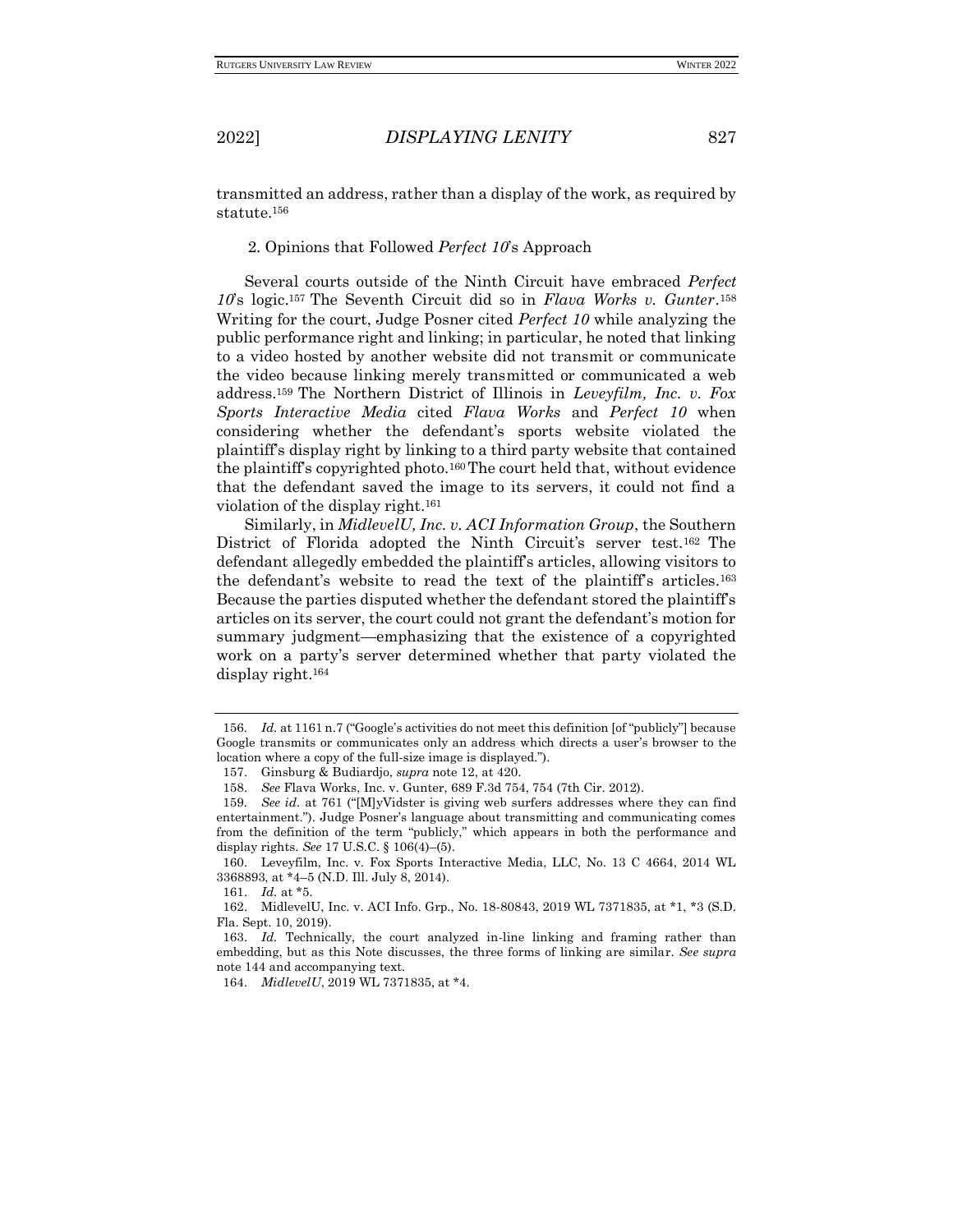#### 3. Opinions that Rejected *Perfect 10*'s Approach

In the wake of *Perfect 10*, some courts focused on the way in which a party used embedding to determine liability. In other words, these courts found that not all acts of embedding were the same. The Northern District of Illinois in *Flava Works v. Gunter*, whose decision was later vacated by the Seventh Circuit, considered whether the defendants' video bookmarking service contributorily infringed upon the plaintiff's copyrighted works and declined to apply the Ninth Circuit's server test.<sup>165</sup> It distinguished the automated process in *Perfect 10*, in which Google's image search engine automatically showed images through in-line linking in response to queries from users, from the curatorial process used by the defendants' users, who "personally select[ed] and submit[ted] videos for inline linking/embedding" on the defendants' website.<sup>166</sup> Thus, the court indicated that the Ninth Circuit's method of determining who displays a copyrighted work for the purposes of the Copyright Act—the server test—only applied for instances of automated embedding.<sup>167</sup>

Similarly, in *The Leader's Institute v. Jackson*, the Northern District of Texas distinguished its case from *Perfect 10* because the parties in the case before it used embedding in a way that gave their visitors no choice: visitors to the plaintiffs' website automatically saw the defendants' content.<sup>168</sup> In contrast, in *Perfect 10*, visitors to Google's website chose to

<sup>165.</sup> Flava Works, Inc. v. Gunter, No. 10 C 6517, 2011 WL 3876910, at \*1, \*4 (N.D. Ill. Sept. 1, 2011), *vacated*, 689 F.3d 754 (7th Cir. 2012). The district court reconsidered its decision to preliminarily enjoin the defendants from infringing the plaintiffs' copyrights because of the likelihood that plaintiffs would succeed in establishing contributory copyright infringement, *id.* at \*1, based on a violation of the plaintiffs' display right, *id.* at \*4. The defendants argued that because the first element of the contributory infringement cause of action includes establishing *direct* infringement by a third party, and because *Perfect 10*'s server test applies to the third-party actions in question (its users' actions), the court could at most find the third parties liable for *contributory* infringement. *Id.* at \*1. Thus, the defendants argued, they could not be held liable for contributory infringement themselves. *Id.*

<sup>166.</sup> *Id.* at \*3.

<sup>167.</sup> *Id.* at \*4 (emphasis added) ("To the extent that *Perfect 10* can be read to stand for the proposition that inline linking can *never* cause a display of images or videos that would give rise to a claim of direct copyright infringement, we respectfully disagree."). The court ultimately declined to apply the server test because of the lack of automation involved. *Id.*  at \*3.

<sup>168.</sup> Leader's Inst., LLC v. Jackson, No. 3:14-CV-3572-B, 2017 WL 5629514, at \*11 (N.D. Tex. Nov. 22, 2017). The form of linking actually involved in *Leader's Institute*—framing resembles embedding and in-line linking. *See* Jane C. Ginsburg & Luke Ali Budiardjo, *Liability for Providing Hyperlinks to Copyright-Infringing Content: International and Comparative Law Perspectives*, 41 COLUM. J.L. & ARTS 153, 155 n.1 (2018) ("The terms 'in-line linking' and 'framing' are conceptually very similar."). This Note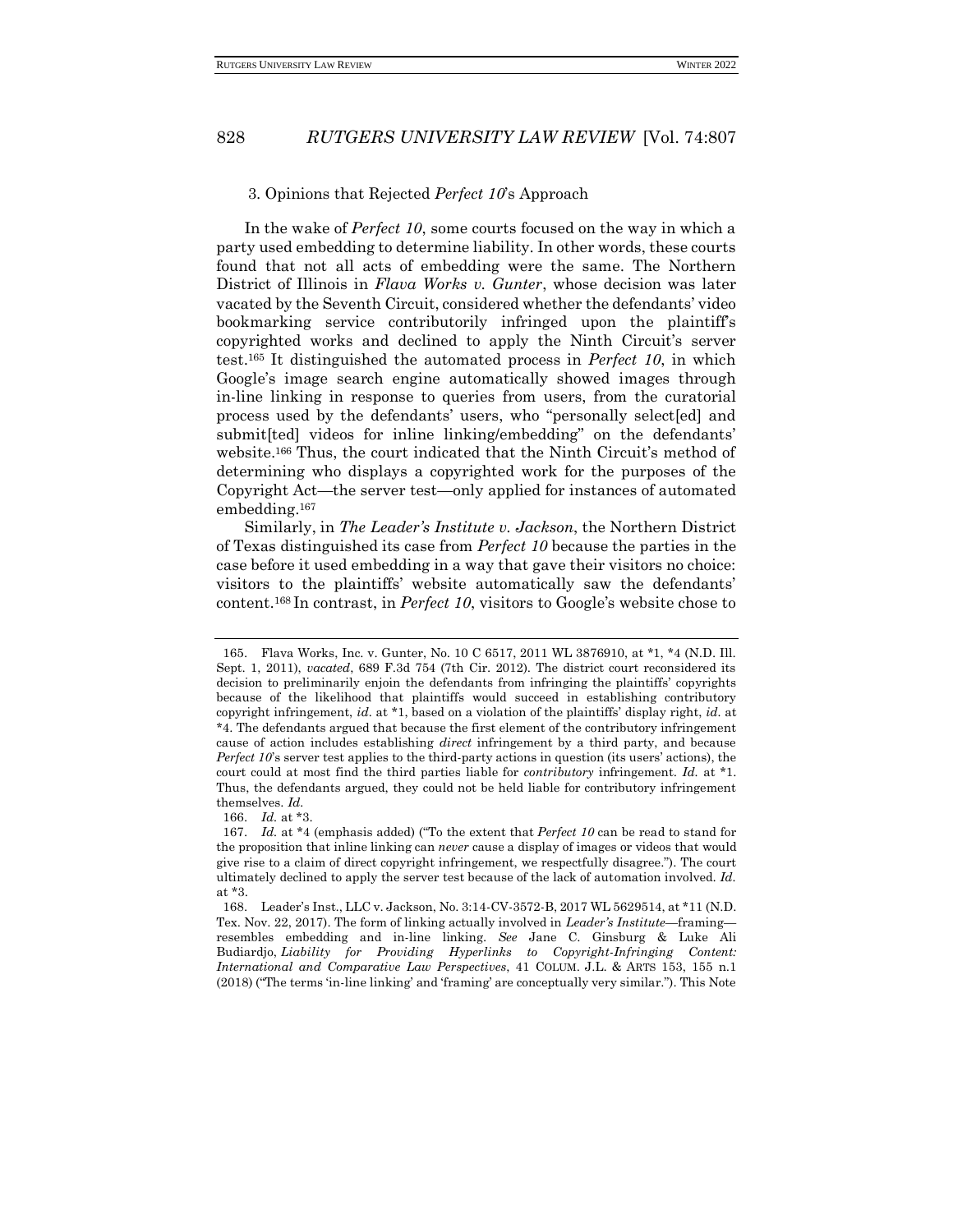search for a particular photo.<sup>169</sup> The court in *Leader's Institute*  determined that the plaintiffs' decision to use embedding to show their website visitors specific content made all the difference,<sup>170</sup> allowing for copyright infringement liability to attach.<sup>171</sup>

The Southern District of New York in *Goldman v. Breitbart News Network, LLC* also noted the way in which the defendant news organizations used embedding, but that was not the crux of the court's opinion.<sup>172</sup> The copyrighted work in question was a photo belonging to plaintiff Justin Goldman, who spotted football player Tom Brady and others on the street and posted a photo of them to Snapchat.<sup>173</sup> Social media users subsequently posted Goldman's photo to Twitter.<sup>174</sup> Goldman sued several news organizations after they embedded Twitter posts containing his photo in their articles about Tom Brady's efforts to help recruit basketball player Kevin Durant for the Boston Celtics. <sup>175</sup>

The court held that the defendants infringed the plaintiff's display right by embedding.<sup>176</sup> It emphasized that the statutory definitions of "display" and "publicly" could both involve processes and found that the process of embedding satisfied both definitions because it "resulted in a

176. *Goldman*, 302 F. Supp. 3d*.* at 586.

has chosen to use the term embedding in this case for simplicity. Finally, the display right issue arose unusually: the court considered the defendants' counterclaim alleging that the plaintiffs displayed their copyrighted website and photo. *Leader's Inst.*, 2017 WL 5629514, at \*3, \*10.

<sup>169.</sup> *Leader's Inst.*, 2017 WL 5629514, at \*11 (citing *Perfect 10, Inc.*, 508 F.3d at 1160–61).

<sup>170.</sup> *Id.* ("Unlike Google, [plaintiffs] did not merely provide a link by which users could access [the defendants'] content but instead displayed [the defendants'] content as if it were [their] own.").

<sup>171</sup>*. Id.* at \*10. When the plaintiffs used code to instruct visitors' browsers to retrieve code from the defendants' website, the plaintiffs engaged in a process that ultimately showed a copy of the copyrighted works, satisfying the definition of "display." *Id.* The court then utilized the definition of "publicly" to hold that the plaintiffs' display was public because it transmitted a display of the copyrighted works to the public through the same process, instructing visitors' browsers to frame the defendants' content. *Id.*

<sup>172.</sup> Goldman v. Breitbart News Network, LLC, 302 F. Supp. 3d 585, 596 (S.D.N.Y. 2018) ("This is manifestly not the same as opening up a favorite blog or website to find a full color image awaiting the user, whether he or she asked for it, looked for it, clicked on it, or not.").

<sup>173</sup>*. Id.* at 586.

<sup>174.</sup> *Id.* at 587.

<sup>175</sup>*. Id.* at 586–87. At the time, Brady was the quarterback for the Patriots. *See* Rob Goldberg, *Tom Brady Says He's in 'Uncharted Territory' Entering 20th Year with Patriots*, BLEACHER REP. (Aug. 5, 2019), https://bleacherreport.com/articles/2848576-tom-bradysays-hes-in-uncharted-territory-entering-20th-year-with-patriots.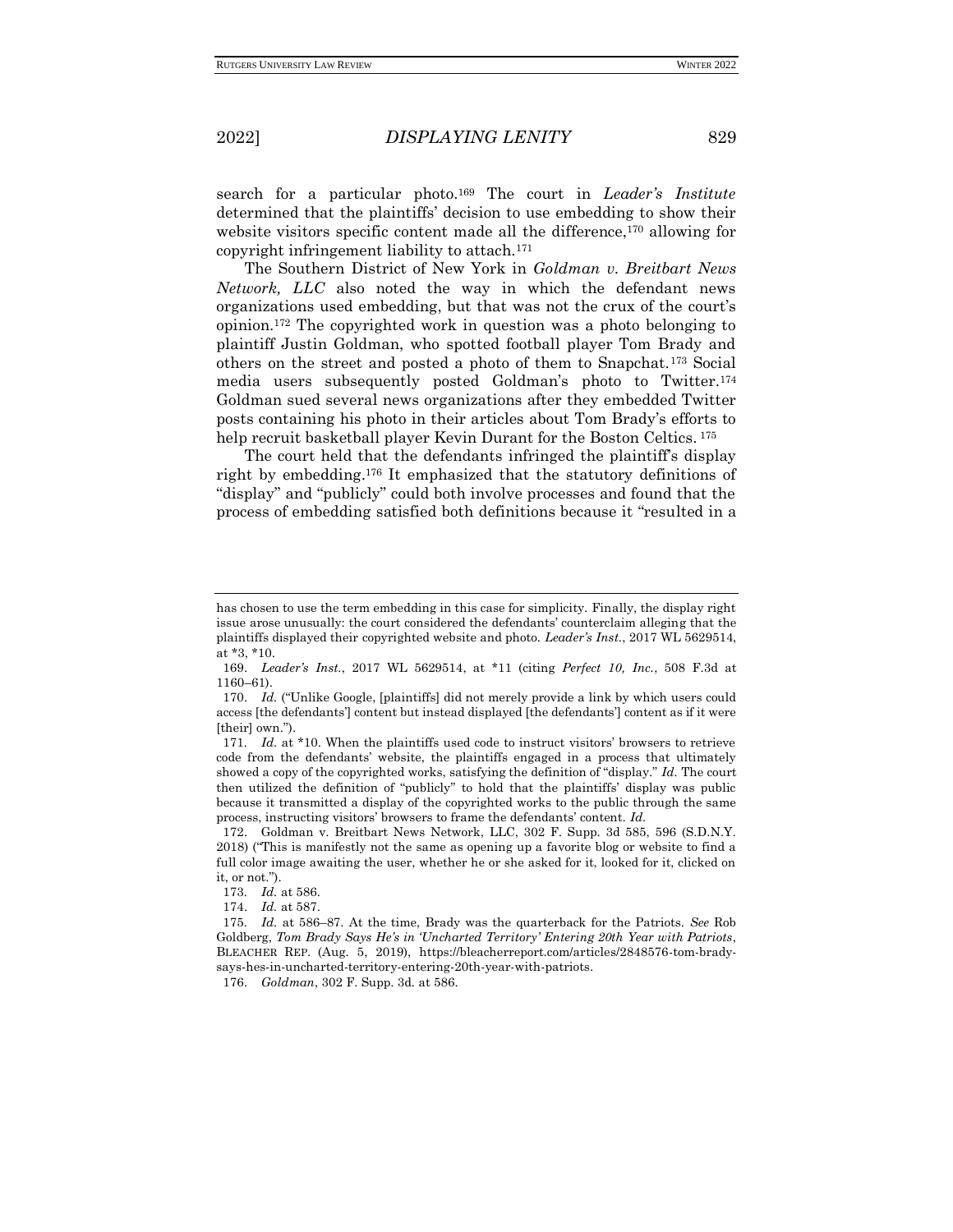transmission of the photos so that they could be visibly shown."<sup>177</sup> In reaching its holding, it relied on excerpts from the Copyright Act's legislative history describing various actions that would violate the display right that appeared to capture embedding.<sup>178</sup> For example, the court quoted a House report stating that a "display" under the Copyright Act would include "the projection of an image on a screen . . . by any method,"<sup>179</sup> and that a display would qualify as public, and infringing, "if the image were transmitted by any method ( . . . for example, by a computer system) from one place to members of the public elsewhere."<sup>180</sup> After analyzing the statutory text, it rejected the Ninth Circuit's gloss that "possession of an image is necessary in order to display it."<sup>181</sup>

The Southern District of New York again held that embedding violated the display right in July 2021.<sup>182</sup> Plaintiff Paul Nicklen owned the copyright of a video he took depicting "an emaciated polar bear wandering the Canadian Arctic" that he subsequently posted to his social media accounts.<sup>183</sup> Sinclair Broadcast Group embedded Nicklen's video in an article it published about the polar bear, taking advantage of an embedding tool provided by Instagram or Facebook.<sup>184</sup>

The court began with the Copyright Act's definition of "display" and, because the Copyright Act does not define "to show," the court cited dictionary definitions to find that "to show" means "to cause or permit to be seen."<sup>185</sup> Putting together its definitions, the court found that a defendant violates the display right "when the defendant without authorization causes a copy of the work, or individual images of the work, to be seen—whether directly or by means of any device or process known in 1976 or developed thereafter."<sup>186</sup> The court then turned to the statute's legislative history for further clarification of the display right's broad scope.<sup>187</sup> In turning to the legislative history, it rejected the technicalities

181. *Id.* at 593–94.

<sup>177.</sup> *Id.* at 588–89, 594 ("[E]ach and every defendant itself took active steps to put a process in place that resulted in a transmission of the photos so that they could be visibly shown. . . . The plain language of the Copyright Act calls for no more.").

<sup>178</sup>*. Id.* at 589.

<sup>179</sup>*. Id.*

<sup>180.</sup> *Id.* at 594 (quoting H.R. REP. NO. 94–1476 at 64, 80 (1976)).

<sup>182.</sup> Nicklen v. Sinclair Broad. Grp., Inc., No. 20-CV-10300 , 2021 WL 3239510, at \*2–3 (S.D.N.Y. July 30, 2021).

<sup>183.</sup> *Id.* at \*1.

<sup>184.</sup> *Id.* ("Sinclair Broadcast Group included the [v]ideo in this article using the Instagram or Facebook application programing interface . . . embed tool.").

<sup>185.</sup> *Id.* at \*3; *see* 17 U.S.C. § 101 (not defining "to show").

<sup>186.</sup> *Nicklen*, 2021 WL 3239510, at \*3.

<sup>187.</sup> *See id.* (citing legislative history for the right's breadth and examples of displays).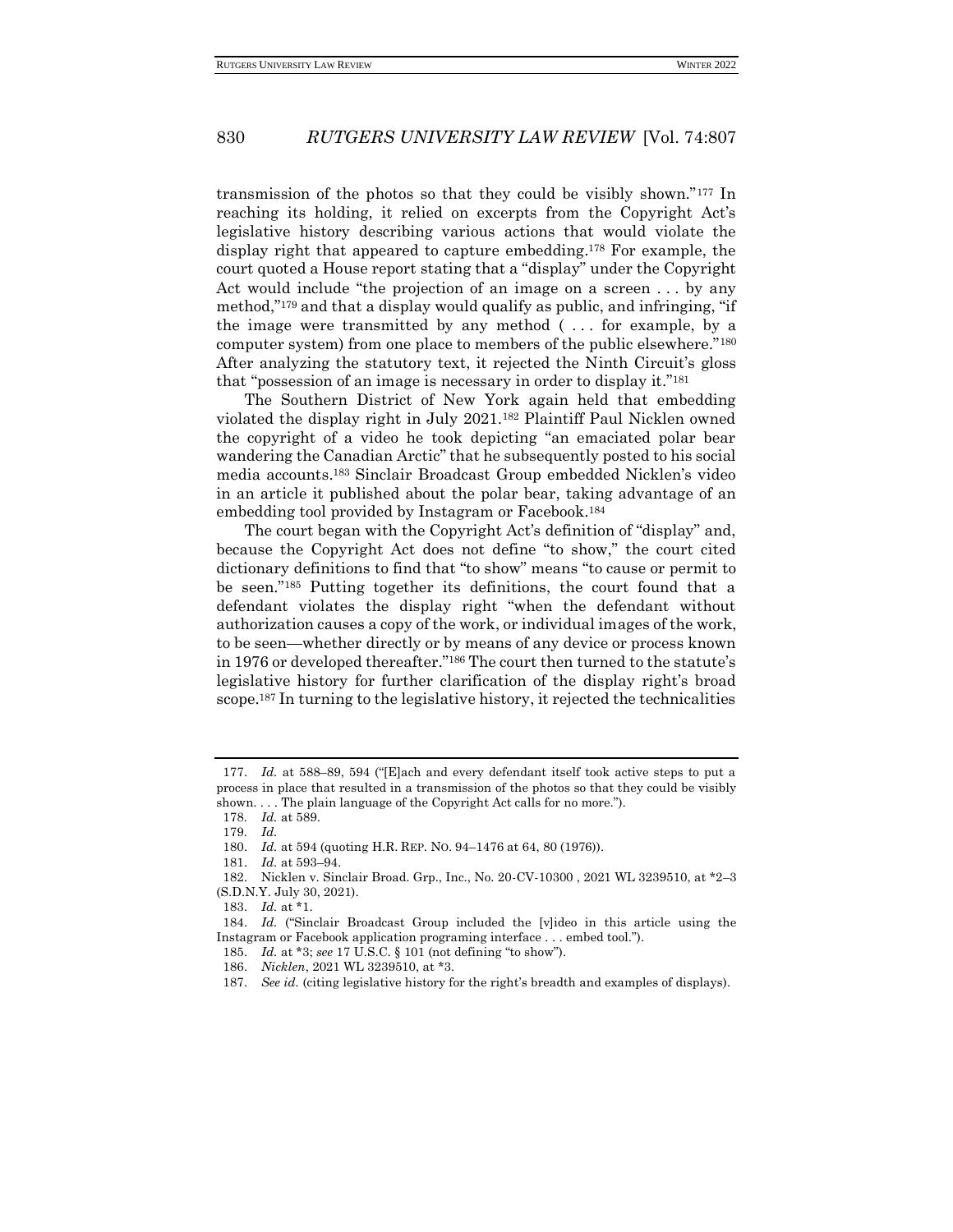of the embedding process and the Ninth Circuit's emphasis on the location of the copy of the work.<sup>188</sup>

### IV. ANALYZING LAWS CREATED BY SPECIAL INTEREST GROUPS

Analyzing legislation in which special interest groups influence the statutory language is different from analyzing normal legislation. Public choice theory provides an economic framework for understanding why copyright law is particularly susceptible to special interest influence, apart from Congress's decision to create the Copyright Act based on bargains struck between interest groups. Based on public choice fundamentals, scholars have proposed methods of interpreting copyright laws that account for this special interest influence and arrive at more equitable outcomes. This section proceeds by distilling public choice theory and highlighting methods of statutory interpretation informed by public choice theory that focus on copyright law.

### *A. Public Choice Theory*

Public choice theory seeks to explain legislative drafting through an economic lens.<sup>189</sup> That a statute benefits everyone, regardless of who contributed time, money, or mental energy to its passage, creates a free-rider problem—and a potential roadblock in the creation of legislation.<sup>190</sup> The involvement of a "compact interest group" that will benefit from the passage of the legislation at hand, however, unclogs the roads, so to speak.<sup>191</sup> In particular, such an interest group has an incentive to back legislation despite the presence of free riders when the benefits are great and the costs, if large, are "widely diffused or imposed on politically impotent groups."<sup>192</sup> A guiding force behind public choice theory was the conclusion that a large group with diverse interests faces a bigger free rider problem and higher organizing costs than a small

<sup>188.</sup> *See id.* at \*3–4. In particular, the court characterized the Ninth Circuit's server rule, which this note calls the server test, as incorrectly distinguishing between: (1) showing of a copy of a work that a party possesses and (2) showing of a copy of the work that a party does not possess. *See id.* at \*4. In reality, however, the Ninth Circuit had found that the second situation was not a "showing" at all. *See* Perfect 10, Inc. v. Amazon.com, Inc., 508 F.3d 1146, 1160–61 (9th Cir. 2007) (explaining that Google did not "display" the photos in question within the meaning of the Copyright Act and instead merely communicated HTML instructions, the provision of which "is not equivalent to showing a copy").

<sup>189.</sup> *See* WILLIAM M. LANDES & RICHARD A. POSNER, THE POLITICAL ECONOMY OF INTELLECTUAL PROPERTY LAW 10 **(**AEI–Brookings Joint Ctr. for Regul. Stud. ed., 2004).

<sup>190.</sup> *See id.*

<sup>191.</sup> *See id.* at 11.

<sup>192.</sup> *Id.*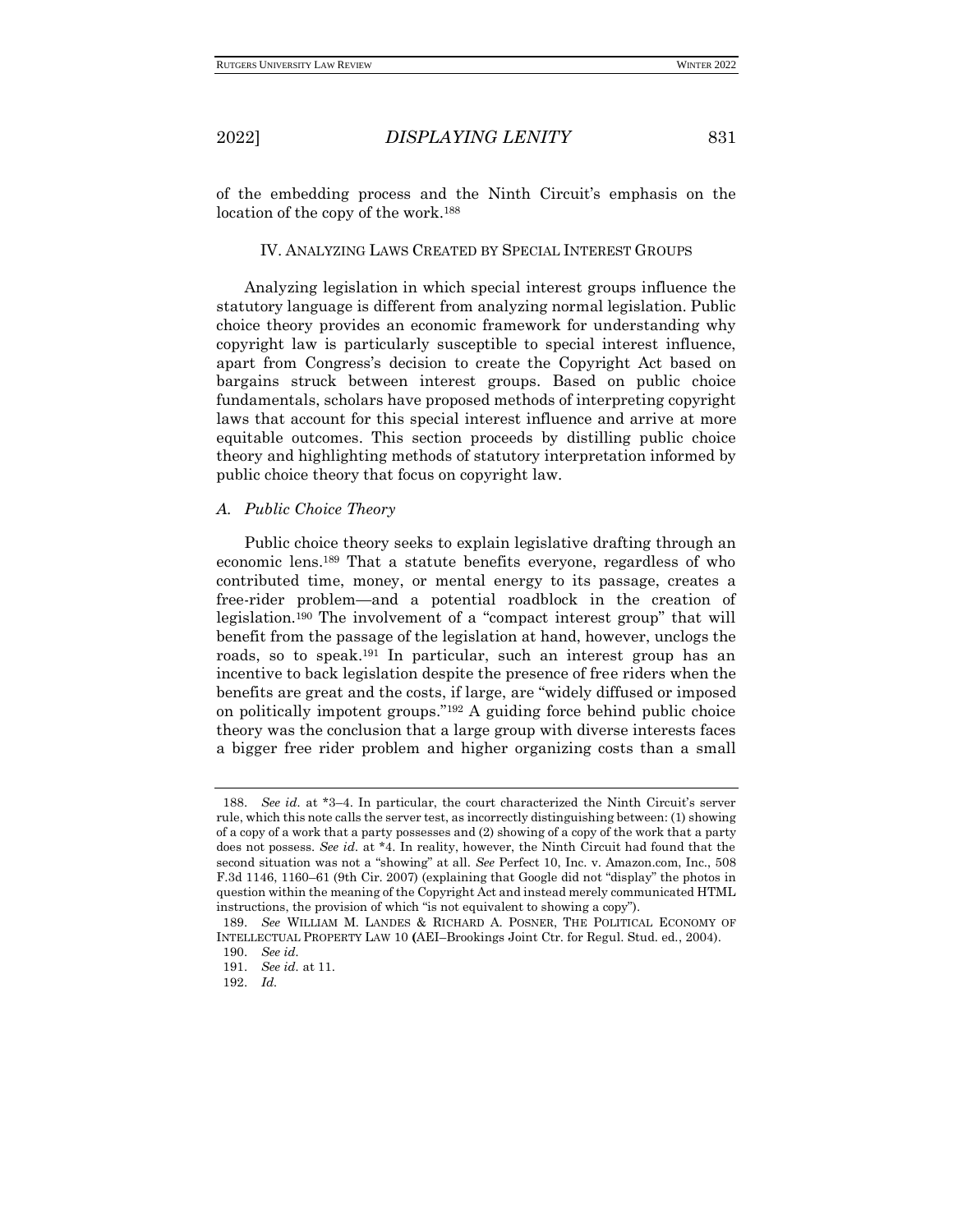group with homogenous interests, and will fare worse in the political process.<sup>193</sup> Put another way, the small interest group "will succeed in controlling government decision-makers much more effectively" than the large group.<sup>194</sup>

Many scholars have relied on public choice theory to explain the expansion of intellectual property rights over time.<sup>195</sup> Public choice theory is especially useful in understanding the passage of new copyright laws that have extended the term of protection for new and existing copyrights.<sup>196</sup> The extension of the term of copyrights for existing works translates "almost entirely" to profits for copyright holders because they have already paid for the creation of their copyrighted work, giving copyright holders an incentive to help pass the legislation.<sup>197</sup> But what does the group opposed to the term extension stand to gain?<sup>198</sup> Nothing but a "competitive return" on works they have not yet created—a far cry from the "shower" of "economic rents," or profits, that the copyright holders envision.<sup>199</sup> Another obstacle for the group opposed to the extension is its composition of diverse parties: industries that utilize copying, whose loss is immediate and significant, and the public, whose loss is in the future and spread out among many members.<sup>200</sup>

But public choice theory has failed to explain some of the nuances within copyright development. While it accounts for the "systematic imbalance" in copyright law that favors expanding copyright owners' exclusive rights,<sup>201</sup> it does not account for the increased pace of rights

<sup>193.</sup> Amy Kapczynski, *The Access to Knowledge Mobilization and the New Politics of Intellectual Property*, 117 YALE L.J. 804, 811 (2008).

<sup>194.</sup> Henry H. Perritt, Jr., *Cut in Tiny Pieces: Ensuring that Fragmented Ownership Does Not Chill Creativity*, 14 VAND. J. ENT. & TECH. L. 1, 76 n.397 (2011).

<sup>195.</sup> *See, e.g.*, Kapczynski, *supra* note 193, at 820 (explaining that the "most widely accepted explanation" for the strengthening in intellectual property rights comes from public choice theory). In terms of quantifying the expansion of rights, Professor Landes and Judge Posner highlight an easy—but in their words, "very crude"—way of doing so: track the changes in the number of words making up the statutes. *See* LANDES & POSNER, *supra* note 189, at 2–3. This metric highlights the growth of copyright protections over time. *Id.*

<sup>196.</sup> *See* LANDES & POSNER, *supra* note 189, at 14–15.

<sup>197.</sup> *Id.* at 15.

<sup>198.</sup> *Id.*

<sup>199.</sup> *Id.* at 14–15.

<sup>200.</sup> *See* Kapczynski, *supra* note 193, at 820. The fact that the loss, or cost, to the public is distant means that some members might not even be aware they are at risk. Yochai Benkler, *Through the Looking Glass: Alice and the Constitutional Foundations of the Public Domain*, 66 L. & CONTEMP. PROBS. 173, 196 (2003).

<sup>201.</sup> Benkler, *supra* note 200, at 197. To be sure, alternative explanations exist for the strengthening of copyright rights, especially the breadth of those rights. James Gibson, *Risk Aversion and Rights Accretion in Intellectual Property Law*, 116 YALE L.J. 882, 884 (2007). One such explanation is the unequal risk-reward structure—chiefly, the threat of "severe" infringement penalties—in copyright law that creates pressure on parties to seek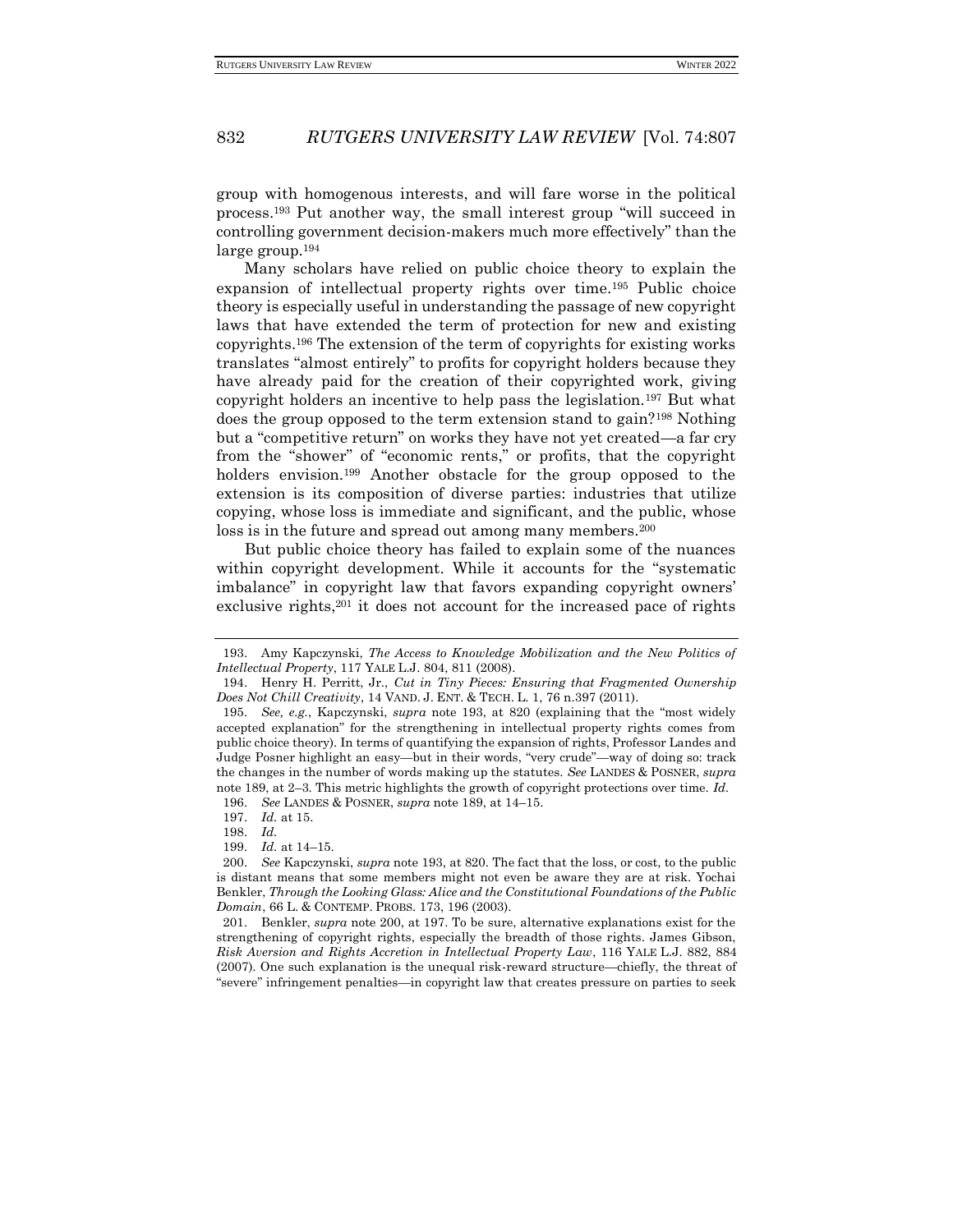expansion in the last fifty years.<sup>202</sup> The rights of copyright holders have expanded dramatically since the 1970s,<sup>203</sup> a decade that featured the passage of the Copyright Act of 1976—a fundamental revisioning of U.S. copyright law described at the time as "intended to deal with a whole range of problems undreamed of by the drafters of the 1909 Act."<sup>204</sup> Public choice theory also discounts the pushback from organizations that have grown to protect the public interest in copyright.<sup>205</sup>

## *B. Public Choice Theory and Statutory Interpretation*

While public choice theory provides a way to understand the influence of special interest groups in setting U.S. copyright law, what effect, if any, that should have on how courts interpret the law is less clear. Some scholars have called for "close judicial scrutiny of legislation that expands exclusive private rights at the expense of the public domain" to correct for the lack of bargaining power held by the public.<sup>206</sup> Professor Yochai Benkler in 2003 proposed that courts rely on the utilitarian nature of the IP Clause<sup>207</sup> to counteract the legislative process, ultimately providing "a filter to limit Congress's power to expand private

licenses for copyrighted work even when they may be able to use the work under the fair use doctrine. *See id.* Relying on fair use, however, has its drawbacks: it effectively involves "an intimidating and expensive" process that many users of copyrighted works would prefer to avoid. *Id.* at 889.

<sup>202.</sup> *See* Kapczynski, *supra* note 193, at 842.

<sup>203.</sup> *See* LANDES & POSNER, *supra* note 189, at 2 (using increases in word counts of intellectual property statutes as a measure of expanded rights). Professor Landes and Judge Posner point to a few reasons for the acceleration in the expansion of rights. Advances in technology have made digital copying fast, cheap, and easy, requiring copyright owners to push more aggressively for new legislation codifying their rights; this technological push provided the backdrop for the Digital Millennium Copyright Act in the 1990s. *Id.* at 21–22; *see also* Niva Elkin-Koren, *Copyright Law and Social Dialogue on the Information Superhighway: The Case Against Copyright Liability of Bulletin Board Operators*, 13 CARDOZO ARTS & ENT. L.J. 345, 383 (1995) ("Digitized information is easy to reproduce and less expensive to copy and distribute."). But noneconomic factors help explain the quickened pace of rights expansion since the 1970s, according to Professor Landes and Judge Posner, especially "[f]ree-market ideology" that favored property rights and the decline in U.S. industrial competitiveness especially against countries like Japan. LANDES & POSNER, *supra* note 189, at 22, 24. This analysis, one of the most "sophisticated" accounts of public choice theory in intellectual property law, "ultimately treats ideology and context, and not material interests, as the fulcrum of change." Kapczynski, *supra* note 193, at 843.

<sup>204.</sup> Litman, *supra* note 31, at 858–59 (quoting Barbara Ringer, *First Thoughts on the Copyright Act of 1976*, 22 N.Y.U. L. REV. 477, 479 (1977)).

<sup>205.</sup> *See infra* note 213.

<sup>206.</sup> Benkler, *supra* note 200, at 196.

<sup>207.</sup> *Id.* at 176.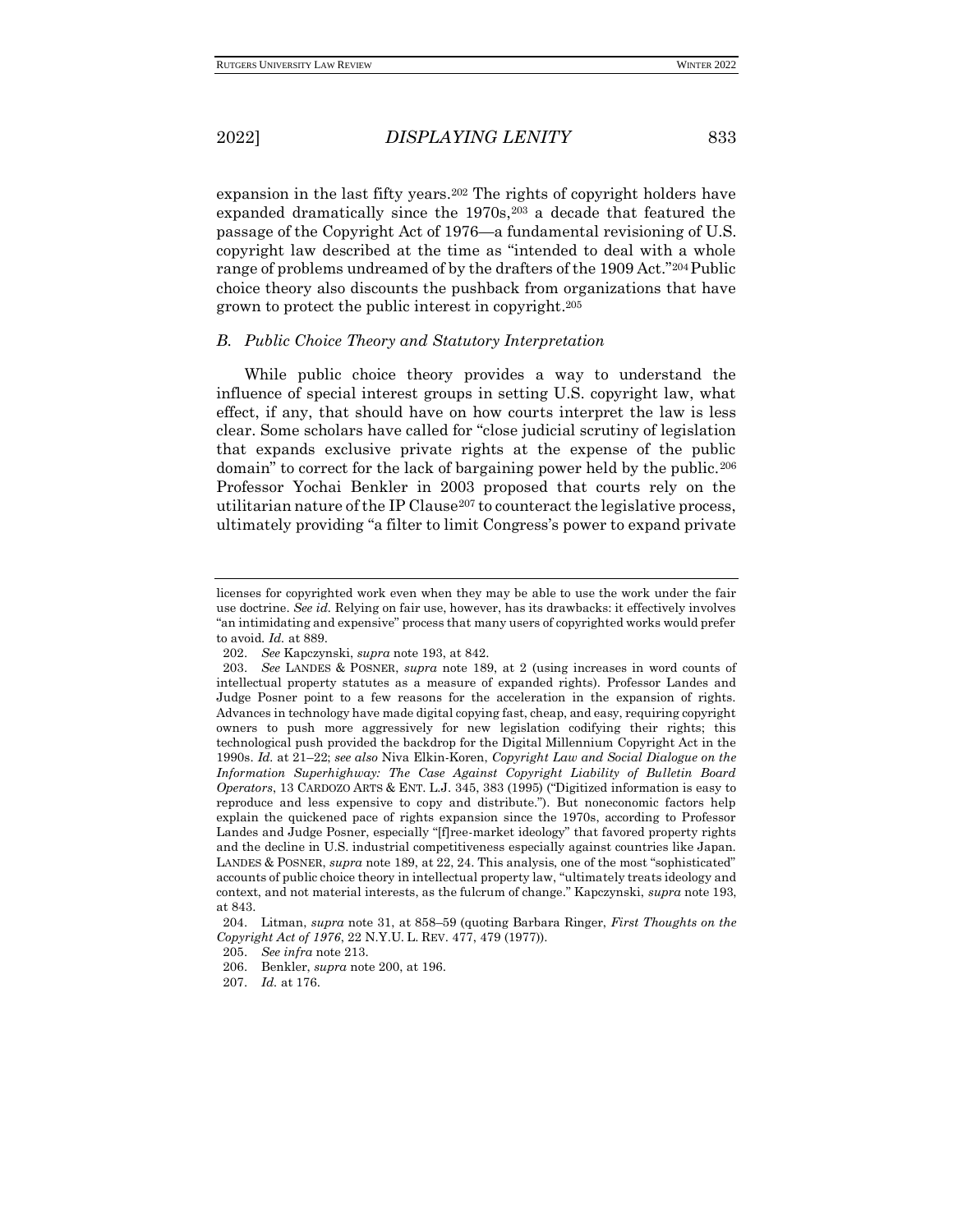information rights."<sup>208</sup> In particular, he argued that copyright laws must fail judicial scrutiny when they remove works from the public domain, thus increasing economic rewards for copyright owners, without also increasing the incentives for creative activity.<sup>209</sup> However, his article predated the Supreme Court's decision in *Eldred v. Ashcroft* in which the Court rejected the petitioners' attempt to do just this.<sup>210</sup>

In the years since, the Supreme Court has proved reluctant to invalidate copyright laws, much like other economic laws, on constitutional grounds.<sup>211</sup> Given that dynamic, Professor Christina Bohannan proposed a theory of statutory interpretation that would allow courts to counterbalance the influence of special interests in copyright law.<sup>212</sup> She focused on statutory ambiguities that exist when private-interest provisions, like the exclusive right to prepare derivative works, conflict with public-interest provisions, like the fair use defense.<sup>213</sup> Under her theory, copyright infringement claims arising from statutory ambiguities should fail.<sup>214</sup> Professor Bohannan's rule of narrow construction would guide courts to interpret statutory ambiguities against the special interest groups that bargained among themselves for the statute's provisions, $2^{15}$  fitting with the traditional contract theory that ambiguities should be construed against the drafter.<sup>216</sup> Her theory also properly emphasized copyright law's constitutional statement of

<sup>208.</sup> *Id.* at 196–97.

<sup>209.</sup> *See id.* at 200–01.

<sup>210.</sup> 537 U.S. 186, 192**–**95, 204 (2003). Petitioners unsuccessfully argued that the IP Clause's grant of exclusive rights for "limited Times" limited Congress's ability to extend the term of copyright protections by 20 years for existing and future copyrighted works. *Id.* 211. Bohannan, *supra* note 69, at 568 (describing the Court's decision in *Eldred* as involving a constitutional issue, which "rarely" leads to the striking down of intellectual property laws).

<sup>212.</sup> *Id.* at 569 ("My thesis is that statutory construction is superior to constitutional adjudication for combating special-interest influence over the Copyright Act, and that courts committed to faithful interpretation of the law can and should take this influence into account in construing the Act.").

<sup>213.</sup> *Id.* at 594. The Copyright Act gives copyright owners the exclusive right "to prepare derivative works based upon the copyrighted work." 17 U.S.C. § 106(2). The statute further defines "derivative work" as including a work that has been transformed. 17 U.S.C. § 101. At the same time, the Copyright Act provides that certain "fair" uses of copyrighted works do not infringe and lays out a four-factor test for determining when a use is "fair." 17 U.S.C. § 107. Professor Bohannan argues that the exclusive right to prepare derivative works cannot exist alongside the first fair use factor—the purpose and character of the use because courts have described this factor as inquiring into whether the defendant's work is transformative. Bohannan, *supra* note 69, at 595 (explaining how a transformative use is strong evidence for a finding of fair use).

<sup>214.</sup> *See* Bohannan, *supra* note 69, at 633–34.

<sup>215.</sup> *Id.* at 614–17.

<sup>216.</sup> *Id.* at 614.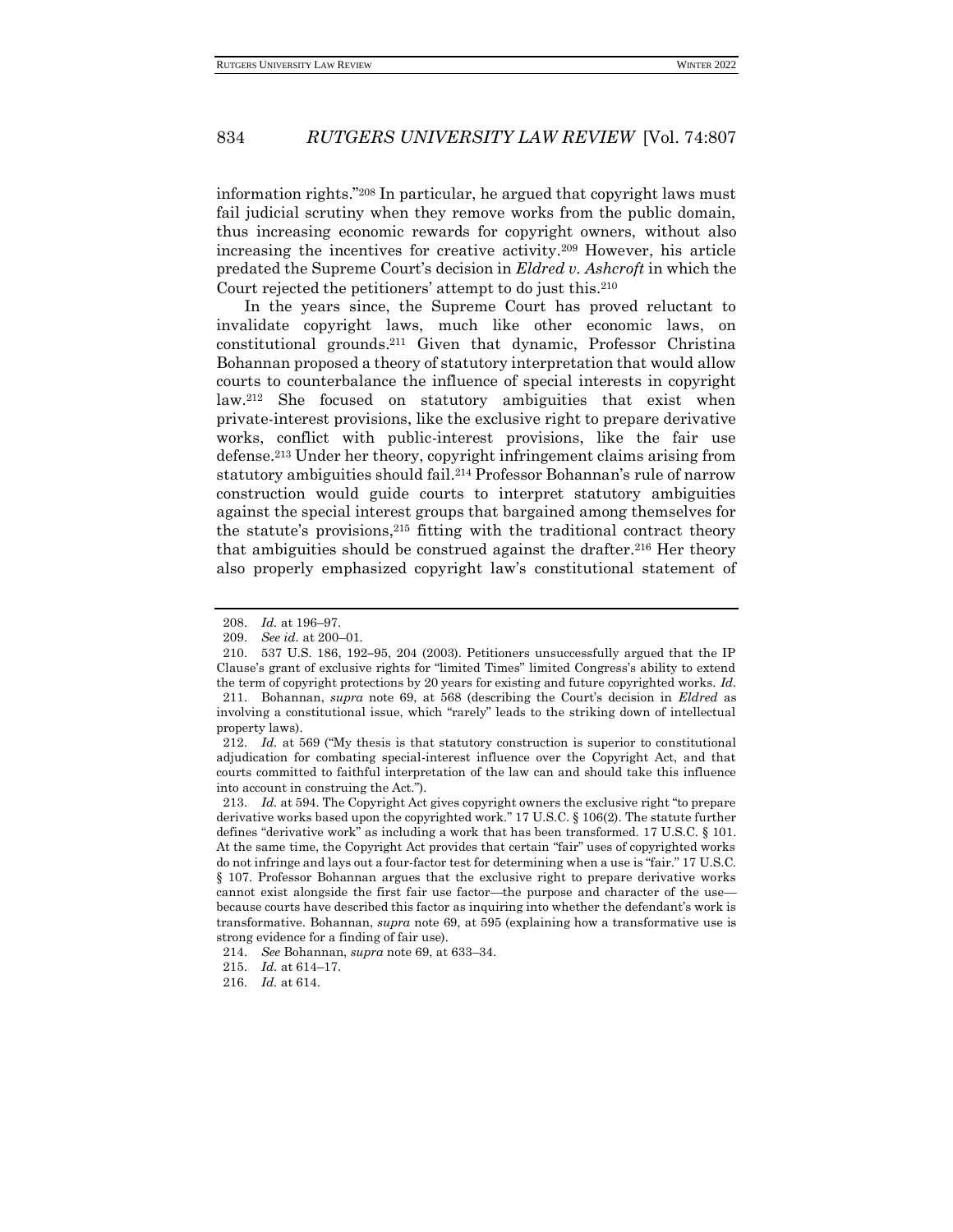purpose—"[t]o promote the Progress of Science"—that in the case of copyright law serves as a strong indicator of legislative meaning because it empowers Congress to create copyright laws.<sup>217</sup>

In a similar vein, Professor Sepehr Shahshahani argued that courts, including the Supreme Court, should adopt a "copyright rule of lenity" in which they presume no copyright infringement exists when the law is ambiguous as it relates to claims against new technologies.<sup>218</sup> His proposed presumption arose from a game theory model that recognized the influence of resource-rich special interest groups in creating copyright legislation.<sup>219</sup> By resolving ambiguities in favor of the party lacking resources, Professor Shahshahani argued that courts would establish a more equitable baseline that should improve the prospects for legislative compromise.<sup>220</sup> In contrast, a finding of infringement against the party lacking resources would likely drive that party out of business, preventing it from participating in the legislative process.<sup>221</sup> Ultimately, his model emphasized that judicial rulings are but an intermediate step in the copyright policy making process; these rulings form the basis from which Congress, influenced by lobbying, revises and creates the final policy.<sup>222</sup>

## V. THE CASE FOR A RULE OF LENITY

Courts often interpret ambiguous statutory language by looking to the statute's purpose.<sup>223</sup> The judicial search for statutory purpose occurs in copyright law because the Copyright Act provides brief but expansive

<sup>217.</sup> *See id.* at 617.

<sup>218.</sup> Sepehr Shahshahani, *The Role of Courts in Technology Policy*, 61 J.L. & ECON. 37, 57 (2018).

<sup>219.</sup> *Id.* at 38–40, 56–57.

<sup>220.</sup> *Id.* at 57.

<sup>221.</sup> *Id.* Take the example of *Aereo*, discussed *supra* Section II.B. After the Supreme Court held that its service violated the petitioners' performance rights, Aereo shut down—"suspend[ing] operations a few days after the Court's decision." Shahshahani, *supra*  note 218, at 55. It has not since been able to successfully lobby Congress. *Id.*

<sup>222.</sup> Shahshahani, *supra* note 218, at 38.

<sup>223.</sup> The Supreme Court relied on statutory purpose in 2014 when deciding whether a streaming television service violated the performance right. Am. Broad. Cos. v. Aereo, Inc., 573 U.S. 431, 450 (2014) ("We also note that courts often apply a statute's highly general language in light of the statute's basic purposes."); *see supra* Section II.B. To be sure, theories of statutory interpretation abound. The Court in recent decades has begun by examining a statute's words, generally giving those words their ordinary meaning. *See* David L. Shapiro, *Continuity and Change in Statutory Interpretation*, 67 N.Y.U. L. REV. 921, 921–22 (1992) ("[J]ustices of the Supreme Court are attempting with missionary zeal to narrow the focus of consideration to the statutory text and its 'plain meaning.'").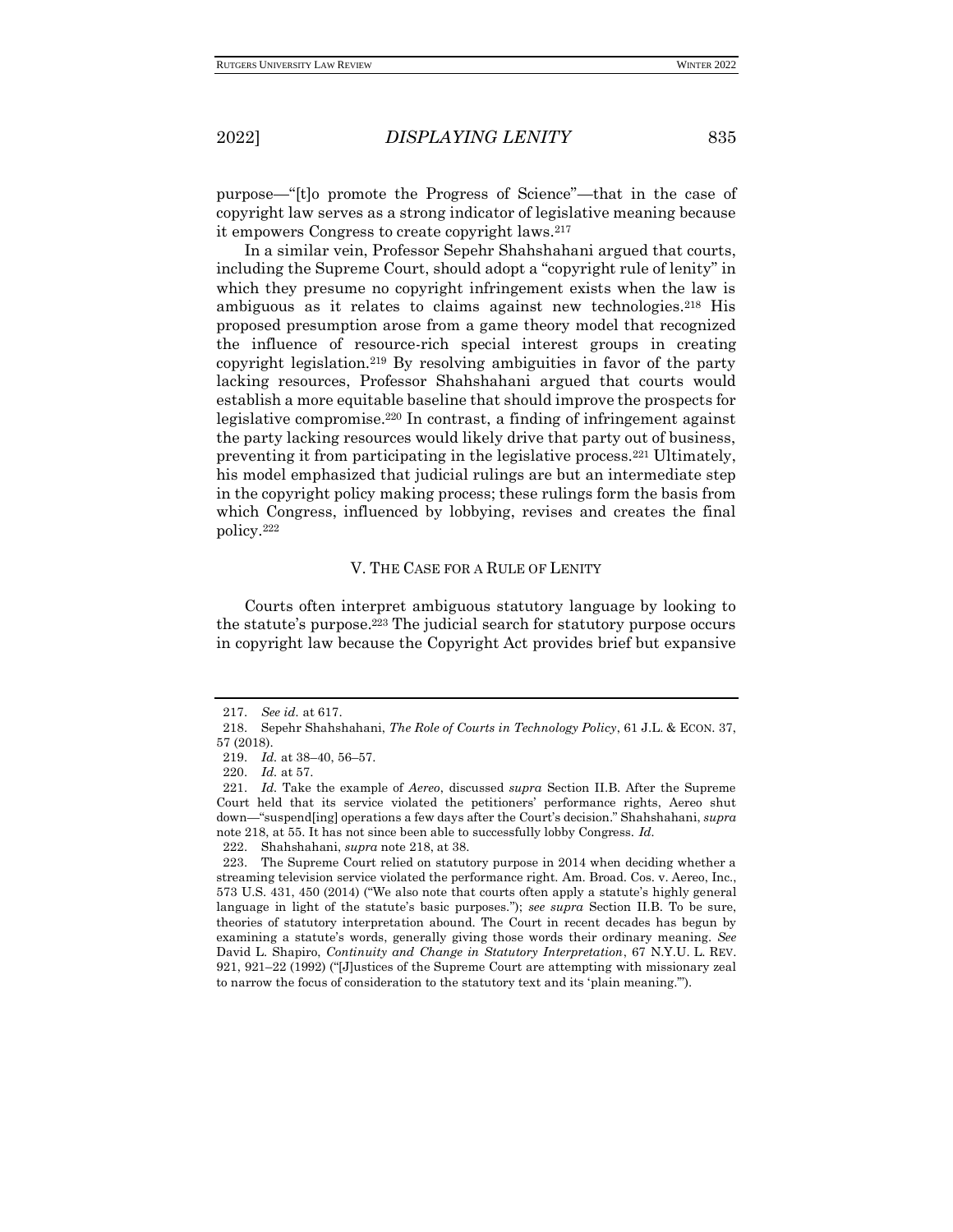rights that trigger overlapping definitions.<sup>224</sup> Because the display right debuted in the latest version of the Copyright Act, district courts cannot glean purpose by looking at how the right changed over time, a technique the Supreme Court has employed regularly.<sup>225</sup> Instead, district courts interpreting the display right have relied on legislative history to divine the statute's purpose or intent—which typically results in an expansive interpretation of the exclusive right.<sup>226</sup>

This Note argues that judicial reliance on legislative history when construing the display right is improper given the unusual role that special interest groups played in drafting the Copyright Act.<sup>227</sup> Within the context of this statute only, deferring to legislative history where the statutory text is ambiguous or silent effectively hands more power to the special interest groups that already dominated the statutory drafting process of the Copyright Act, at the expense of members of the public.<sup>228</sup> Instead, this Note advocates applying a rule of lenity when the statutory text of the display right does not resolve a question presented to the courts, as the text fails to do when considering *who* sufficiently displays a copyrighted work.<sup>229</sup> Therefore, when considering whether an embedding party violates a copyright owner's display right, this rule of lenity prevents courts from automatically finding copyright infringement.

### *A. Statutory Interpretation that Acknowledges Special Interests*

This Note combines and adapts theories of statutory interpretation that account for the influence of special interests in American copyright

<sup>224.</sup> *See supra* Section I.A.

<sup>225</sup>*. See, e.g.*, *Aereo*, 573 U.S. at 441 (explaining that previous Supreme Court holdings construing the performance right provided one motivation for the updated Copyright Act in 1976); Feist Publ'ns, Inc. v. Rural Tel. Serv. Co., 499 U.S. 340, 354–55 (1991) (noting how the drafters of the Copyright Act of 1976 changed its language to make the originality requirement explicit, responding to "sweat of the brow" decisions).

<sup>226.</sup> *See, e.g.*, Playboy Enters., Inc. v. Frena, 839 F. Supp. 1552, 1556–57 (M.D. Fla. 1993); *see supra* Section I.B.

<sup>227.</sup> *See supra* Section I.B. This Note does not seek to embroil itself in the debate between the textualist and purposivist schools of statutory interpretation, which scholars have discussed extensively. *See, e.g.*, John F. Manning, *What Divides Textualists from Purposivists?*, 106 COLUM. L. REV. 70 (2006). Instead, this Note confines its discussion to the forces behind the enactment of the Copyright Act of 1976.

<sup>228.</sup> 17 U.S.C. § 106.

<sup>229.</sup> Courts interpreting the display right in cases involving the liability of internet providers in the 1990s similarly grappled with the concept of who displayed a work in question. *See, e.g.*, Religious Tech. Ctr. v. Netcom On-Line Commc'n Servs., Inc., 907 F. Supp. 1361, 1366–67, 1371–73 (N.D. Cal. 1995); *see supra* Section III.A.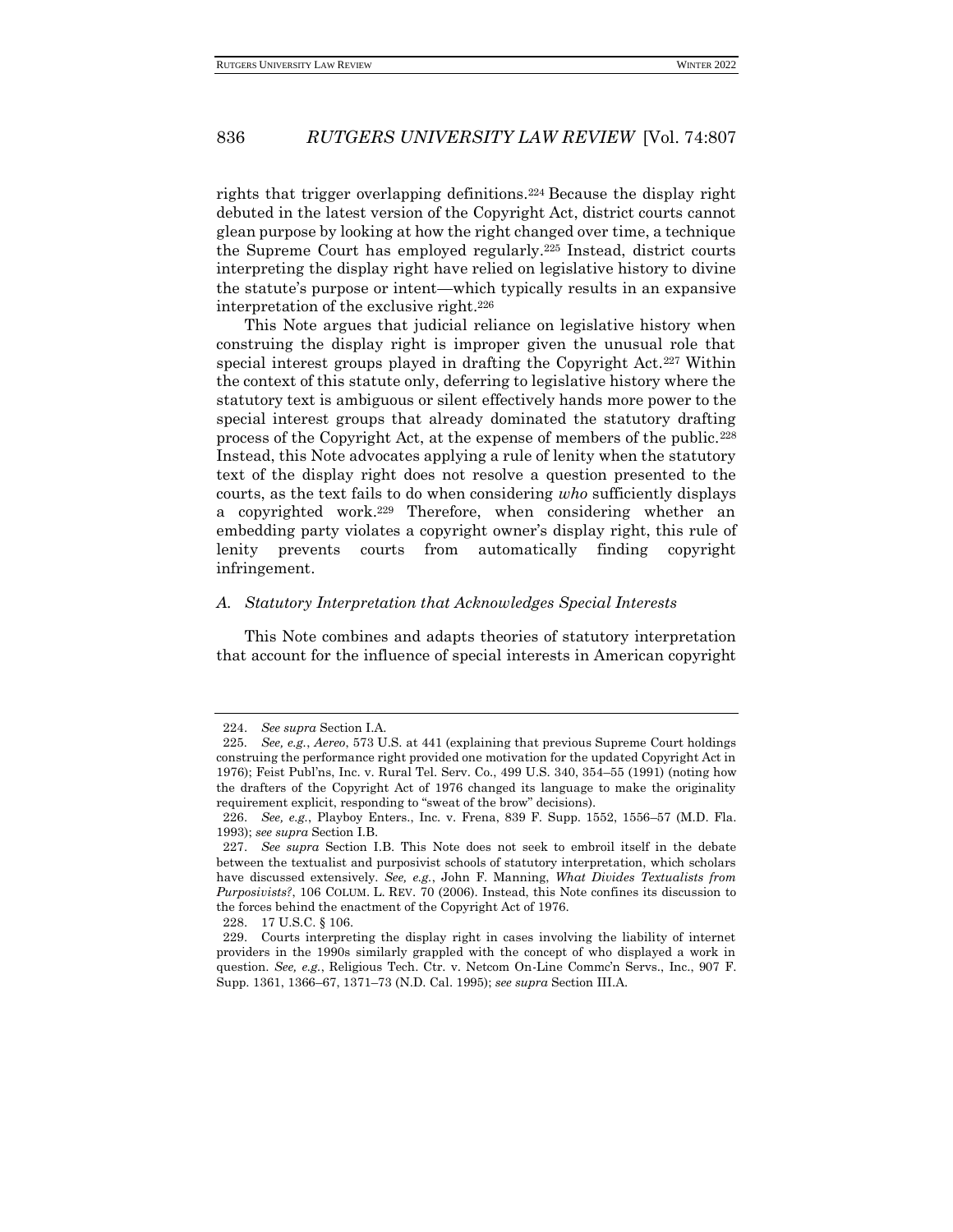law.<sup>230</sup> The proposed rule of lenity, which institutes a presumption against copyright infringement,<sup>231</sup> assumes that special interest groups are likely to continue lobbying for stronger copyright protections while the public's interest in accessing a work is likely to remain less influential or represented by groups with varied interests.<sup>232</sup> That this dynamic has resulted in the strengthening of copyright laws over time underscores that interest groups seeking stronger protections are able to effectively communicate their concerns to policy-makers when they consider judicial decisions unfair.<sup>233</sup> Indeed, construing ambiguities in a statute against its drafter—here, special interest groups—comports with contract theory.<sup>234</sup>

<sup>230.</sup> This Note draws on the scholarship of Professor Bohannan and Professor Shahshahani. *See* discussion *supra* Section IV.B.

<sup>231.</sup> Professor Shahshahani called this theory a "copyright rule of lenity." *See supra* note 218 and accompanying text. Professor Bohannan's theory of statutory interpretation invokes a presumption against infringement. *See* Bohannan, *supra* note 69, at 613–14.

<sup>232.</sup> To be sure, the public has been able to organize and assert its views. *See*  Kapczynski, *supra* note 193, at 827. Groups advocating for public use in copyright issues like the Electronic Frontier Foundation ("EFF") and Public Knowledge have emerged and grown in the years since the Copyright Act passed. Timothy B. Lee, *Why Mickey Mouse's 1998 Copyright Extension Probably Won't Happen Again*, ARS TECHNICA (Jan. 8, 2018, 8:00 AM), https://arstechnica.com/tech-policy/2018/01/hollywood-says-its-not-planning-anothercopyright-extension-push/. In 2012, EFF, Wikipedia, Reddit, and even big internet companies like Google, protested two controversial bills aimed at strengthening copyright laws: the Stop Online Piracy Act ("SOPA") and the Protect IP Act ("PIPA"). Vlad Savov, *The SOPA Blackout: Wikipedia, Reddit, Mozilla, Google, and Many Others Protest Proposed Law*, THE VERGE (Jan. 18, 2012, 12:10 AM), https://www.theverge.com/2012/ 1/18/2715300/sopa-blackout-wikipedia-reddit-mozilla-google-protest. Wikipedia, for instance, blacked out its website for an entire day in protest. *Id.* The laws did not pass, and the groups that organized to defeat SOPA and PIPA might do so again or become part of the negotiations for future copyright legislation. *Fight over Internet Law SOPA Left a 'Lasting Legacy'*, NBC NEWS (Jan. 19, 2014, 4:01 AM), https://www.nbcnews.com/ tech/internet/fight-over-internet-law-sopa-left-lasting-legacy-n11866 ("The biggest legacy of SOPA's defeat, however, may be the groups of dedicated activists it drew out of the woodwork."). For example, in announcing the Copyright Alternative in Small-Claims Enforcement Act of 2020 ("the CASE Act"), the U.S. Copyright Office described it as "the result of a negotiated process among a number of *consumer* and industry groups." *Congress Passes CASE Act of 2020 and Law Regarding Unauthorized Streaming Services*, U.S. COPYRIGHT OFF. (Dec. 22, 2020), https://www.copyright.gov/newsnet/2020/866.html (emphasis added).

<sup>233.</sup> *See supra* Section IV.A. In discussing copyright revision in 2013, the Register of Copyrights described Congress's key challenge as "keeping the public interest in the forefront of its thoughts, including how to define the public interest and who may speak for it." Maria A. Pallante, *The Next Great Copyright Act*, 36 COLUM. J.L. & ARTS 315, 339 (2013).

<sup>234.</sup> Professor Bohannan made this observation in justifying her presumption against infringement. *See supra* notes 212–16 and accompanying text.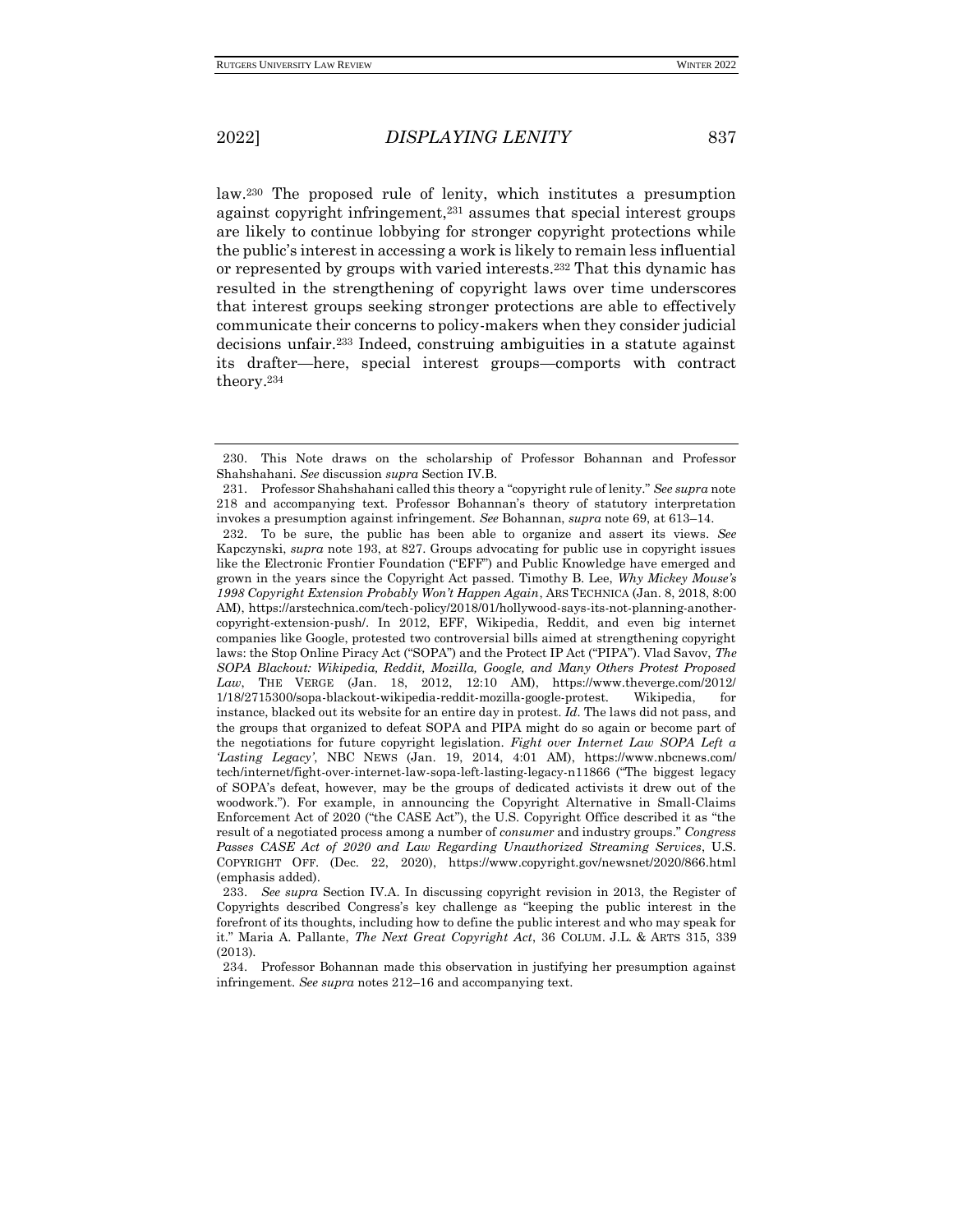Not only has the influence of special interest groups strengthened copyright protections, but it has also narrowed the public's protections to two: the fair use doctrine—a costly and troublesome defense—and the fact and idea dichotomy.<sup>235</sup> A presumption against copyright infringement within the display right will help level the playing field, which could lead to legislative compromises between more diverse groups of parties, including those representing the public interest.<sup>236</sup> Viewed this way, the rule of lenity does not create final copyright policy.<sup>237</sup> Instead, this rule honors the Supreme Court's recognition that Congress, not the courts, decides how to balance the incentives for authors with the benefit to the public that the Constitution requires.<sup>238</sup>

### *B. Rule of Lenity Applied to Embedding*

The text of the Copyright Act gives a copyright owner the exclusive right to display her work publicly, attaching liability to parties that engage in unauthorized public displays.<sup>239</sup> As it relates to embedding, an act of display involves showing a copy of a copyrighted work by means of a process.<sup>240</sup> But the statutory text leaves a crucial component for liability unaddressed: how to determine *who* has shown the copy for the purposes of copyright infringement. Has the embedding party shown the copy or has the party that posted the copyrighted work to the internet shown the copy?<sup>241</sup> Because the Supreme Court has construed copyright law as recognizing both direct and secondary liability for infringement, this distinction is critical.<sup>242</sup> Thus, the statutory text reveals an ambiguity with respect to the display right.

240. *See id.* § 101 (defining "display").

<sup>235.</sup> Fair use and the fact and idea dichotomy are the only major limits on the copyright owner's monopoly on her works, and courts must consider them as "fundamental" policies of American copyright law. *See* Leval, *supra* note 69, at 1135–36. And the fair use affirmative defense is an "intimidating and expensive undertaking"—one that parties often seek to avoid. *See* Gibson, *supra* note 201, at 889 & n.12.

<sup>236.</sup> Shahshahani, *supra* note 218, at 57.

<sup>237.</sup> *Id.* at 38.

<sup>238.</sup> *See, e.g.*, Eldred v. Ashcroft, 537 U.S. 186, 212 (2003); Sony Corp. of Am. v. Universal City Studios, Inc., 464 U.S. 417, 429 (1984).

<sup>239.</sup> *See* 17 U.S.C. § 106(5).

<sup>241</sup>*. See generally id.*

<sup>242.</sup> While the text of the Copyright Act "does not expressly render anyone liable for infringement committed by another," the Court in *Sony Corp. of Am. v. Universal City Studios, Inc.* did not consider that absence of express language dispositive. *Sony*, 464 U.S. at 434–35. Just over twenty years later, the Court characterized the doctrines of secondary liability as well established, coming from common law. *See* Metro-Goldwyn-Mayer Studios Inc. v. Grokster, Ltd., 545 U.S. 913, 930 (2005). Even Justice Scalia—perhaps the Court's most zealous textualist—treated the existence of the direct and secondary liability for copyright infringement as a given, despite its absence from the text of the statute. *See* Am.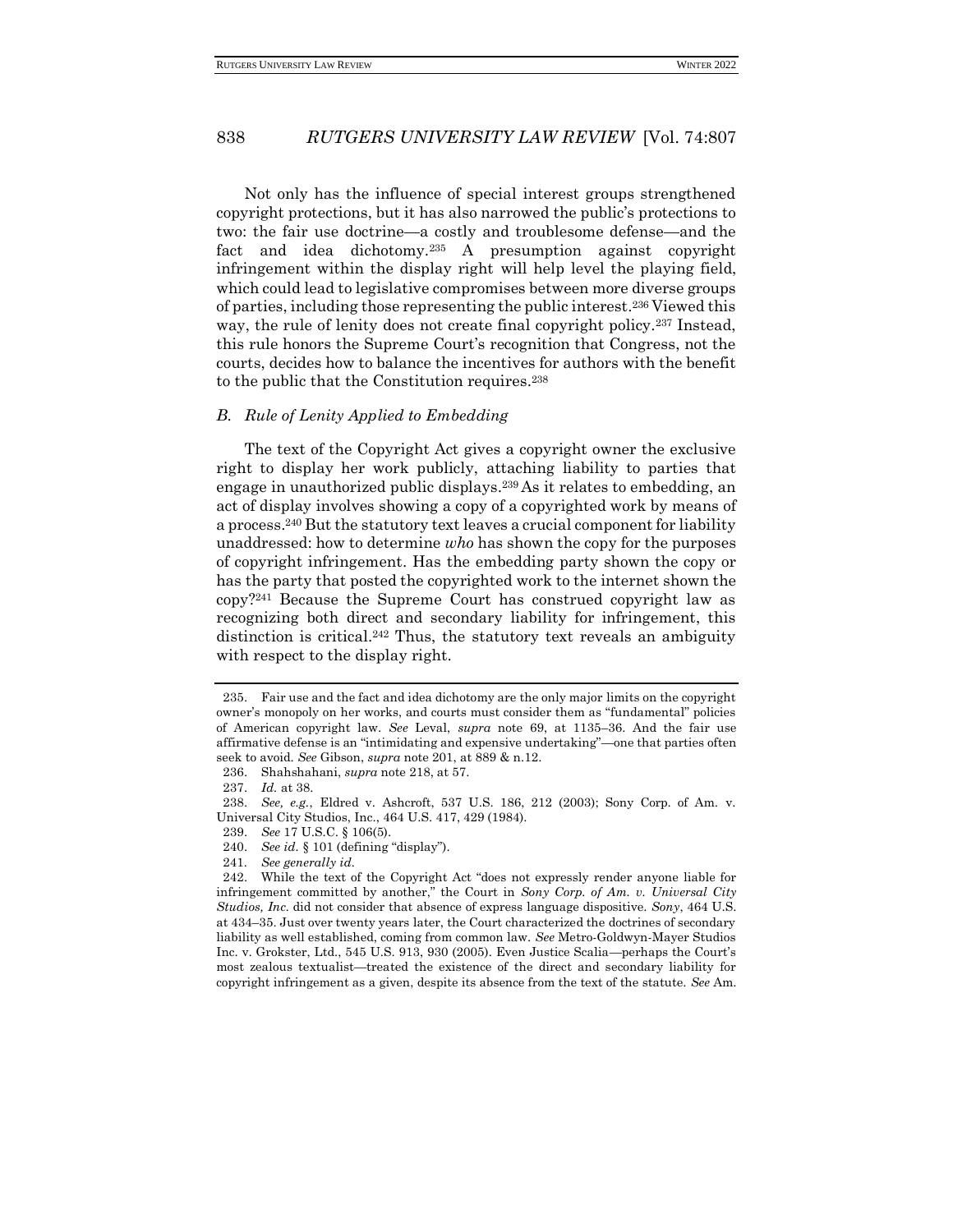The Copyright Act's drafting process—negotiations between special interest groups—counsels against relying on legislative history to discern congressional intent when faced with unclear statutory text, as many courts have done.<sup>243</sup> Indeed, congressional intent may not have emerged, even when members of Congress reviewed the interest groups' drafts of copyright revisions, because "even the sponsors of copyright revision demonstrated little knowledge and few opinions about the substance of the bills they introduced."<sup>244</sup> Nor has the Copyright Office provided an authoritative interpretation of the display right as it relates to embedding in the form of rulemaking that would trigger deference to the agency interpretation.<sup>245</sup>

Applying a rule of lenity to the embedding context creates a brightline rule—subject to rebuttal by Congress—that a party that embeds a copyrighted work has not violated the copyright owner's display right. Instead, the party that placed the photo on the internet has displayed it and may face liability for copyright infringement. And because a party's ability to post a photo online requires the use of a copy, the Ninth Circuit's server test fits with the rule of lenity: a party can only post a photo over which she has control, which means the copy must exist on her computer's server.<sup>246</sup>

In contrast, when faced with the display right's statutory ambiguity, the *Goldman* court attached liability to *any* party that took actions resembling those mentioned in the Copyright Act's legislative history, such as projecting an image on a screen by any method.<sup>247</sup> The court found that embedding satisfied the statutory definitions of "display" and "publicly" because the embedding parties "took active steps" by including the embed codes for the copyrighted work in their webpage design—in other words, the parties used processes—that ultimately transmitted the

Broad. Cos. v. Aereo, Inc., 573 U.S. 431, 452 (2014) (Scalia, J., dissenting); Jonathan R. Siegel, *Legal Scholarship Highlight: Justice Scalia's Textualist Legacy*, SCOTUSBLOG (Nov. 14, 2017, 10:48 AM), https://www.scotusblog.com/2017/11/legal-scholarshiphighlight-justice-scalias-textualist-legacy/.

<sup>243.</sup> *See supra* Section I.B.

<sup>244.</sup> Litman, *supra* note 31, at 865.

<sup>245.</sup> *See* Delaney, *supra* note 99, at 56 (explaining that the Copyright Office is a federal agency, which typically triggers *Chevron*-style deference); Christensen v. Harris Cnty., 529 U.S. 576, 587 (2000) (excluding informal agency interpretations in opinion letters from *Chevron* deference accorded to agency adjudications and notice-and-comment rulemaking). A search of the Copyright Office's rulemaking page did not uncover any final rules on the display right, let alone more specialized issues like embedding. *See Rulemakings*, U.S. COPYRIGHT OFF., https://www.copyright.gov/rulemaking/ (last visited Mar. 2, 2022).

<sup>246.</sup> *See* Lee Burgunder & Barry Floyd, *The Future of Inline Web Designing After Perfect 10*, 17 TEX. INTELL. PROP. L.J. 1, 22 (2008).

<sup>247.</sup> Goldman v. Breitbart News Network, LLC, 302 F. Supp. 3d 585, 589 (S.D.N.Y. 2018).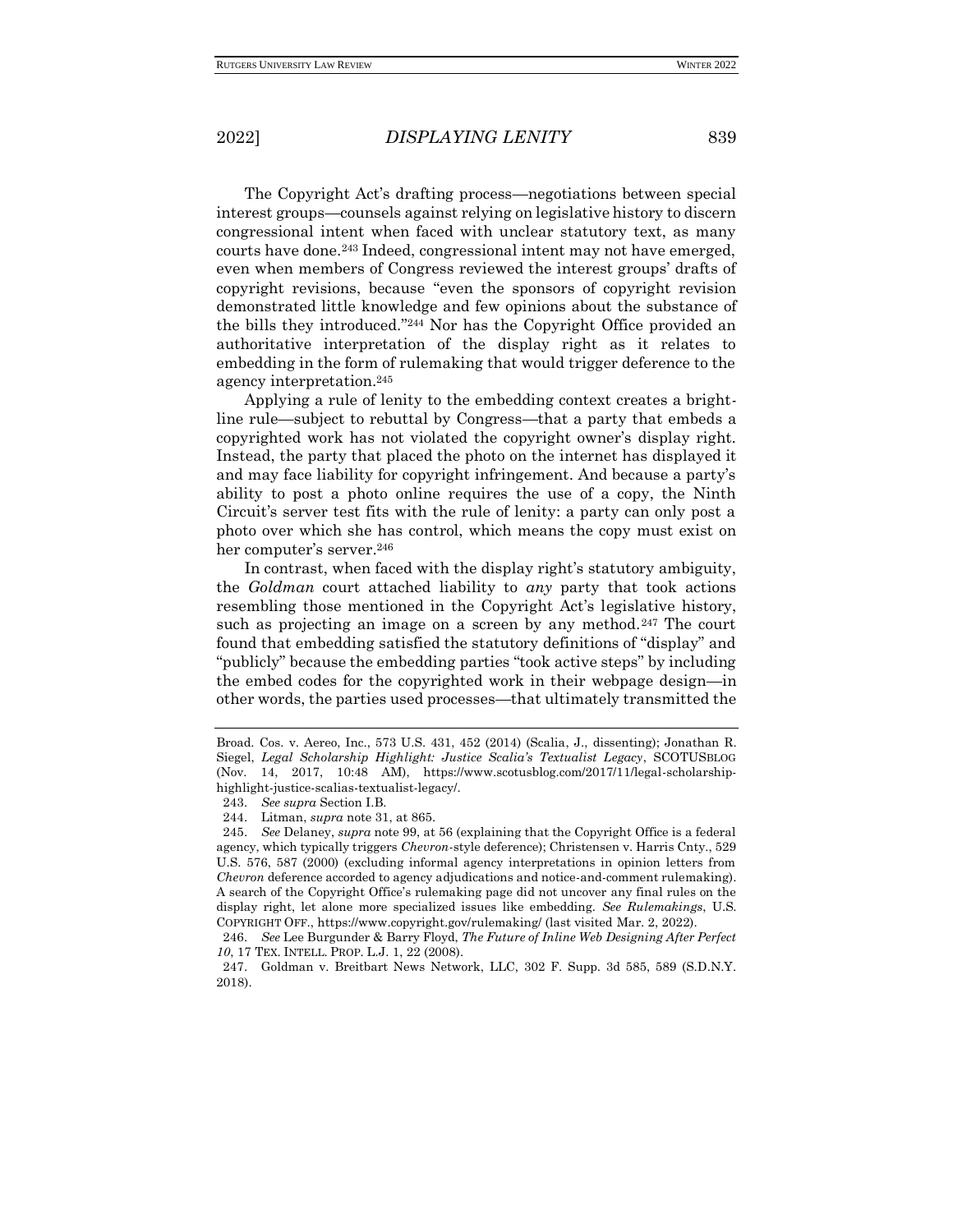work to the public.<sup>248</sup> This creates a slippery slope that would ensnare all forms of linking249—not just embedding—that make the internet so powerful.<sup>250</sup> This approach would treat the steps to create surface and deep links, which allow users to navigate to the linked websites by clicking, the same as the steps to embed images; thus, a party that includes a deep link to another website containing infringing content would face copyright infringement liability.<sup>251</sup> If followed to its logical conclusion, this would imperil a critical component of the internet: references by linking.<sup>252</sup>

Analogizing images placed on the internet as existing on "the stage of a public auditorium" helps explain why applying a rule of lenity to embedding makes sense.<sup>253</sup> The public auditorium's stage is visible to those seated in the audience, which is everyone with internet access.<sup>254</sup> A website designer who employs embedding acts as a conductor for the orchestra of images on the public stage, choosing to give an image a solo by embedding it in her webpage, or as Professors Burgunder and Floyd described, "illuminat[ing] materials that are already being displayed on the public stage."<sup>255</sup> In the case of a copyright owner who did *not* place the work on the stage of the public auditorium, the party that posts the photo for public consumption online—the individual users who uploaded the plaintiff's photo to Twitter in *Goldman* or the websites that republished the plaintiff's images without authorization in *Perfect 10*—is the party that displayed the photo for the purposes of the Copyright Act.<sup>256</sup> Thus, analogizing the internet to a public auditorium helps courts determine *what party* has showed a copy of the protected work for the purposes of display right infringement.

Public policy also supports excluding embedding from copyright infringement liability. The news industry offers one example. News

<sup>248.</sup> *See id.* at 594 ("It is clear, therefore, that each and every defendant itself took active steps to put a process in place that resulted in a transmission of the photos so that they could be visibly shown.").

<sup>249.</sup> Lian, *supra* note 32, at 248 ("If an embedded Tweet constitutes a process, is simple linking also part of the 'process' that may implicate the display and performance rights?"). 250. Strowel & Ide, *supra* note 7, at 404 ("The practice of linking web pages to others helps users, by means of successive references, to find the information that they are seeking, thus overcoming the difficulty of the incredible dissemination of information available on the Web.").

<sup>251.</sup> *See id.* at 407–09 (summarizing the various forms of linking).

<sup>252.</sup> *See id.* at 404–05.

<sup>253.</sup> *See* Burgunder & Floyd, *supra* note 246, at 21.

<sup>254</sup>*. Id.* at 21–22.

<sup>255.</sup> *See id.* at 22.

<sup>256.</sup> *See id.* at 22 ("[O]nly the person who puts a copy on the public stage is making a display, while others merely point to it for customers to view."); *see* Perfect 10, Inc. v. Amazon.com, Inc., 508 F.3d 1146, 1154–55, 1162 (9th Cir. 2007).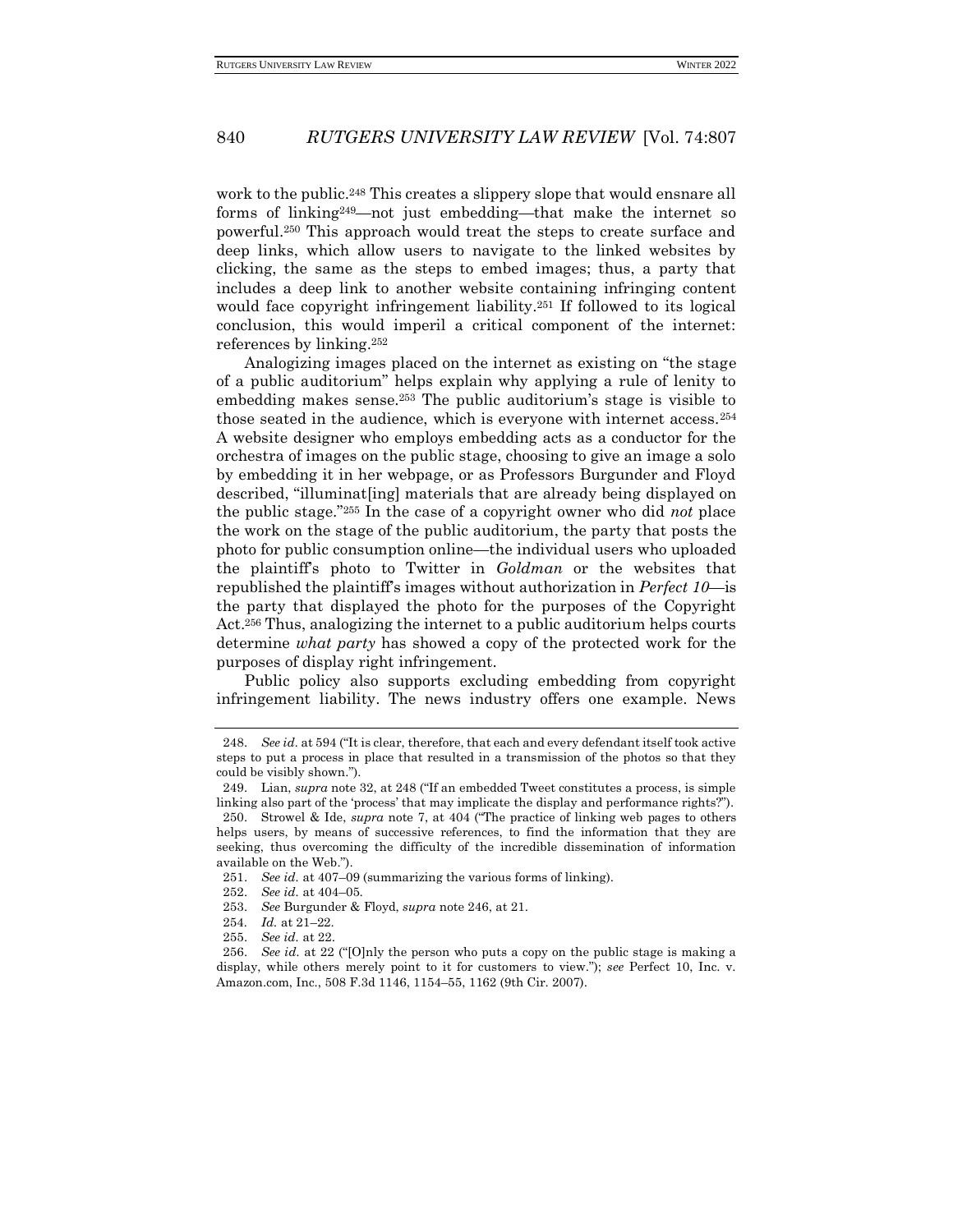publishers frequently embed social media posts with images in articles online as they seek to inform readers about current developments.<sup>257</sup> The importance of referencing social media in news articles, regardless of whether it is accomplished by embedding, has grown as politicians and policymakers take directly to social media platforms to communicate their views.<sup>258</sup> During breaking news events, like demonstrations or natural disasters, bystander footage posted to public social media platforms provides valuable information for the public.<sup>259</sup> The Copyright Act itself recognizes the importance of news reporting, albeit in the preamble to the fair use defense to copyright infringement rather than in a straightforward exception to the exclusive rights.<sup>260</sup>

Embedding—like other types of linking that are so crucial to the functioning of the internet—helps achieve copyright law's constitutional mandate to promote the progress of science.<sup>261</sup> Embedding helps disseminate information by highlighting content that a party has already posted publicly.<sup>262</sup> As the California district court explained in *Perfect 10*, its adoption of the server test and finding of no infringement attempted to maintain "the delicate balance for which copyright law strives—*i.e.*, between encouraging the creation of creative works and encouraging the dissemination of information."<sup>263</sup>

## **CONCLUSION**

The Copyright Act of 1976 gave copyright owners the right to display their copyrighted works publicly.<sup>264</sup> This Note scrutinizes how courts have applied this new display right to a form of linking called embedding, which automatically presents a webpage visitor with elements, like photos, from another webpage.<sup>265</sup> An examination of the statutory text reveals an ambiguity: the display right does not specify how to determine *who* displays the copyrighted work when multiple parties are involved,

- 261*. See* U.S. CONST. art. I, § 8, cl. 8.
- 262*. See* Golan v. Holder, 565 U.S. 302, 326–27 (2012).

<sup>257.</sup> Ginsburg & Budiardjo, *supra* note 12, at 422 n.22.

<sup>258.</sup> *See How Social Media Is Shaping Political Campaigns*, WHARTON SCH. OF THE UNIV. OF PA.: KNOWLEDGE@WHARTON (Aug. 17, 2020), https://knowledge.wharton.upenn.edu/article/how-social-media-is-shaping-politicalcampaigns/.

<sup>259.</sup> *See supra* text accompanying notes 1–3.

<sup>260.</sup> *See* 17 U.S.C. § 107.

<sup>263.</sup> Perfect 10 v. Google, Inc., 416 F. Supp. 2d 828, 844 (C.D. Cal. 2006), *aff'd in part, rev'd in part sub nom*. Perfect 10, Inc. v. Amazon.com, Inc., 508 F.3d 1146, 1155 (9th Cir. 2007).

<sup>264</sup>*. See* 17 U.S.C. § 106(5).

<sup>265</sup>*. See supra* text accompanying notes 7–10.